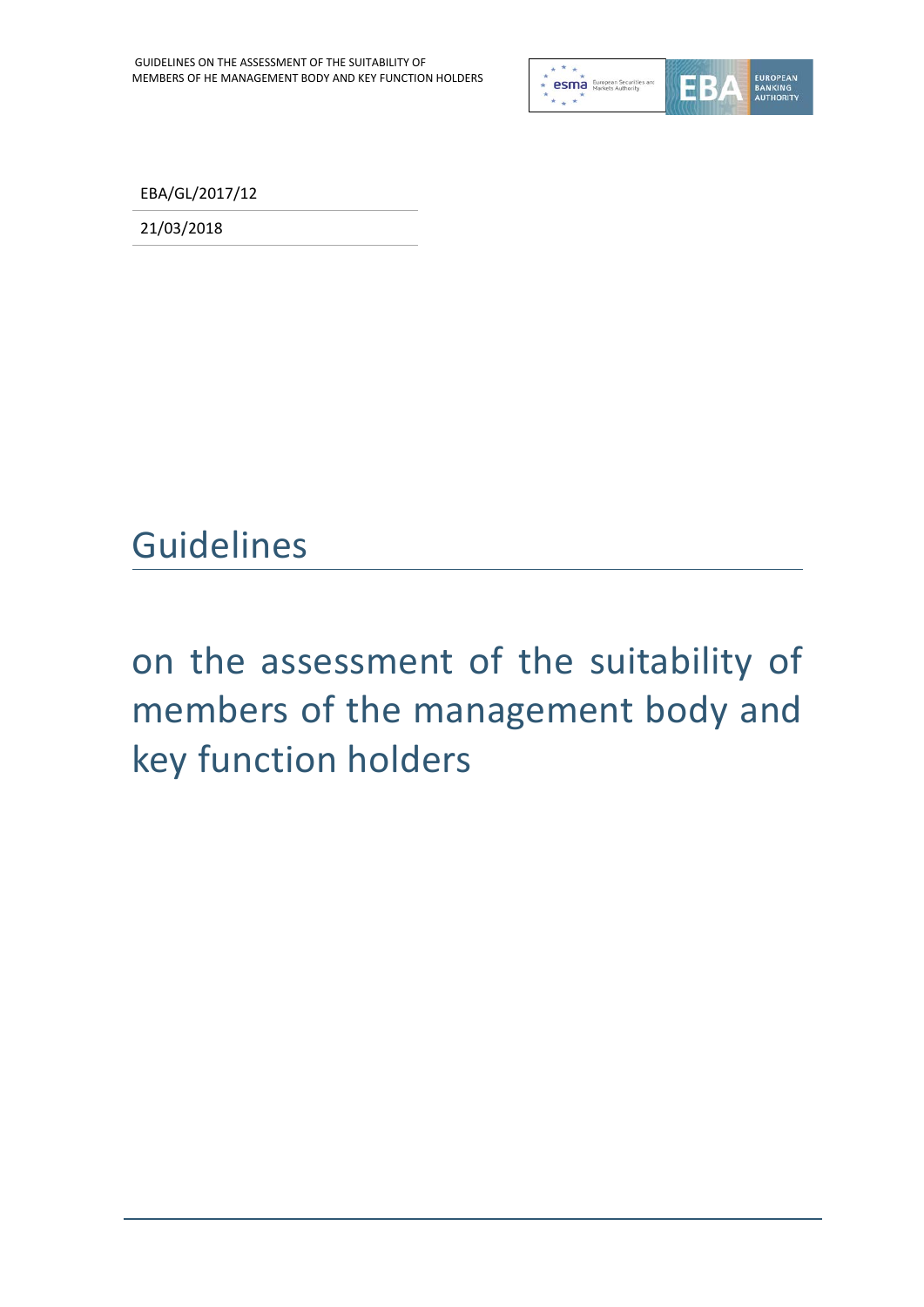

# 1. Compliance and reporting obligations

## Status of these guidelines

- [1](#page-1-0). These guidelines are issued pursuant to Article 16 of the ESA Regulations<sup>1</sup>. In accordance with Article 16(3), competent authorities and financial institutions shall make every effort to comply with the guidelines.
- 2. These guidelines set out appropriate supervisory practices within the European System of Financial Supervision and of how Union law should be applied. Competent authorities to which these guidelines apply should comply by incorporating them into their supervisory practices as appropriate (e.g. by amending their legal framework or their supervisory processes), including where guidelines are directed primarily at institutions.

#### Reporting requirements

- 3. According to Article 16(3) of Regulation (EU) No 1093/2010 and Article 16(3) of Regulation (EU) No 1095/2010, competent authorities must notify the EBA and ESMA as to whether they comply or intend to comply with these guidelines, or otherwise with reasons for noncompliance, by 21.05.2018. In the absence of any notification by this deadline, the competent authority will be considered to be non-compliant by the EBA and ESMA. Notifications should be sent by submitting the form available on the EBA website to [compliance@eba.europa.eu](mailto:compliance@eba.europa.eu) with the reference 'EBA/GL/2017/12' and with the form available on the ESMA website to [managementbody.guidelines@esma.europa.eu](mailto:managementbody.guidelines@esma.europa.eu) with the reference […]. Notifications should be submitted by persons with appropriate authority to report compliance on behalf of their competent authority. Any change in the status of compliance must also be reported to the EBA and ESMA.
- 4. Notifications will be published on the EBA website, in line with Article 16(3) of Regulation (EU) No 1093/2010 and on the ESMA website, in line with Article 16(3) of Regulation (EU) No 1095/2010.

<span id="page-1-0"></span><sup>1</sup> ESMA - Regulation (EU) No 1095/2010 of the European Parliament and of the Council of 24 November 2010 establishing a European Supervisory Authority (European Securities and Markets Authority), amending Decision No 716/2009/EC and repealing Commission Decision 2009/77/EC.

EBA - Regulation (EU) No 1093/2010 of The European Parliament and of the Council of 24 November 2010 establishing a European Supervisory Authority (European Banking Authority), amending Decision No 716/2009/EC and repealing Commission Decision 2009/78/EC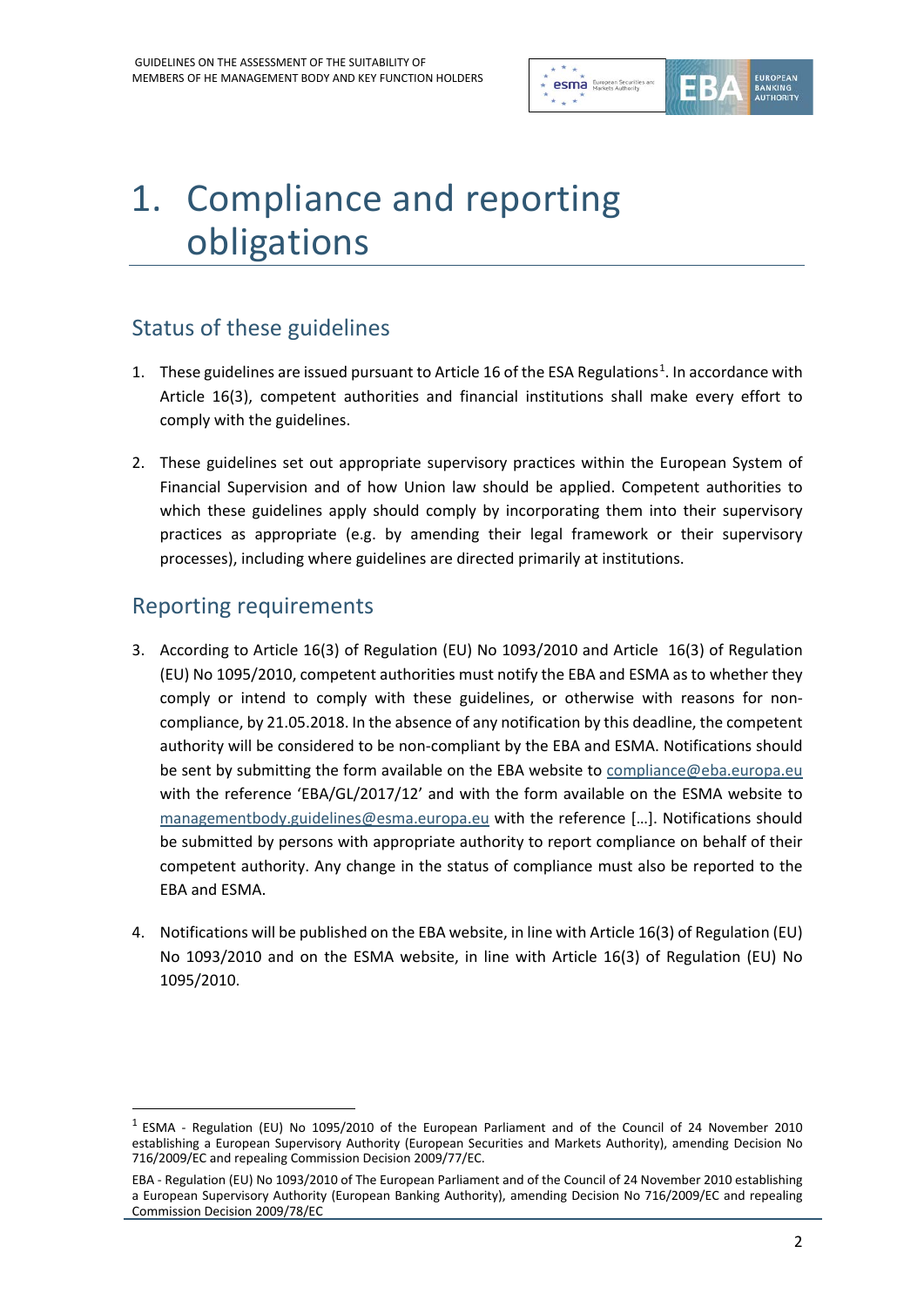

# 2. Subject matter, scope and definitions

## Subject matter

- 5. These Guidelines specify the requirements regarding the suitability of members of the management body of credit institutions, investment firms, financial holding companies and mixed financial holding companies and, in particular, in accordance with Article 91(12) of Directive [2](#page-2-0)01[3](#page-2-1)/36/EU<sup>2</sup> and the second subparagraph of Article 9(1) of Directive 2014/65/EU<sup>3</sup>, the notions of sufficient time commitment; honesty, integrity and independence of mind of a member of the management body; adequate collective knowledge, skills and experience of the management body; and adequate human and financial resources devoted to the induction and training of such members. The notion of diversity to be taken into account for the selection of members of the management body is also specified in accordance with the above mentioned articles.
- 6. The Guidelines also specify requirements regarding the suitability of the heads of internal control functions and the chief financial officer (CFO) of credit institutions and certain investment firms, where they are not part of the management body, and, where identified on a risk-based approach by those institutions, of other key function holders, as part of the governance arrangements referred to in Articles 74 and 88 of Directive 2013/36/EU and Articles 9(3), 9(6) and 16(2) of Directive 2014/65/EU, and on the related assessment processes, governance policies and practices, including the principle of independence applicable to certain members of the management body in its supervisory function.

#### Addressees

 $\overline{a}$ 

7. These Guidelines are addressed to competent authorities as defined in Article 4(1)(26) of Directive 201[4](#page-2-2)/65/EU and in Article 4(1)(40) of Regulation (EU) 575/2013<sup>4</sup> including the European Central Bank with regards to matters relating to the tasks conferred on it by Regulation (EU) No 1024/2013<sup>[5](#page-2-3)</sup>; credit institutions as defined in Article 4(1)(1) of Regulation

<span id="page-2-0"></span><sup>&</sup>lt;sup>2</sup> Directive 2013/36/EU of the European Parliament and of the Council of 26 June 2013 on access to the activity of credit institutions and the prudential supervision of credit institutions and investment firms, amending Directive 2002/87/EC and repealing Directives 2006/48/EC and 2006/49/EC (OJ L 176, 27.6.2013, p. 338).

<span id="page-2-1"></span><sup>3</sup> Directive 2014/65/EU of the European Parliament and of the Council of 15 May 2014 on markets in financial instruments and amending Directive 2002/92/EC and Directive 2011/61/EU (recast) (OJ L 173, 12.6.2014, p.349).

<span id="page-2-2"></span><sup>4</sup> Regulation (EU) No 575/2013 of the European Parliament and of the Council of 26 June 2013 on prudential requirements for credit institutions and investment firms and amending Regulation (EU) No 648/2012 (OJ L 176, 27.6.2013, p.1).

<span id="page-2-3"></span><sup>&</sup>lt;sup>5</sup> Council Regulation (EU) No 1024/2013 of 15 October 2013 conferring specific tasks on the European Central Bank concerning policies relating to the prudential supervision of credit institutions (OJ L 287, 29.10.2013, p.63).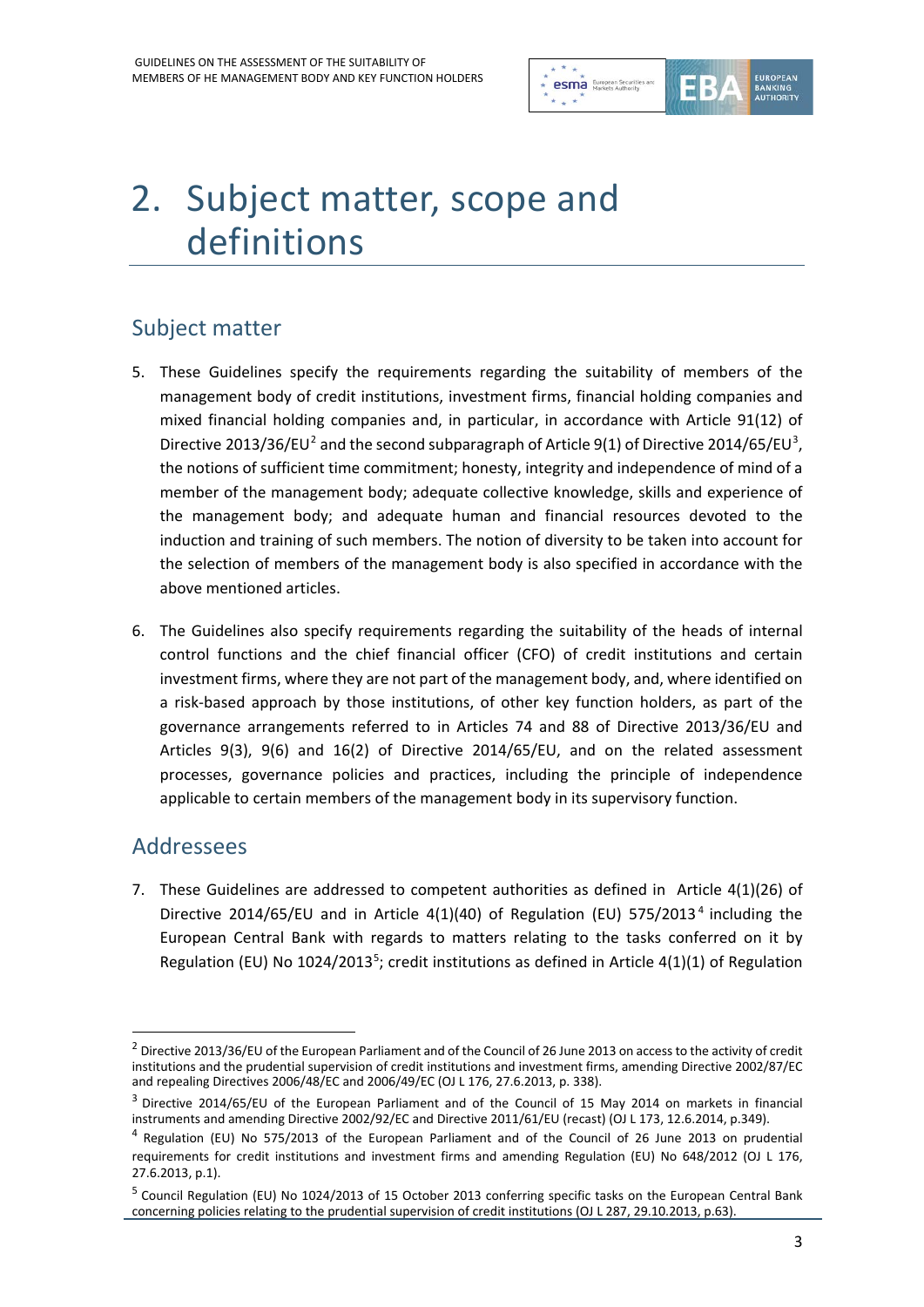

(EU) 575/2013; mixed financial holding companies as defined in Article 4(1)(21) of Regulation (EU) 575/2013; and investment firms as defined in Article 4(1)(1) of Directive 2014/65/EU.

# Scope of application

- 8. Competent authorities should ensure that credit institutions, mixed financial holding companies and investment firms, as referred to in paragraph 7, as well as financial holding companies, as defined in Article 4(1)(20) of Regulation (EU) 575/2013, comply with these Guidelines. Unless otherwise specified as directly referring to CRD-institutions, these Guidelines apply to all institutions, as defined therein.
- 9. CRD-institutions, as defined in these Guidelines, should comply with these Guidelines on an individual, sub-consolidated and consolidated basis, including their subsidiaries not subject to Directive 2013/36/EU, in accordance with Article 109 of that Directive.
- 10. The Guidelines intend to embrace all existing board structures and do not advocate any particular structure.The Guidelines do not interfere with the general allocation of competences in accordance with national company law. Accordingly, they should be applied irrespective of the board structures used (unitary and/or a dual board structure and/or other structures)across Member States. The management body, as defined in points (7) and (8) of Article 3(1) of Directive 2013/36/EU, should be understood as having management (executive) and supervisory functions (non-executive)<sup>[6](#page-3-0)</sup>.
- 11. The terms 'management body in its management function' and 'management body in its supervisory function' are used throughout these Guidelines without referring to any specific governance structure and references to the management (executive) or supervisory (nonexecutive) function should be understood as applying to the bodies or members of the management body responsible for that function in accordance with national law.
- 12. In Member States where the management body delegates, partially or fully, the executive functions to a person or an internal executive body (e.g. chief executive officer (CEO), management team or executive committee), the persons who perform those executive functions on the basis of that delegation should be understood as constituting the management function of the management body. For the purposes of these Guidelines, any reference to the management body in its management function should be understood as including also the members of such an executive body or the CEO, as defined in these Guidelines, even if they have not been proposed or appointed as formal members of the institution's governing body or bodies under national law.
- 13. In Member States where some responsibilities assigned in these Guidelines to the management body are directly exercised by shareholders, members or owners of the institution rather than the management body, institutions should ensure that such

<span id="page-3-0"></span><sup>6</sup> See also recital 56 of Directive 2013/36/EU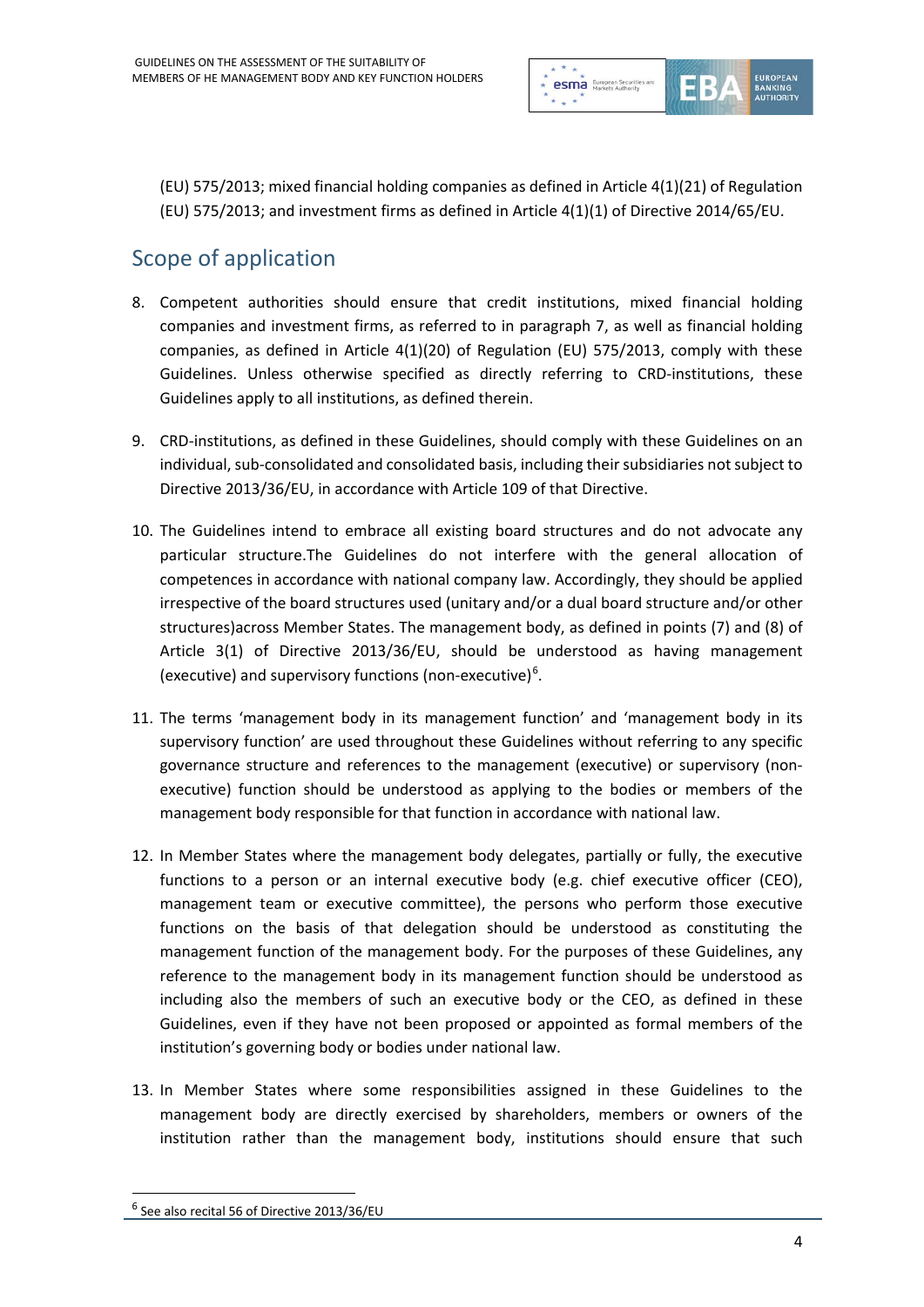

responsibilities and related decisions are exercised, as far as possible, in line with the Guidelines applicable to the management body.

14. The definitions of CEO, CFO and key function holder used in these Guidelines are purely functional and are not intended to impose the appointment of those officers or the creation of such positions unless prescribed by relevant EU or national law.

#### Definitions

15. Unless otherwise specified, terms used and defined in Directive 2013/36/EU, Regulation (EU) 575/2013 and Directive 2014/65/EU have the same meaning in the Guidelines. In addition, for the purposes of these Guidelines, the following definitions apply:

| <b>Institutions</b>                 | means credit institutions as defined in Article $4(1)(1)$ of<br>Regulation (EU) No 575/2013, financial holding<br>companies as defined in Article 4(20) of Regulation (EU)<br>No 575/2013, mixed financial holding companies as<br>defined in Article 4(1)(21) of Regulation (EU) No<br>575/2013, and investment firms as defined in Article<br>4(1)(1) of Directive 2014/65/EU.                                                                                                                                                                                                                  |
|-------------------------------------|---------------------------------------------------------------------------------------------------------------------------------------------------------------------------------------------------------------------------------------------------------------------------------------------------------------------------------------------------------------------------------------------------------------------------------------------------------------------------------------------------------------------------------------------------------------------------------------------------|
| <b>CRD-institutions</b>             | means credit institutions or investment firms as defined<br>in Article 4(1)(1) and (2), respectively, of Regulation (EU)<br>575/2013.                                                                                                                                                                                                                                                                                                                                                                                                                                                             |
| <b>Significant CRD-institutions</b> | means CRD-institutions referred to in Article 131 of<br>Directive 2013/36/EU (global systemically important<br>institutions (G-SIIs'), and other systemically important<br>institutions (O-SIIs'), and, as appropriate, other CRD-<br>institutions or, for the purposes of Article 91 of Directive<br>2013/36/EU, financial holding companies and mixed<br>financial holding companies, determined by the<br>competent authority or national law, based on an<br>assessment of the institutions' size and, internal<br>organisation, and the nature, scope and complexity of<br>their activities. |
| <b>Listed CRD-institution</b>       | means CRD-institutions whose financial instruments are<br>admitted to trading on a regulated market as referred to<br>in the list to be published by ESMA in accordance with<br>Article 56 of Directive 2014/65/EU, in one or more<br>Member States. <sup>7</sup>                                                                                                                                                                                                                                                                                                                                 |
| <b>Staff</b>                        | means all employees of an institution and its subsidiaries<br>within its scope of consolidation, including subsidiaries                                                                                                                                                                                                                                                                                                                                                                                                                                                                           |

<span id="page-4-0"></span><sup>7</sup> Directive 2014/65/EU of the European Parliament and of the Council of 15 May 2014 on markets in financial instruments and amending Directive 2002/92/EC and Directive 2011/61/EU (OJ L 173, 12.6.2014, p. 349).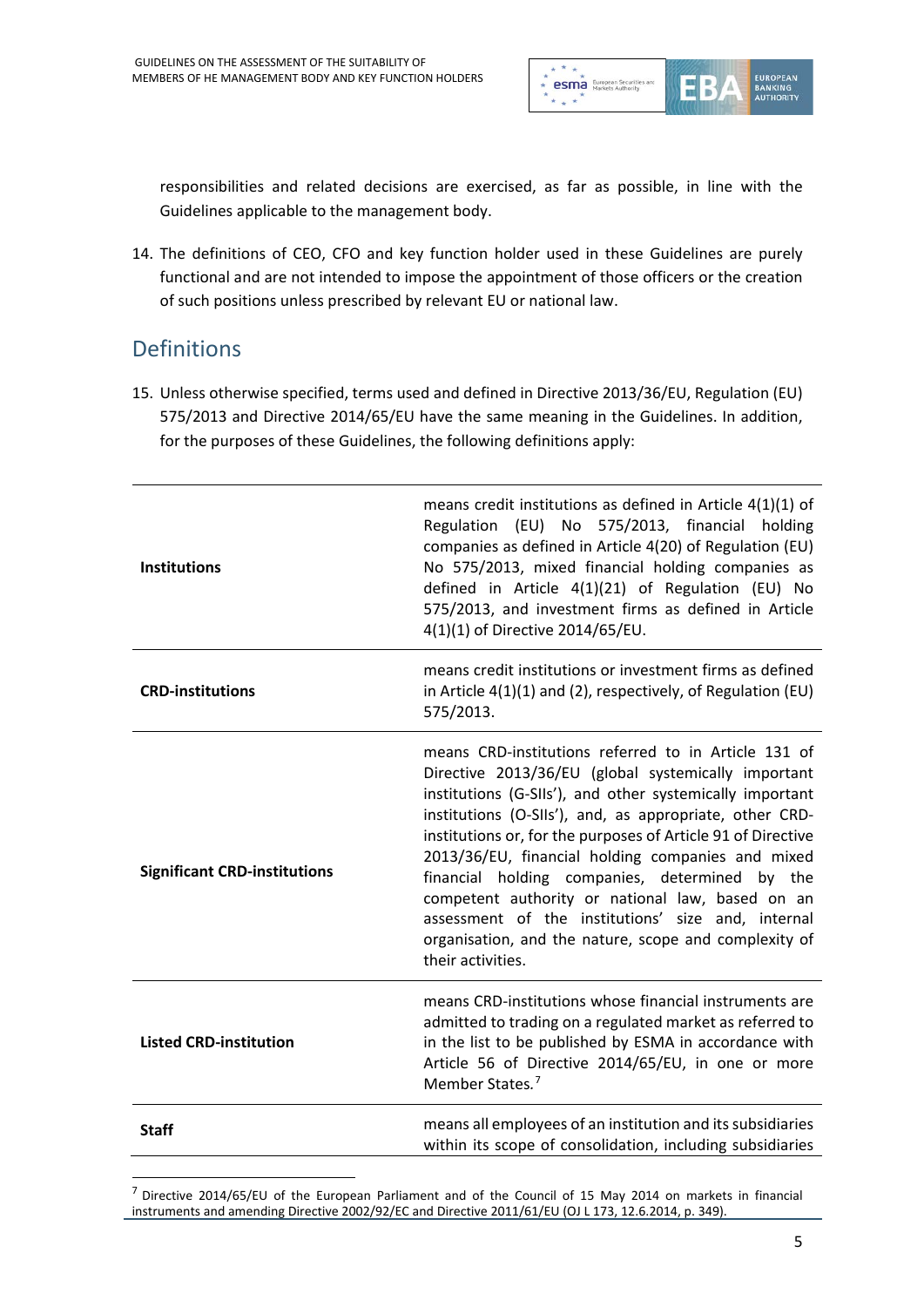

|                                            | not subject to Directive 2013/36/EU, and all members of<br>their management bodies in their management function<br>and in their supervisory function.                                                                                                                                                                                                                                                             |
|--------------------------------------------|-------------------------------------------------------------------------------------------------------------------------------------------------------------------------------------------------------------------------------------------------------------------------------------------------------------------------------------------------------------------------------------------------------------------|
| Group                                      | means a parent undertaking and all of its subsidiary<br>undertakings, as defined in Article 2(9) and (10) of<br>Directive 2013/34/EU <sup>8</sup> .                                                                                                                                                                                                                                                               |
| <b>Suitability</b>                         | means the degree to which an individual is deemed to<br>have good repute and to have, individually and<br>collectively with other individuals, adequate knowledge,<br>skills and experience to perform her/his/their duties.<br>Suitability also covers the honesty, integrity and<br>independence of mind of each individual and his or her<br>ability to commit sufficient time to perform her orhis<br>duties. |
| <b>Member</b>                              | means a proposed or appointed member of the<br>management body.                                                                                                                                                                                                                                                                                                                                                   |
| <b>Chief executive officer (CEO)</b>       | means the person who is responsible for managing and<br>steering the overall business activities of an institution.                                                                                                                                                                                                                                                                                               |
| <b>Key function holders</b>                | means persons who have significant influence over the<br>direction of the institution, but who are neither<br>members of the management body and are not the CEO.<br>They include the heads of internal control functions and<br>the CFO, where they are not members of the<br>management body, and, where identified on a risk-based<br>approach by CRD-institutions, other key function<br>holders.             |
|                                            | Other key function holders might include heads of<br>significant<br>business<br>lines,<br>European<br>Economic<br>Area/European Free Trade Association branches, third<br>country subsidiaries and other internal functions.                                                                                                                                                                                      |
| <b>Heads of internal control functions</b> | means the persons at the highest hierarchical level in<br>charge of effectively managing the day-to-day operation<br>of the independent risk management, compliance and<br>internal audit functions.                                                                                                                                                                                                              |
| <b>Chief financial officer (CFO)</b>       | means the person who is overall responsible for<br>managing all of the following activities: financial<br>resources management, financial planning and financial<br>reporting.                                                                                                                                                                                                                                    |

<span id="page-5-0"></span><sup>8</sup> Directive 2013/34/EU of the European Parliament and of the Council of 26 June 2013 on the annual financial statements, consolidated financial statements and related reports of certain types of undertakings, amending Directive 2006/43/EC of the European Parliament and of the Council and repealing Council Directives 78/660/EEC and 83/349/EEC (OJ L 182, 29.6.2013, p.19).

j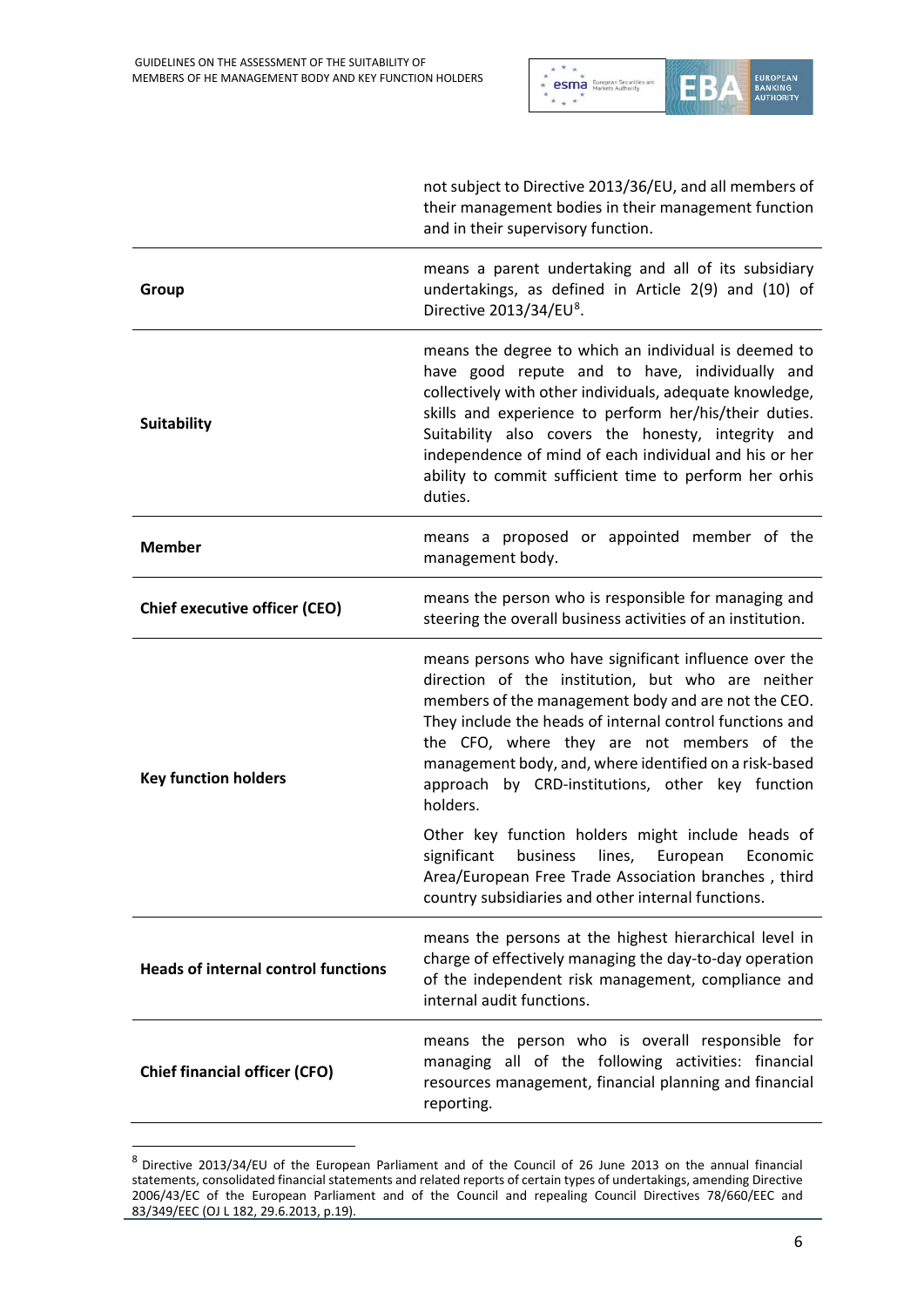

| <b>Prudential consolidation</b>      | means the application of the prudential rules set out in<br>Directive 2013/36/EU and Regulation (EU) No 575/2013<br>on a consolidated or sub-consolidated basis, in<br>accordance with Part 1, Title 2, Chapter 2 of Regulation<br>(EU) No 575/2013. The prudential consolidation includes<br>all subsidiaries that are institutions or financial<br>institutions, as defined in Article $4(1)(3)$ and (26) of<br>Regulation (EU) No 575/2013, respectively, and may also<br>include ancillary services undertakings, as defined in<br>Article 2(18) of that Regulation, established in and<br>outside the EU. |
|--------------------------------------|----------------------------------------------------------------------------------------------------------------------------------------------------------------------------------------------------------------------------------------------------------------------------------------------------------------------------------------------------------------------------------------------------------------------------------------------------------------------------------------------------------------------------------------------------------------------------------------------------------------|
| <b>Consolidating CRD-institution</b> | means a CRD-institution that is required to abide by the<br>prudential requirements on the basis of the consolidated<br>situation in accordance with Part One, Title II, Chapter 2<br>of Regulation (EU) No 575/2013.                                                                                                                                                                                                                                                                                                                                                                                          |
| <b>Diversity</b>                     | means the situation whereby the characteristics of the<br>members of the management body, including their age,<br>gender, geographical provenance and educational and<br>professional background, are different to anextent that<br>allows a variety of views within the management body.                                                                                                                                                                                                                                                                                                                      |
| <b>Geographical provenance</b>       | means the region where a person has gained a cultural,<br>educational or professional background.                                                                                                                                                                                                                                                                                                                                                                                                                                                                                                              |
| <b>Induction</b>                     | means any initiative or programme to prepare a person<br>for a specific new position as a member of the<br>management body.                                                                                                                                                                                                                                                                                                                                                                                                                                                                                    |
| <b>Training</b>                      | means any initiative or programme to improve the skills,<br>knowledge or competence of the members of the<br>management body, on an ongoing or ad-hoc basis.                                                                                                                                                                                                                                                                                                                                                                                                                                                   |
| Shareholder                          | means a person who owns shares in an institution or,<br>depending on the legal form of an institution, other<br>owners or members of the institution.                                                                                                                                                                                                                                                                                                                                                                                                                                                          |
| Directorship                         | means a position as a member of the management body<br>of an institution or another legal entity. Where the<br>management body, depending on the legal form of the<br>entity, is composed by a single person, this position is<br>also counted as a directorship.                                                                                                                                                                                                                                                                                                                                              |
| Non-executive directorship           | means a directorship in which a person is responsible for<br>overseeing and monitoring management decision-<br>making without executive duties within an entity.                                                                                                                                                                                                                                                                                                                                                                                                                                               |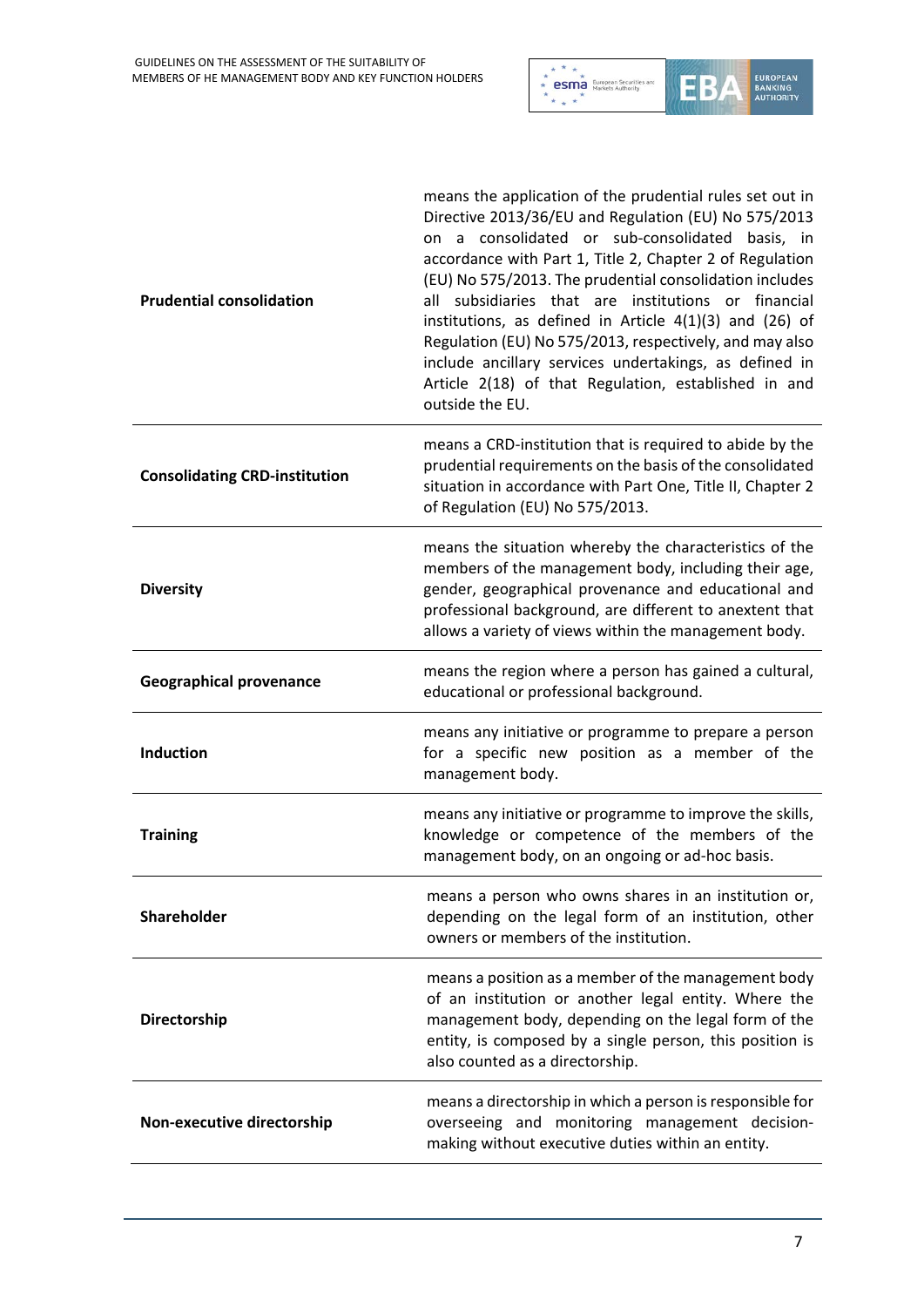

**Executive directorship** means a directorship in which a person is responsible for effectively directing the business of an entity.

# 3. Implementation

# Date of application

16. These Guidelines apply from 30 June 2018.

#### Transitional provisions

- 17. Institutions should apply the Guidelines concerning the initial suitability assessment of members of the management body and key function holders with regard to persons appointed before the date of application of the Guidelines, and at the latest during the reassessment referred to under paragraph 155. Institutions should apply the Guidelines concerning the initial induction and training of the members of the management body within the same timeframes set out for the re-assessment.
- 18. Competent authorities should not implement Title VIII concerning the initial suitability assessment of newly appointed members of the management body and key function holders with regard to persons appointed before the date of application of these Guidelines.

#### Repeal

19. The EBA Guidelines on the assessment of the suitability of members of the management body and key function holders (EBA GL 2012/06) are repealed with effect from 30 June 2018.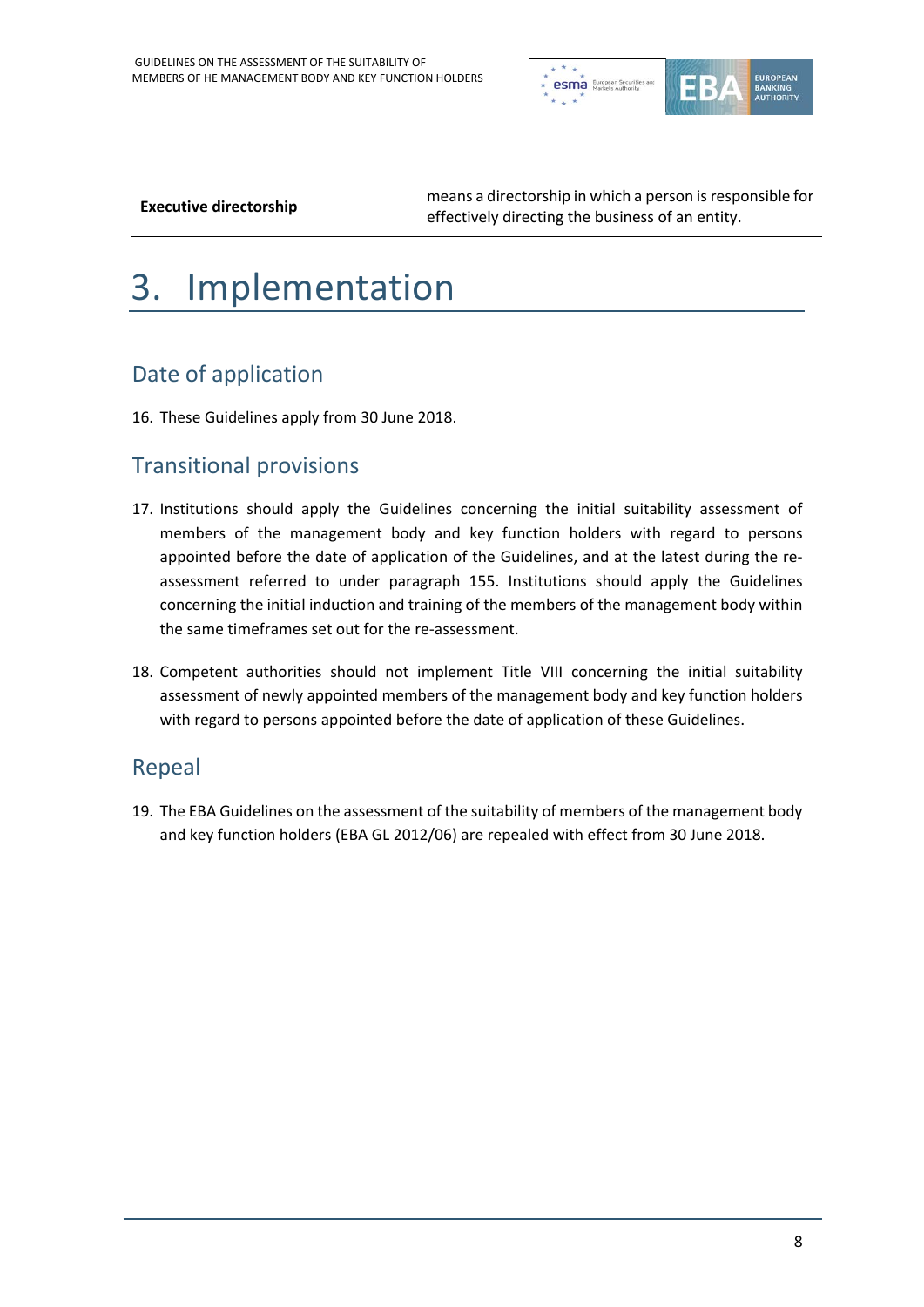

# 4. Guidelines

# Title I - Application of the proportionality principle

- 20. The proportionality principle aims to match governance arrangements consistently with the individual risk profile and business model of the institution and takes into account the individual position for which an assessment is made so that the objectives of the regulatory requirements are effectively achieved.
- 21. Institutions should take into account their size, internal organisation and the nature, scale, and complexity of their activities when developing and implementing policies and processes set out in these Guidelines. Significant institutions should have more sophisticated policies and processes, while in particular small and less complex institutions may implement simpler policies and processes. Those policies and processes should, however, ensure compliance with the criteria specified in these Guidelines to assess the suitability of members of the management body and key function holders and the requirements to take diversity into account when recruiting members to the management body and to provide sufficient resources for their induction and training.
- 22. All members of the management body and key function holders should, in any event, be of good repute and have honesty and integrity, and all members of the management body should have independence of mind regardless of the institution's size, internal organisation and the nature, scope and complexity of its activities and the duties and responsibilities of the specific position, including memberships held in committees of the management body.
- 23. For the purpose of applying the principle of proportionality and in order to ensure the appropriate implementation of the governance requirements of Directive 2013/36/EU and Directive 2014/65/EU which the Guidelines further specify, the following criteria should be taken into account by institutions and competent authorities:
	- a. the size of the institution in terms of the balance sheet total, the client assets held or managed, and/or the volume of transactions processed by the institution or its subsidiaries within the scope of prudential consolidation;
	- b. the legal form of the institution, including whether or not the institution is part of a group and, if so, the proportionality assessment for the group;
	- c. whether the institution is listed or not;
	- d. the type of authorised activities and services performed by the institution (see also Annex 1 of Directive 2013/36/EU and Annex 1 of Directive 2014/65/EU);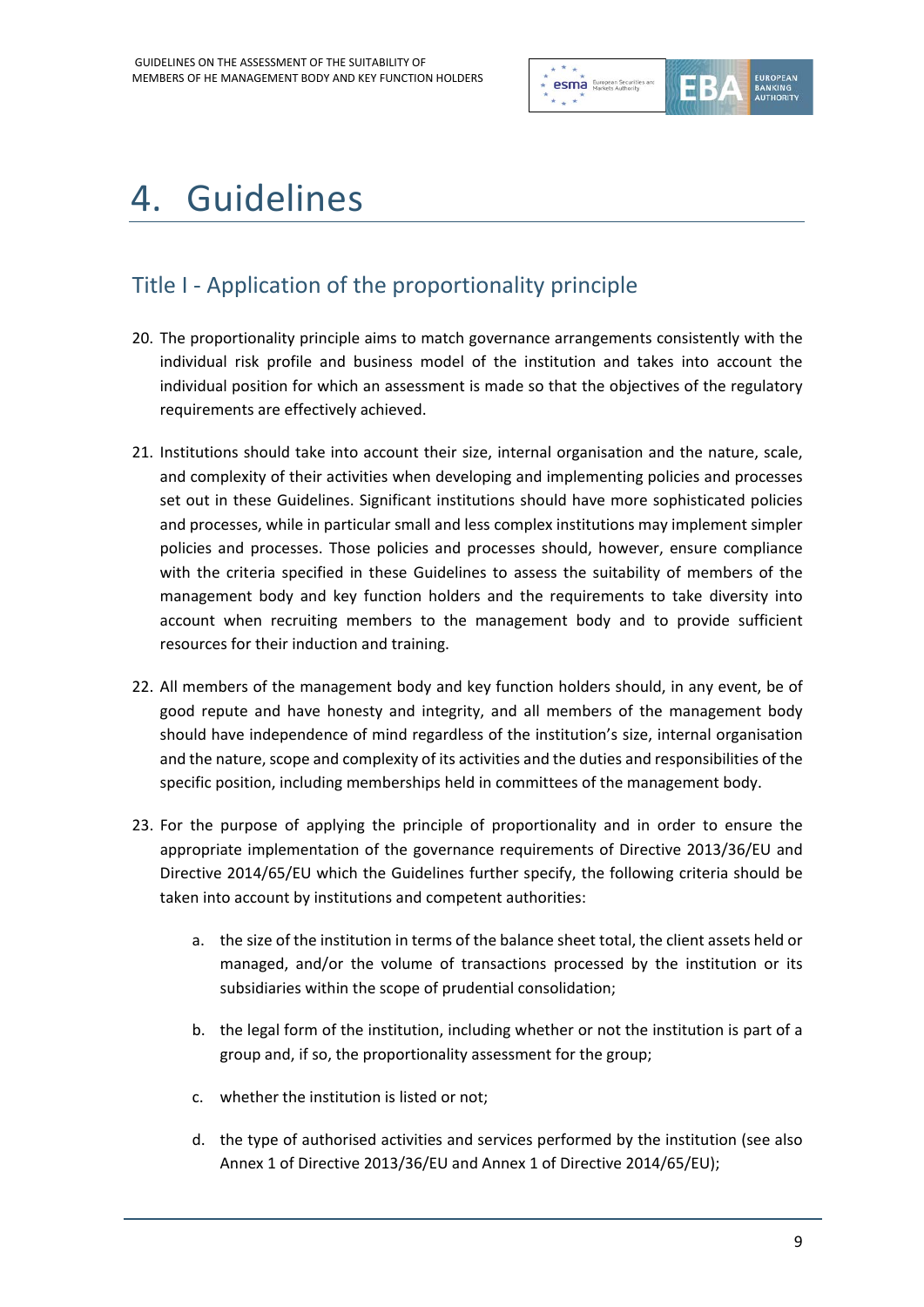

- e. the geographical presence of the institution and the size of the operations in each jurisdiction;
- f. the underlying business model and strategy, the nature and complexity of the business activities , and the institution's organisational structure;
- g. the risk strategy, risk appetite and actual risk profile of the institution, also taking into account the result of the annual capital adequacy assessment;
- h. the authorisation for CRD-institutions to use internal models for the measurement of capital requirements;
- i. the type of clients<sup>[9](#page-9-0)</sup>; and

 $\overline{a}$ 

j. the nature and complexity of the products, contracts or instruments offered by the institution.

#### Title II – Scope of suitability assessments by institutions

- 1. The institutions' assessment of the individual suitability of members of the management body
- 24. Institutions should ensure, in fulfilling the obligation set out in Article 91(1) of Directive 2013/36/EU, that the members of the management body are individually suitable at all times and should assess or re-assess their suitability, in particular:
	- a. when applying for authorisation to take up the business;
	- b. when material changes to the composition of the management body occur, including:
		- i. when appointing new members of the management body, including as a result of a direct or indirect acquisition or increase of a qualifying holding in an institution<sup>10</sup>. This assessment should be limited to newly appointed members;
		- ii. when re-appointing members of the management body, if the requirements of the position have changed or if the member is appointed to a different

<span id="page-9-0"></span> $9$  Directive 2014/65/EU defines a client in Article 4(1)(9), a professional client in Article 4(1)(10) and a retail client in Article 4(1)(11). Recital 103 of Directive 2014/65/EU also specifies that an eligible counterparty should be considered to be acting as a client, as described in Article 30 of that Directive.

<span id="page-9-1"></span> $10$  Please also refer to the (draft) RTS under Article 7(4) of Directive 2014/65/EU and draft ITS under Article 7(5) of Directive 2014/65/EU on the procedures for granting and refusing requests for authorisation of investment firms available on the ESMA's website. See also (draft) ITS on the procedures and forms in respect of acquisitions and increases of qualifying holdings in credit institutions and investment firms respectively, available on the EBA and ESMA websites: https://www.eba.europa.eu/regulation-and-policy/other-topics/its-on-the-procedures-and-forms-inrespect-of-acquisitions-and-increases-of-qualifying-holdings and

https://www.esma.europa.eu/sites/default/files/library/2015/11/2015-613\_final\_report\_and\_assessment\_rts\_its.pdf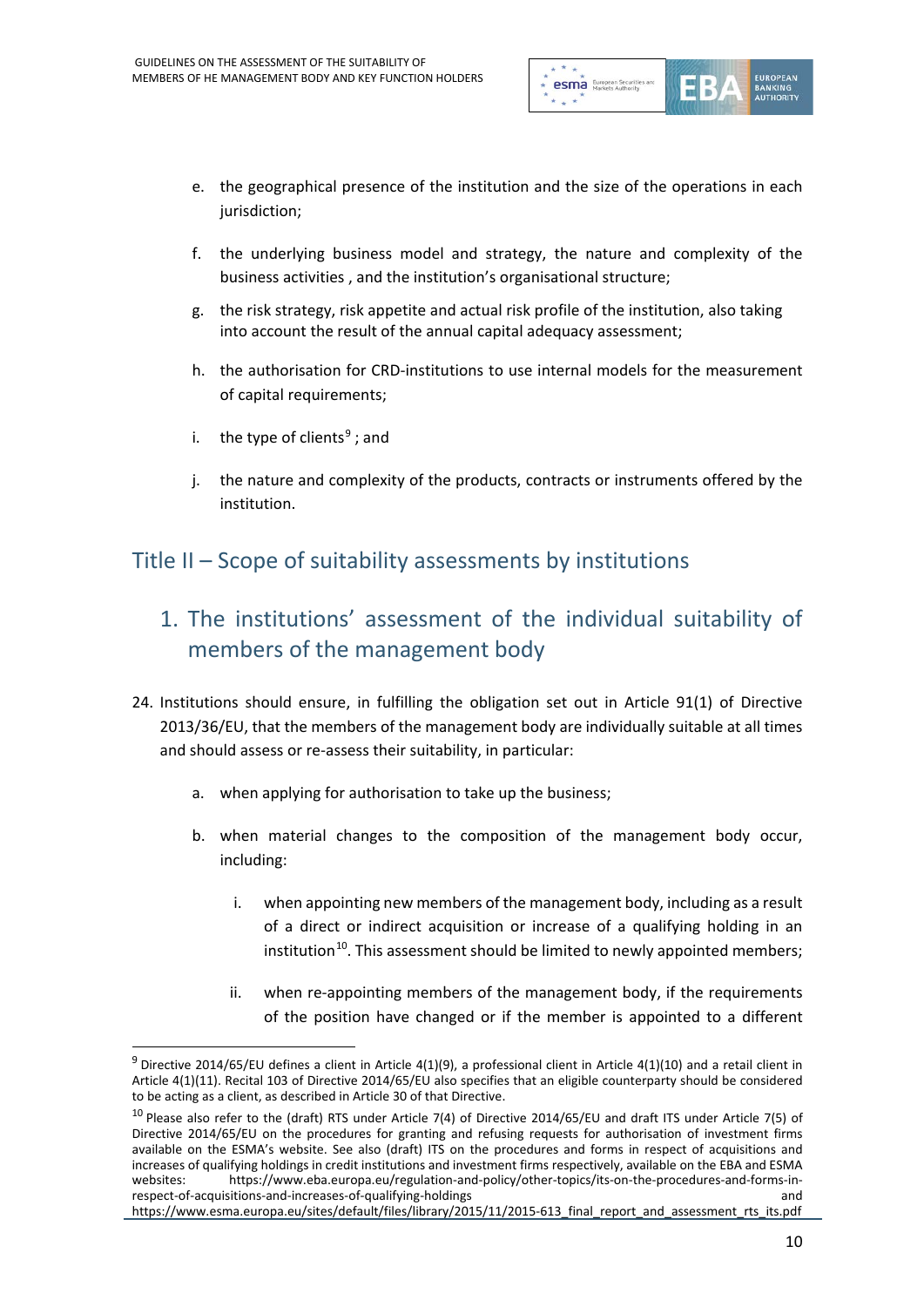

position within the management body. This assessment should be limited to the members whose position has changed and to the analysis of the relevant aspects, taking into account any additional requirements for the position;

- c. on an ongoing basis in accordance with paragraphs 28 and 29.
- 25. The initial and ongoing assessment of the individual suitability of the members of the management body is the responsibility of institutions, without prejudice to the assessment carried out by competent authorities for supervisory purposes.
- 26. Institutions should assess, in particular, whether or not the members:
	- a. are of sufficiently good repute;
	- b. possess sufficient knowledge, skills and experience to perform their duties;
	- c. are able to act with honesty, integrity and independence of mind to effectively assess and challenge the decisions of the management body in its management function and other relevant management decisions where necessary and to effectively oversee and monitor management decision-making;
	- d. are able to commit sufficient time to perform their functions in the institution and, where the institution is significant, whether or not the limitation of directorships under Article 91(3) of Directive 2013/36/EU is being complied with.
- 27. Where an assessment is made for a specific position, the assessment of sufficient knowledge, skills, experience and time commitment should take into account the role of the specific position concerned. The level and nature of the sufficient knowledge, skills and experience required from a member of the management body in its management function may differ from that required from a member of the management body in its supervisory function, in particular if these functions are assigned to different bodies.
- 28. Institutions should monitor on an ongoing basis the suitability of the members of the management body to identify, in the light of any relevant new fact, situations where a reassessment of their suitability should be performed. In particular, a re-assessment should be performed in the following cases:
	- a. when there are concerns regarding the individual or collective suitability of the members of the management body;
	- b. in the event of a material impact on the reputation of a member of the management body, or the institution, including cases where members do not comply with the institution's conflict of interest policy;
	- c. as part of the review of the internal governance arrangements by the management body;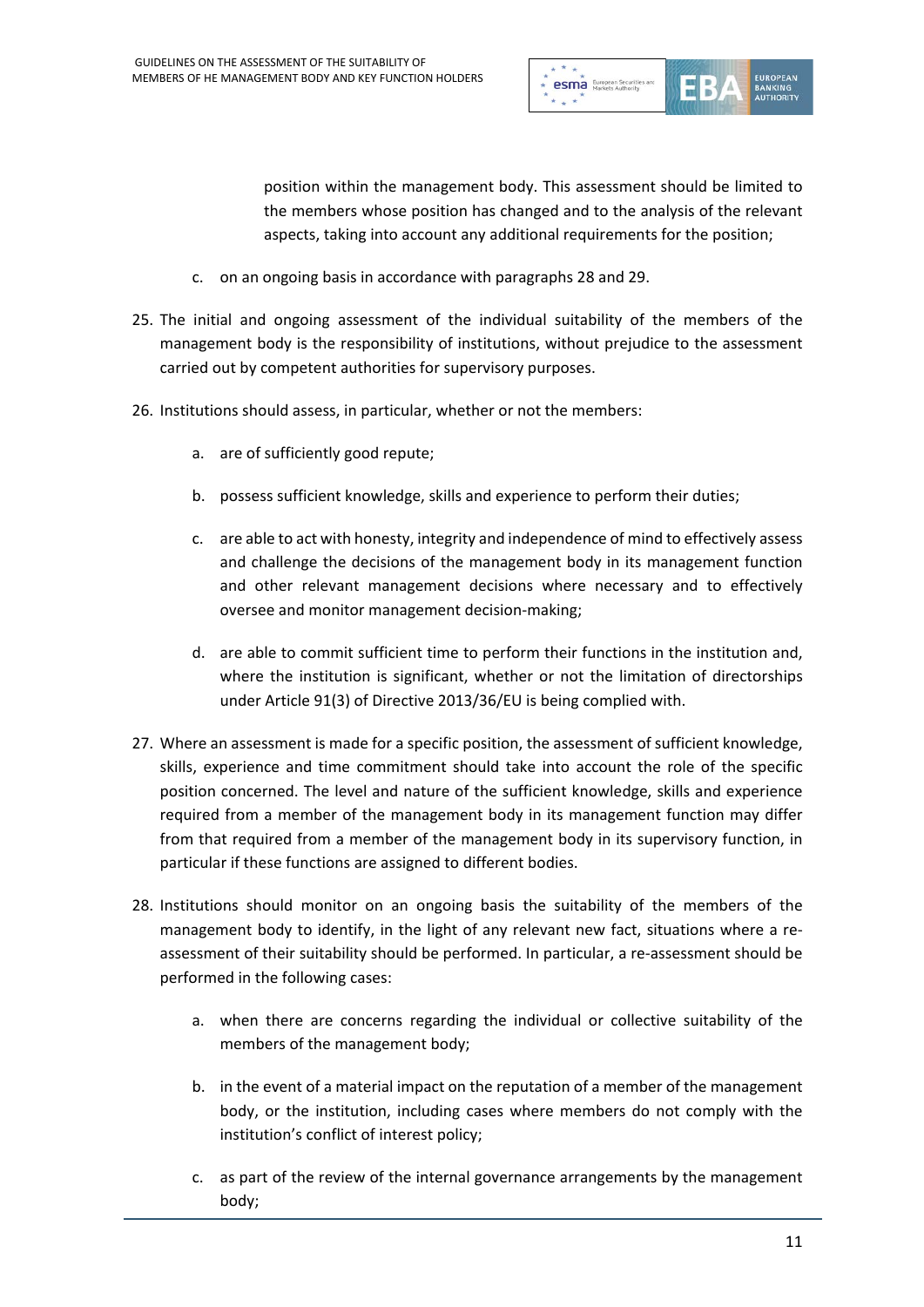

- d. in any event that can otherwise materially affect the suitability of the member of the management body.
- 29. Institutions should also re-assess the sufficient time commitment of a member of the management body if that member takes on an additional directorship or starts to perform new relevant activities, including political ones.
- 30. Institutions should base their suitability assessments on the notions defined in Title III, taking into account the diversity of the management body as specified in Title V, and should implement a suitability policy and processes as set out, respectively, in Titles VI and VII.

# 2. The institutions' assessment of the collective suitability of the management body

- 31. Institutions should ensure, in fulfilling the obligation set out in Article 91(7) of Directive 2013/36/EU that at all times the management body collectively possesses adequate knowledge, skills and experience to be able to understand the institutions' activities, including the main risks.
- 32. Institutions should assess or re-assess the collective suitability of the management body, in particular:
	- a. when applying for authorisation to take up the business;
	- b. when material changes to the composition of the management body occur, including:
		- i. when appointing new members of the management body, including as a result of a direct or indirect acquisition or increase of a qualifying holding in an institution $11$ :
		- ii. when re-appointing members of the management body, if the requirements of the position have changed or if the members are appointed to a different position within the management body;
		- iii. when appointed or reappointed members cease to be members of the management body.
	- c. on an ongoing-basis, in accordance with paragraph 33.
- 33. Institutions should re-assess the collective suitability of the members of the management body, in particular, in the following cases:

<span id="page-11-0"></span><sup>11</sup> See footnote 17.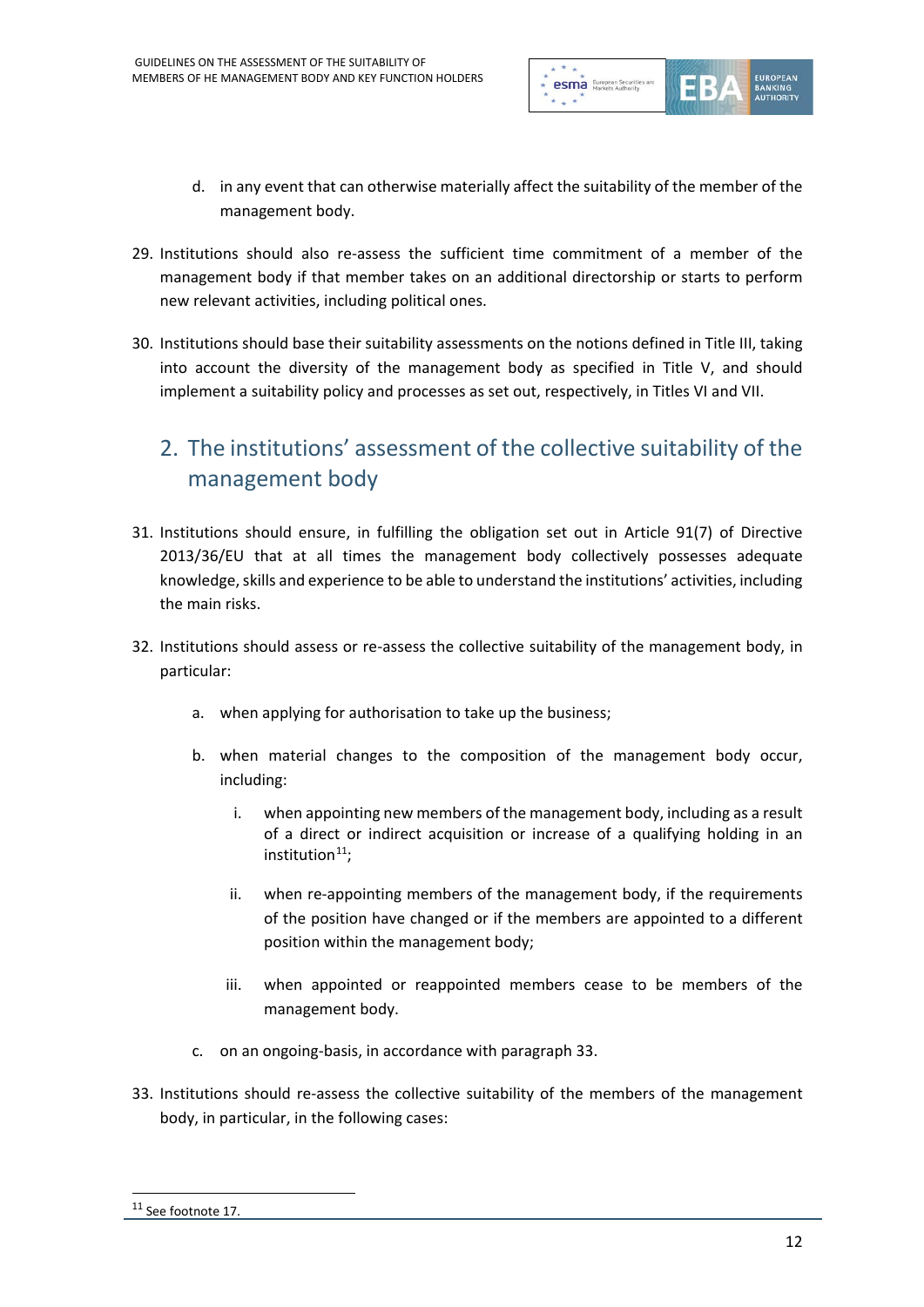

- a. when there is a material change to the institution's business model, risk appetite or strategy or structure at individual or group level.;
- b. as part of the review of the internal governance arrangements by the management body;
- c. in any event that can otherwise materially affect the collective suitability of the management body.
- 34. Where re-assessments of the collective suitability are performed, institutions should focus their assessment on the relevant changes in the institution's business activities, strategies and risk profile and in the distribution of duties within the management body and their effect on the required collective knowledge, skills and experience of the management body.
- 35. Institutions should base their suitability assessments on the notions defined in Title III and should implement a suitability policy and processes as set out in Titles VI and VII.
- 36. The assessment of the initial and ongoing collective suitability of the management body is the responsibility of institutions. Where the assessment is also carried out by competent authorities for supervisory purposes, the responsibility to assess and ensure the collective suitability of the management body continues to remain with the institutions.

### 3. The CRD-institutions' assessment of the suitability of key function holders

- 37. While all institutions should ensure that their staff are able to perform their functions adequately, CRD-institutions should specifically ensure that key function holders are of sufficient good repute, have honesty and integrity, and possess sufficient knowledge, skills and experience for their positions at all times and assess the aforementioned requirements, in particular:
	- a. when applying for an authorisation;
	- b. when appointing new key function holders, including as a result of a direct or indirect acquisition or increase of a qualifying holding in an institution;
	- c. where necessary, in accordance with paragraph 38.
- 38. CRD-institutions should monitor on an ongoing basis the reputation, honesty, integrity, knowledge, skills and experience of key function holders to identify, in the light of any relevant new fact, situations where a re-assessment should be performed. In particular a reassessment should be made in the following cases:
	- a. where there are concerns regarding their suitability;
	- b. in the event of a material impact on the reputation of the individual;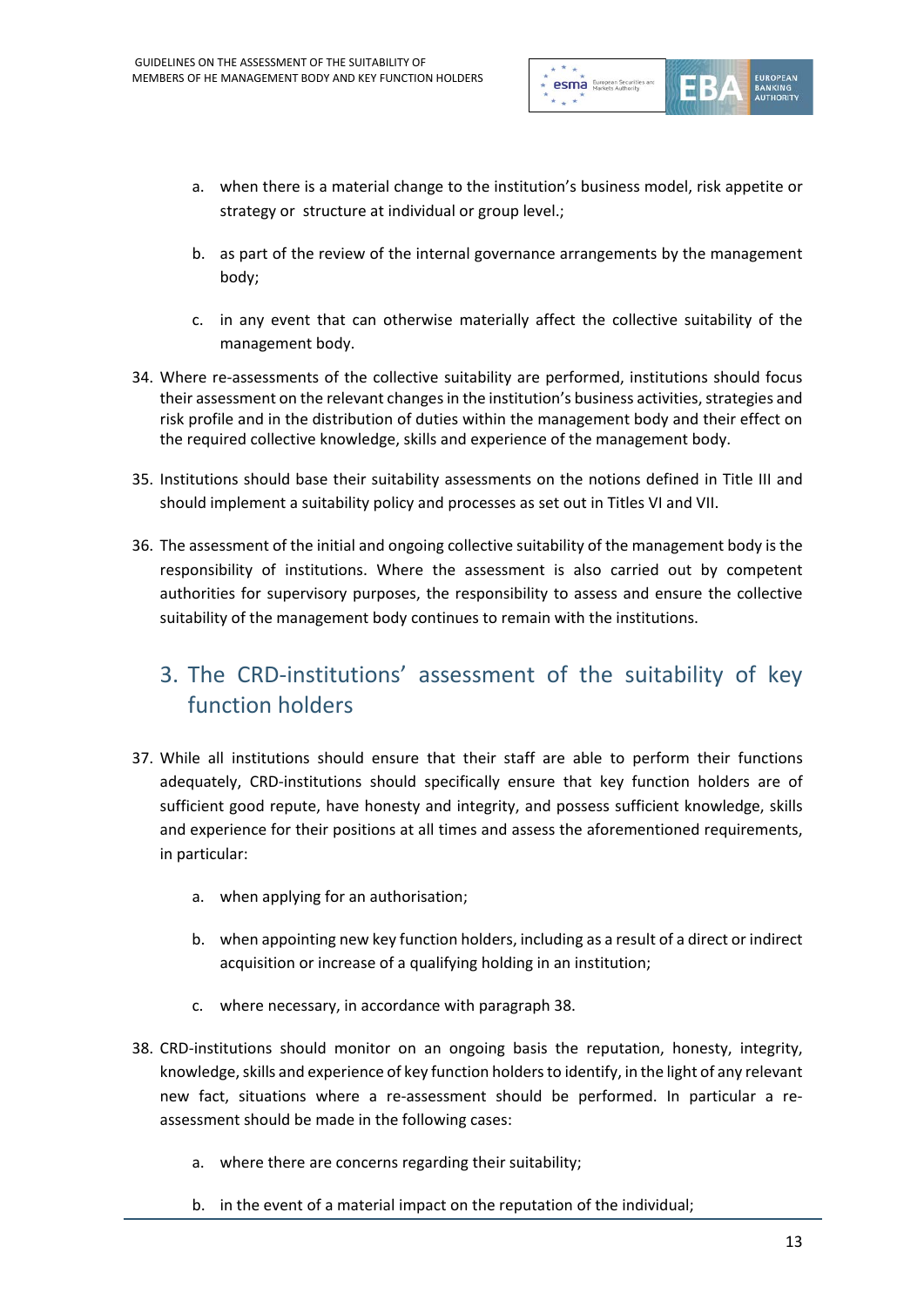

- c. as part of the review of the internal governance arrangements by the management body;
- d. in any event that can otherwise materially affect the suitability of the individual.
- 39. The assessment of the individual's reputation, honesty, integrity, knowledge, skills and experience of key function holders should be based on the same criteria as those applied to the assessment of such suitability requirements of the members of the management body. When assessing knowledge, skills and experience, the role and duties of the specific position should be considered.
- 40. Assessing the initial and ongoing suitability of key function holders is the responsibility of the institutions. Where the assessment for some key function holders is also carried out by competent authorities for supervisory purposes, the responsibility to assess and ensure the suitability of those key function holders continues to remain with the institutions.

## Title III – Notions of suitability listed in Article 91(12) of Directive 2013/36/EU

### 4. Sufficient time commitment of a member of the management body

- 41. Institutions should assess whether or not a member of the management body is able to commit sufficient time to perform his or her functions and responsibilities including understanding the business of the institution, its main risks and the implications of the business and the risk strategy. Where the person holds a mandate in a significant institution, this should include an assessment to ensure that the limitation of the maximum number of directorships under Article 91(3) of Directive 2013/36/EU or Article 9(2) of Directive 2014/65/EU, as applicable, is being complied with.
- 42. Members should also be able to fulfil their duties in periods of particularly increased activity, such as an restructuring, a relocation of the institution, an acquisition, a merger, a takeover or a crisis situation, or as a result of some major difficulty with one or more of its operations, taking into account that in such periods a higher level of time commitment than in normal periods may be required.
- 43. In the assessment of sufficient time commitment of a member, institutions should take at least the following into account:
	- a. the number of directorships in financial and non-financial companies held by that member at the same time, taking into account possible synergies when they are held within the same group, including when acting on behalf of a legal person or as an alternate of a member of the management body;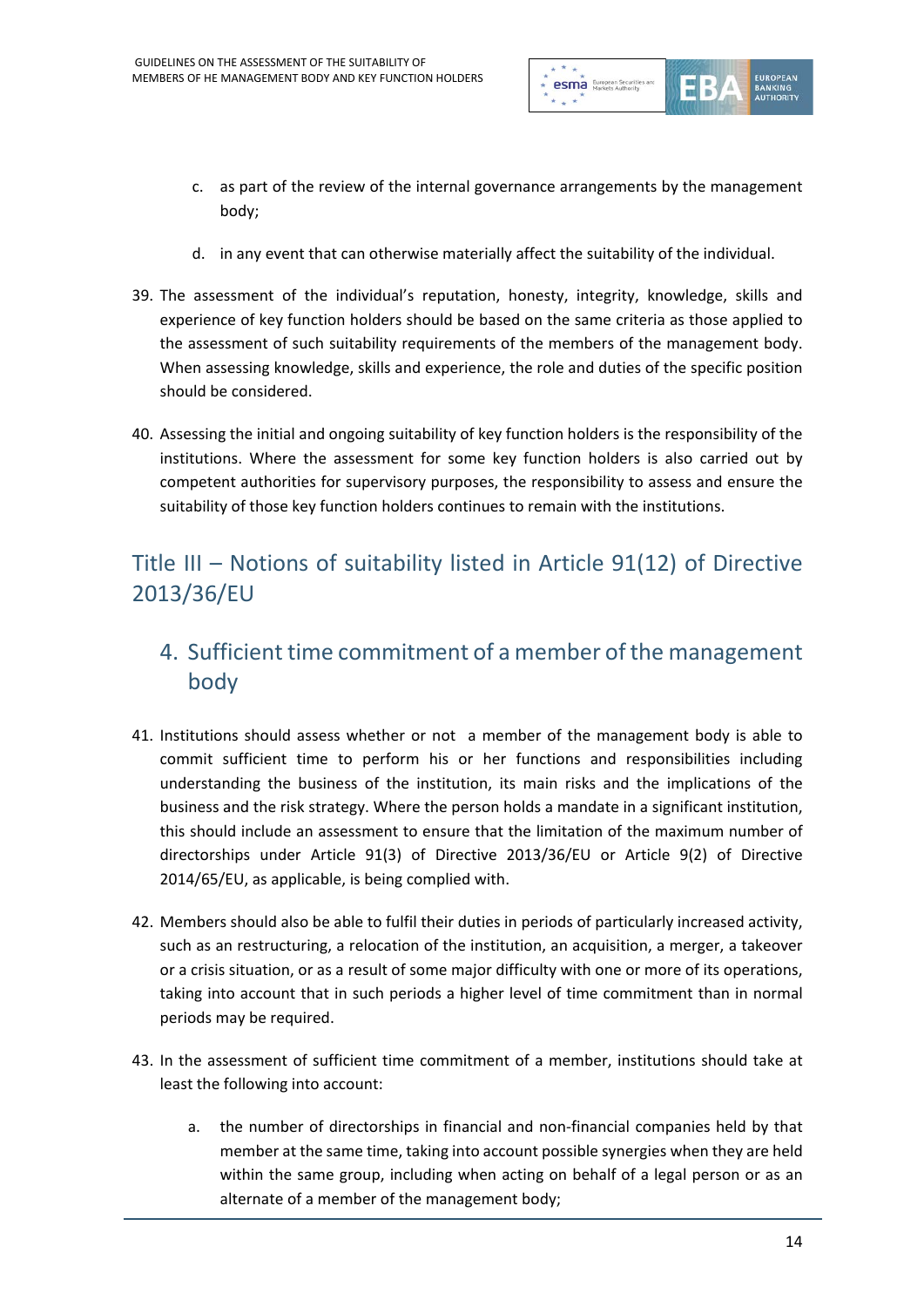

- b. the size, nature, scope and complexity of the activities of the entity where the member holds a directorship and, in particular, whether or not the entity is a non-EU entity;
- c. the member's geographical presence and the travel time required for the role;
- d. the number of meetings scheduled for the management body;
- e. the directorships in organisations which do not pursue predominantly commercial objectives held by that member at the same time;
- f. any necessary meetings to be held, in particular, with competent authorities or other internal or external stakeholders outside the management body's formal meeting schedule;
- g. the nature of specific position and the responsibilities of the member, including specific roles such as CEO, chairperson, or chair or member of a committee, whether the member holds an executive or non- executive position, and the need of that member to attend meetings in the companies listed in point (a) and in the institution;
- h. other external professional or political activities, and any other functions and relevant activities, both within and outside the financial sector and both within and outside the EU;
- i. the necessary induction and training;
- j. any other relevant duties of the member that institutions consider to be necessary to take into account when carrying out the assessment of sufficient time commitment of a member; and
- k. available relevant benchmarking on time commitment, including the benchmarking provided by the EBA<sup>[12](#page-14-0)</sup>.
- 44. Institutions should record in writing the roles, duties and required capabilities of the various positions within the management body and the expected time commitment required for each position, also taking into account the need to devote sufficient time for induction and training. For this purpose, smaller and less complex institutions may differentiate the expected time commitment only between executive and non-executive directorships.
- 45. A member of the management body should be made aware of the expected time commitment required to spend on his or her duties. Institutions may require the member to confirm that he or she can devote that amount of time to the role.

<span id="page-14-0"></span><sup>&</sup>lt;sup>12</sup> Figures for the year 2015 are included as an Annex to the impact assessment of these Guidelines.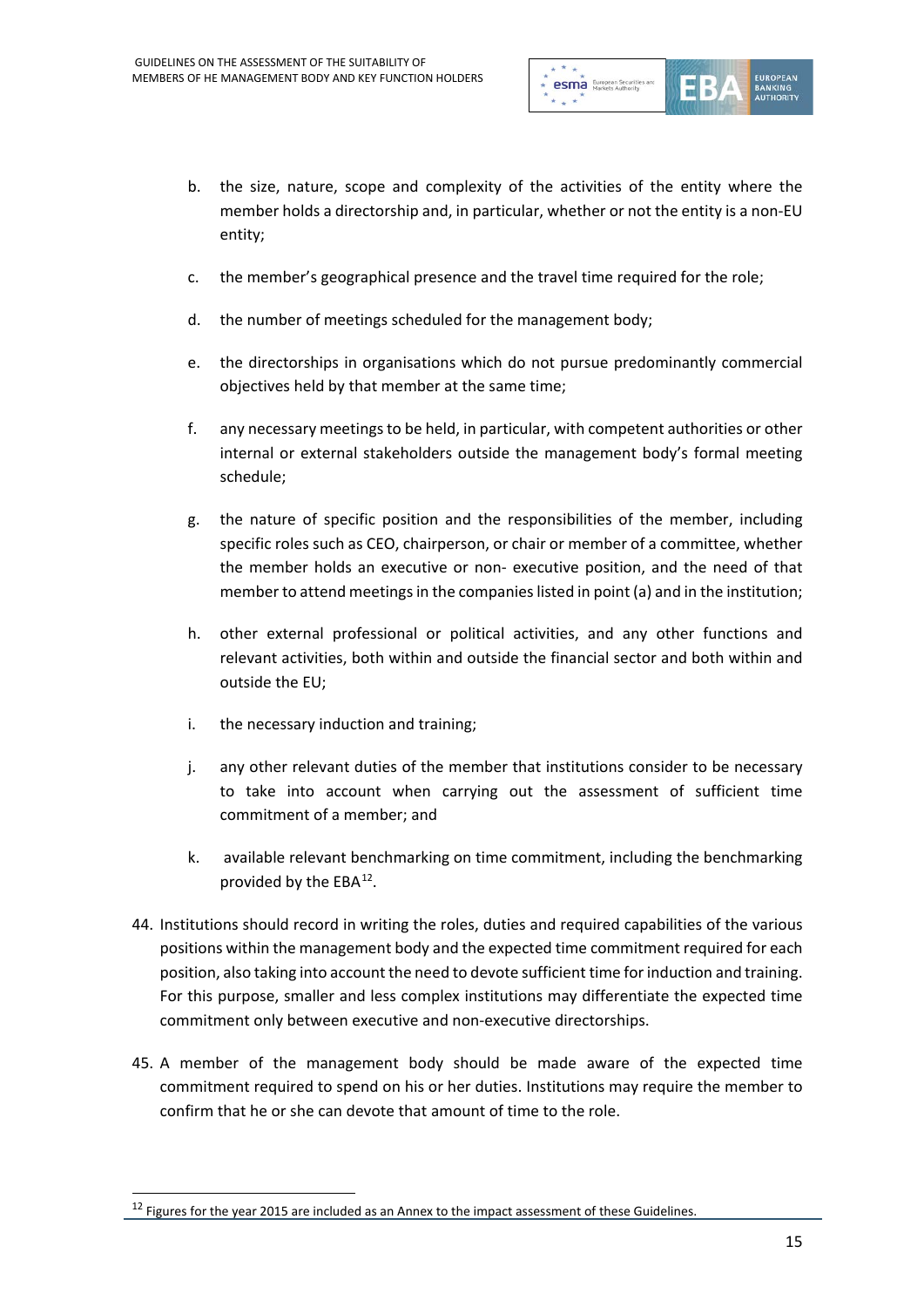

- 46. Institutions should monitor that the members of the management body commit sufficient time to perform their functions. Preparation for meetings, attendance and the active involvement of members in management body meetings are all indicators of time commitment.
- 47. An institution should also consider the impact of any long-term absences of members of the management body, in its assessment of the sufficient time commitment of other individual members of the management body.
- 48. Institutions should keep records of all external professional and political positions held by the members of the management body. Such records should be updated whenever a member notifies the institution of a change and when such changes come otherwise to the attention of the institution. Where changes to such positions occur, that may reduce the ability of a member of the management body to commit sufficient time to perform his or her function, the institution should reassess the member's ability to respect the required time commitment for his or her position.

# 5. Calculation of the number of directorships

- 49. In addition to the requirement to commit sufficient time to perform their functions, members of the management body that hold a directorship within a significant institution must comply with the limitation of directorships set out in Article 91(3) of Directive 2013/36/EU.
- 50. For the purposes of Article 91(3) of Directive 2013/36/EU, where a directorship involves at the same time executive and non-executive responsibilities, the directorship should count as an executive directorship.
- 51. Where multiple directorships count as a single directorship, as described in Article 91(4) of Directive 2013/36/EU and as set out in paragraphs 52 to 57, that single directorship should count as a single executive directorship when it includes at least one executive directorship; otherwise it should count as a single non-executive directorship.
- 52. In accordance with Article 91(4)(a) of Directive 2013/36/EU, all directorships held within the same group count as a single directorship.
- 53. In accordance with Article 91(4)(b)(ii) of Directive 2013/36/EU, all directorships held within undertakings in which the institution holds a qualifying holding, but which are not subsidiaries included within the same group, count as a single directorship. That single directorship in qualifying holdings counts as a separate single directorship, i.e. the directorship held within the same institution and the single directorship in its qualifying holdings together count as two directorships.
- 54. When multiple institutions within the same group hold qualifying holdings, the directorships in all qualifying holdings should be counted, taking into account the consolidated situation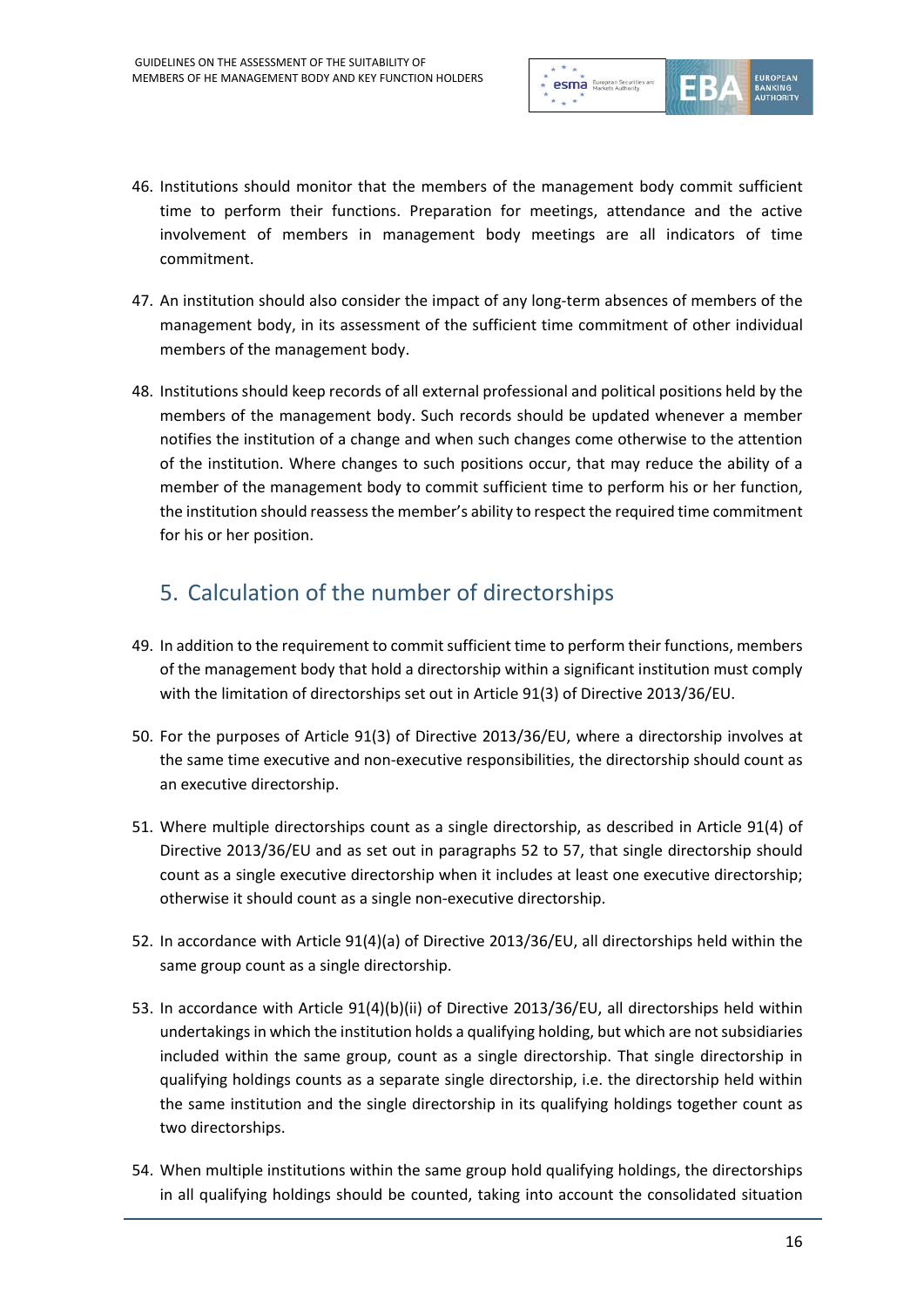

(based on the accounting scope of consolidation) of the institution, as one separate single directorship. That single directorship in qualifying holdings counts as a separate single directorship, i.e. the single directorship counted for the directorships held within entities that belong to the group and the single directorship counted for the directorships held in all qualifying holdings of the same group count together as two directorships.

- 55. Where a member of the management body holds directorships in different groups or undertakings, all directorships held within the same institutional protection scheme, as referred to in Article 91(4)(b)(i) of Directive 2013/36/EU, count as asingle directorship. Where the application of the rule set out in Article 91(4)(b)(i) of Directive 2013/36/EU, regarding the counting of directorships within the same institutional protection scheme, leads to a higher count of single directorships than the application of the rule set out in Article 91(4)(a) regarding the counting of single directorships within groups, the resulting lower number of single directorships should apply (e.g. where directorships are held within two groups, in both cases within undertakings that are members and at the same time within undertakings that are not member of the same institutional protection scheme, only two single directorships should be counted).
- 56. Directorships held in entities which do not pursue predominantly commercial objectives must not be counted when calculating the number of directorships under Article 91(3) of that Directive. However, such activities should be taken into account when assessing the time commitment of the concerned member.
- 57. Entities which do not pursue predominantly commercial objectives include among others:
	- a. charities;
	- b. other not-for-profit organisations; and
	- c. companies that are set up for the sole purpose of managing the private economic interests of members of the management body or their family members, provided that they do not require day-to-day management by the member of the management body.

### 6. Adequate knowledge, skills and experience

58. Members of the management body should have an up-to-date understanding of the business of the institution and its risks, at a level commensurate with their responsibilities. This includes an appropriate understanding of those areas for which an individual member is not directly responsible but is collectively accountable together with the other members of the management body.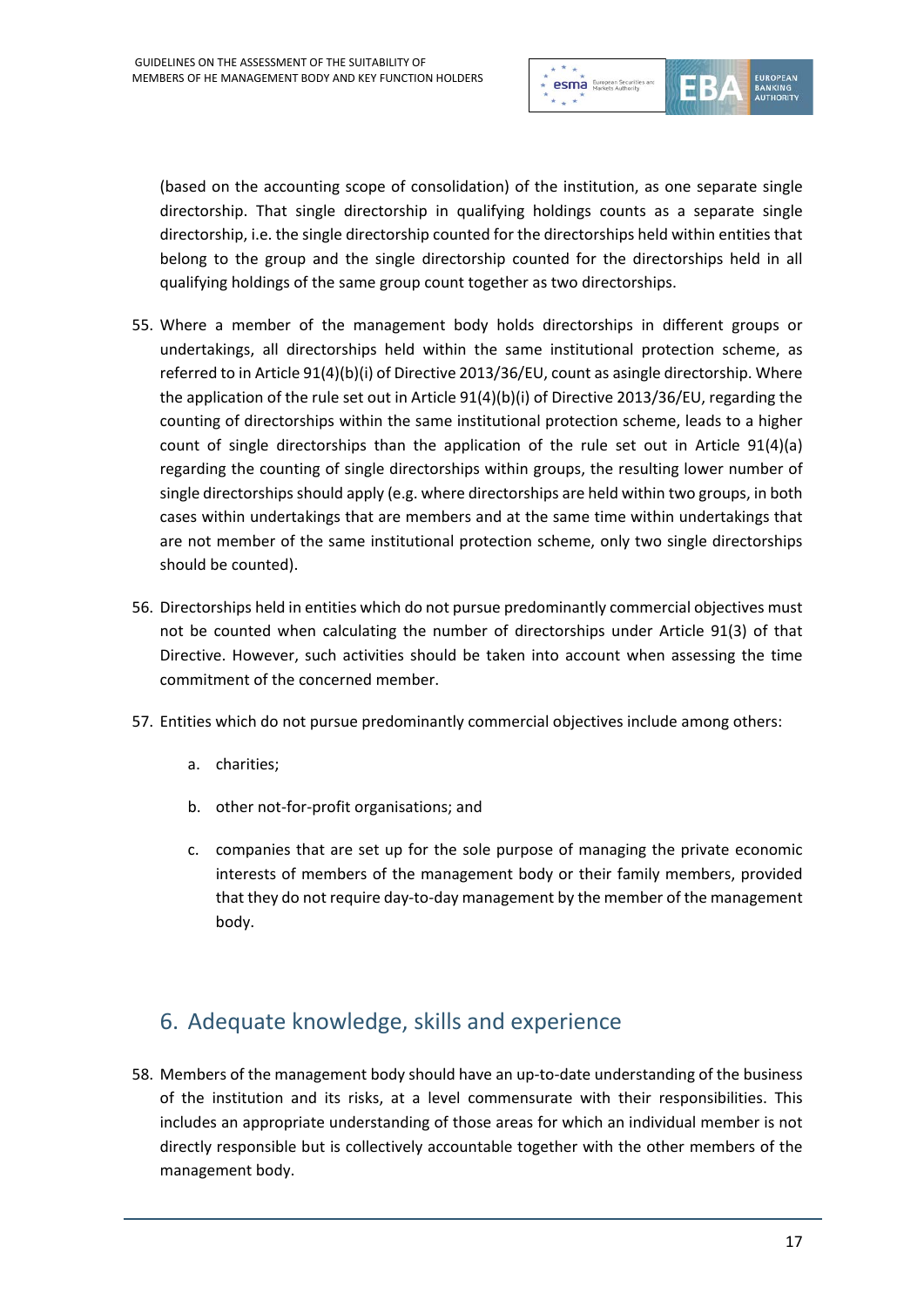

- 59. Members of the management body should have a clear understanding of the institution's governance arrangements, their respective role and responsibilities and, where applicable, the group structure and any possible conflicts of interest that may arise therefrom. Members of the management body should be able to contribute to the implementation of an appropriate culture, corporate values and behaviour within the management body and the  $institution<sup>13</sup>$ .
- 60. In this respect, the assessment of adequate knowledge, skills and experience should consider:
	- a. the role and duties of the position and the required capabilities;
	- b. the knowledge and skills attained through education, training and practice;
	- c. the practical and professional experience gained in previous positions; and
	- d. the knowledge and skills acquired and demonstrated by the professional conduct of the member of the management body.
- 61. To properly assess the skills of the members of the management body, institutions should consider using the non-exhaustive list of relevant skills set out in Annex II to these Guidelines, taking into account the role and duties of the position occupied by the member of the management body.
- 62. The level and profile of the education of the member and whether or not it relates to banking and financial services or other relevant areas should be considered. In particular, education in the areas of banking and finance, economics, law, accounting, auditing, administration, financial regulation, information technology, and quantitative methods can in general be considered to be relevant for the financial services sector.
- 63. The assessment should not be limited to the educational degree of the member or proof of a certain period of service in an institution. A more thorough analysis of the member's practical experience should be conducted, as the knowledge and skills gained from previous occupations depends on the nature, scale and complexity of the business as well as the function that the member performed within it.
- 64. When assessing the knowledge, skills and experience of a member of the management body, consideration should be given to theoretical and practical experience relating to:
	- a. banking and financial markets;

 $\overline{a}$ 

b. legal requirements and regulatory framework ;

<span id="page-17-0"></span><sup>&</sup>lt;sup>13</sup> See also the EBA's Guidelines on Internal Governance[: https://www.eba.europa.eu/regulation-and-policy/internal](https://www.eba.europa.eu/regulation-and-policy/internal-governance)[governance](https://www.eba.europa.eu/regulation-and-policy/internal-governance)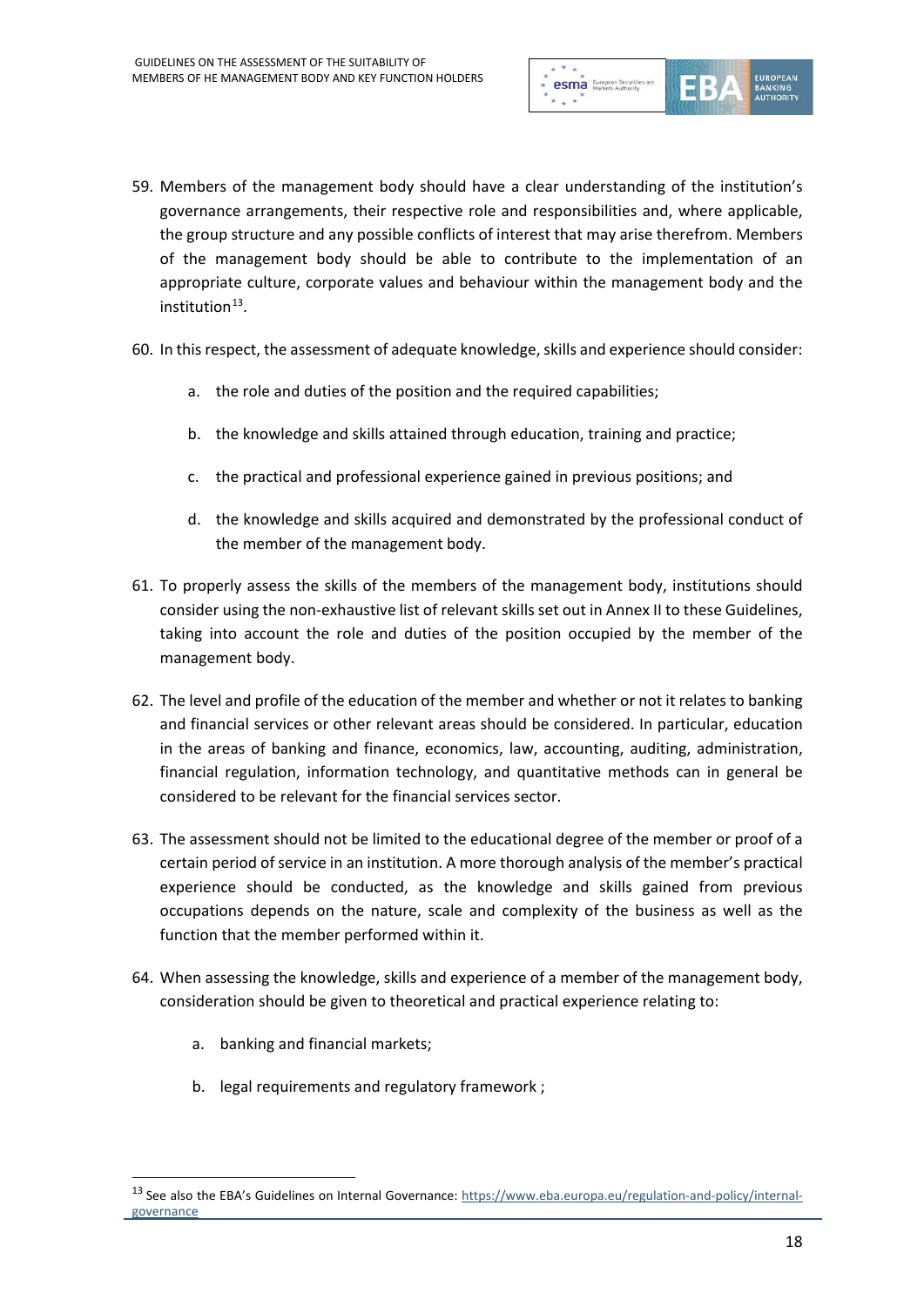

- c. strategic planning, the understanding of an institution's business strategy or business plan and accomplishment thereof;
- d. risk management (identifying, assessing, monitoring, controlling and mitigating the main types of risk of an institution);
- e. accounting and auditing;
- f. the assessment of the effectiveness of an institution's arrangements, ensuring effective governance, oversight and controls; and
- g. the interpretation of an institution's financial information, the identification of key issues based on this information, and appropriate controls and measures.
- 65. Members of the management body in its management function should have gained sufficient practical and professional experience from a managerial position over a sufficiently long period. Short term positions may be considered as part of the assessment, but such positions alone should not be sufficient to assume that a member has sufficient experience. When assessing the practical and professional experience gained from previous positions, particular consideration should be given to:
	- a. the nature of the management position held and its hierarchical level;
	- b. the length of service;
	- c. the nature and complexity of the business where the position was held, including its organisational structure;
	- d. the scope of competencies, decision-making powers, and responsibilities of the member;
	- e. the technical knowledge gained through the position;
	- f. the number of subordinates.
- 66. Members of the management body in its supervisory function should be able to provide constructive challenge to the decisions and effective oversight of the management body in its management function. Adequate knowledge, skills and experience for fulfilling the supervisory function effectively may have been gained from relevant academic or administrative positions or through the management, supervision or control of financial institutions or other firms.

#### 7. Collective suitability criteria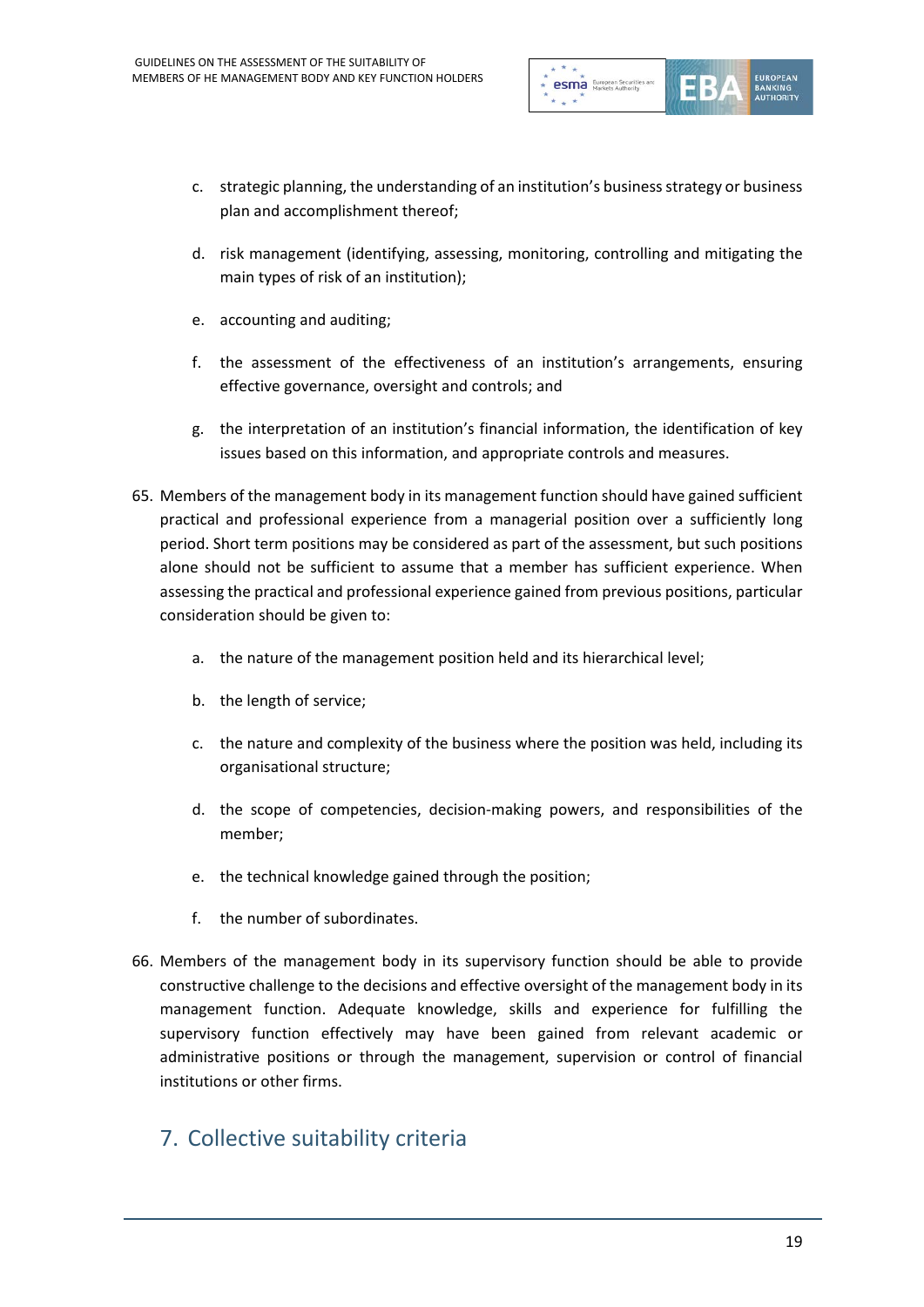

- 67. The management body should collectively be able to understand the institution's activities, including the main risks. Unless otherwise indicated in this section, these criteria should be applied separately to the management body in its management function and the management body in its supervisory function.
- 68. The members of the management body should collectively be able to take appropriate decisions considering the business model, risk appetite, strategy and markets in which the institution operates.
- 69. Members of the management body in its supervisory function should collectively be able to effectively challenge and monitor decisions made by the management body in its management function.
- 70. All areas of knowledge required for the institution's business activities should be covered by the management body collectively with sufficient expertise among members of the management body. There should be a sufficient number of members with knowledge in each area to allow a discussion of decisions to be made. The members of the management body should collectively have the skills to present their views and to influence the decision-making process within the management body.
- 71. The composition of the management body should reflect the knowledge, skills and experience necessary to fulfil its responsibilities. This includes that the management body collectively has an appropriate understanding of those areas for which the members are collectively accountable, and the skills to effectively manage and oversee the institution, including the following aspects:
	- a. the business of the institution and main risks related to it;
	- b. each of the material activities of the institution;
	- c. relevant areas of sectoral/financial competence, including financial and capital markets, solvency and models;
	- d. financial accounting and reporting;
	- e. risk management, compliance and internal audit;
	- f. information technology and security;
	- g. local, regional and global markets, where applicable;
	- h. the legal and regulatory environment;
	- i. managerial skills and experience;
	- j. the ability to plan strategically;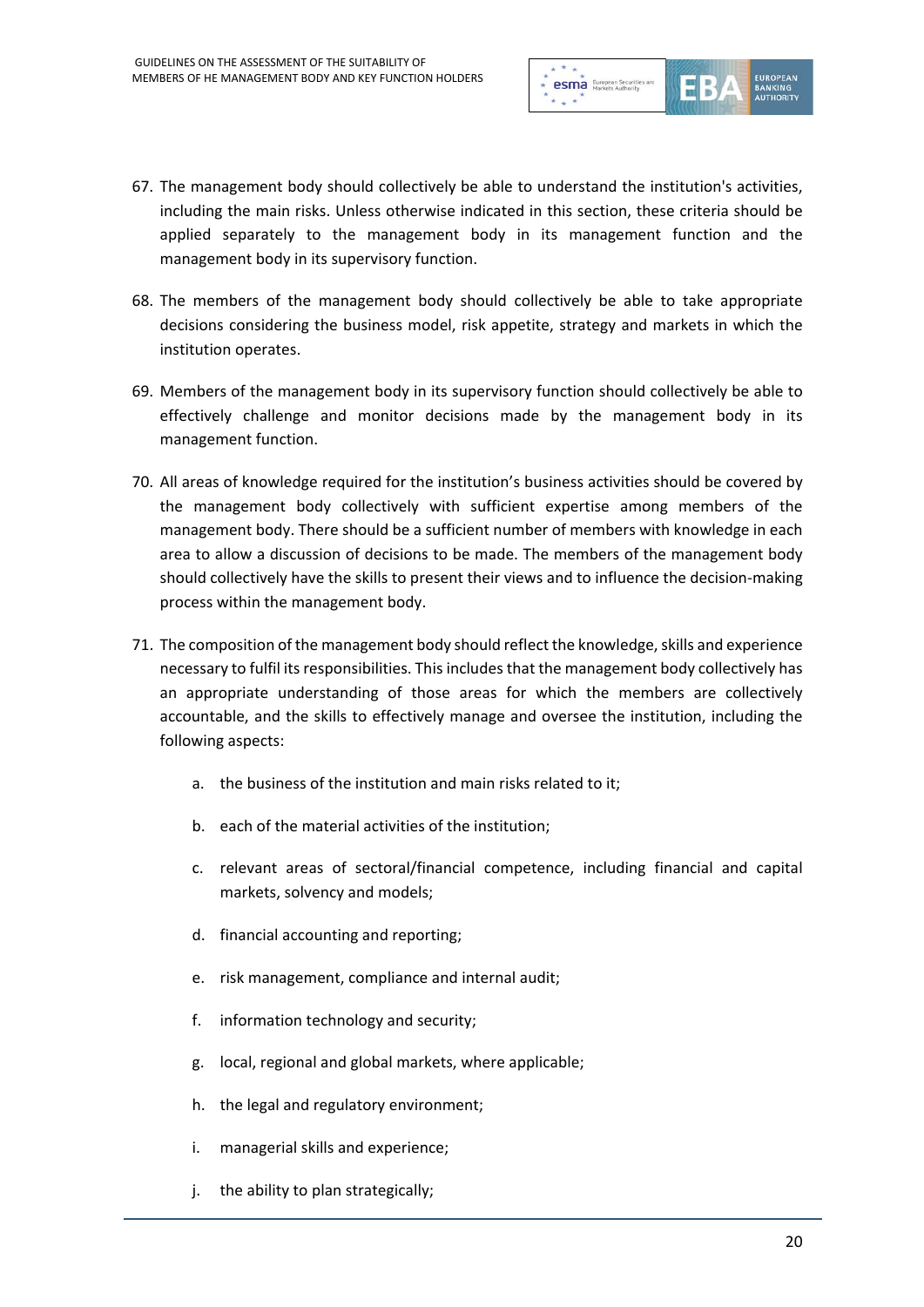

- k. the management of (inter)national groups and risks related to group structures, where applicable.
- 72. While the management body in its management function should collectively have a high level of managerial skills, the management body in its supervisory function should collectively have sufficient management skills to organise its tasks effectively and to be able to understand and challenge the management practices applied and decisions taken by the management body in its management function.

## 8. Reputation, honesty, and integrity

- 73. A member of the management body should be deemed to be of good repute and of honesty and integrity if there are no objective and demonstrable grounds to suggest otherwise in particular taking into account the relevant available information on the factors or situations listed in paragraphs 74 to 78. The assessment of reputation, honesty and integrity should also consider the impact of the cumulative effects of minor incidents on a member's reputation.
- 74. Without prejudice to any fundamental rights, any relevant criminal or administrative records should be taken into account for the assessment of good repute, honesty and integrity, considering the type of conviction or indictment, the role of the individual involved, the penalty received, the phase of the judicial process reached and any rehabilitation measures that have taken effect. The surrounding circumstances, including mitigating factors, the seriousness of any relevant offence or administrative or supervisory action, the time elapsed since the offence, the member's conduct since the offence or action, and the relevance of the offence or action to the member's role should be considered. Any relevant criminal or administrative records should be taken into account considering periods of limitation in force in the national law.
- 75. Without prejudice to the presumption of innocence applicable to criminal proceedings, and other fundamental rights, the following factors should at least be considered in the assessment of reputation, honesty and integrity:
	- a. convictions or ongoing prosecutions for a criminal offence, in particular:
		- i. offences under the laws governing banking, financial, securities, insurance activities, or concerning securities markets or financial or payment instruments, including laws on money laundering, corruption, market manipulation, or insider dealing and usury;
		- ii. offences of dishonesty, fraud or financial crime;
		- iii. tax offences; and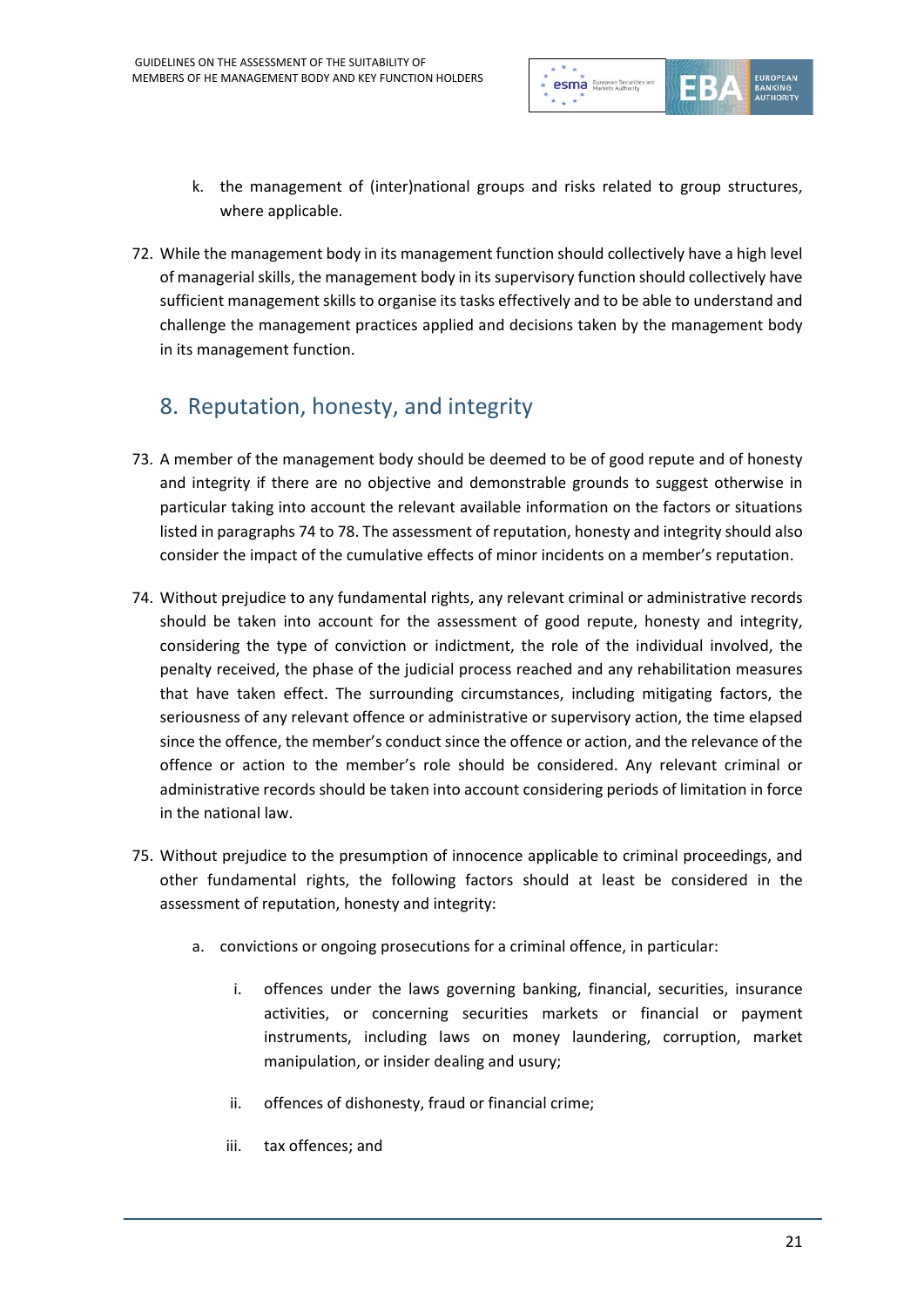

- iv. other offences under legislation relating to companies, bankruptcy, insolvency, or consumer protection;
- b. other relevant current or past measures taken by any regulatory or professional body for non-compliance with any relevant provisions governing banking, financial, securities, or insurance activities.
- 76. On-going investigations should be taken into account when resulting from judicial or administrative procedures or other analogous regulatory investigations without prejudice to fundamental individual rights $^{14}$ .
- 77. The following situations relating to the past and present business performance and financial soundness of a member of the management body should be considered, with regard to their potential impact on the member's reputation, integrity and honesty:
	- a. being a defaulting debtor (e.g. having negative records at a reliable credit bureau if available);
	- b. financial and business performance of entities owned or directed by the member or in which the member had or has significant share or influence with special consideration to any bankruptcy and winding-up proceedings and whether or not and how the member has contributed to the situation that led to the proceedings;
	- c. declaration of personal bankruptcy; and

- d. without prejudice to the presumption of innocence, civil lawsuits, administrative or criminal proceedings, large investments or exposures and loans taken out, in so far as they can have a significant impact on the financial soundness of the member or entities owned or directed by him or her, or in which the member has a significant share.
- 78. A member of the management body should uphold high standards of integrity and honesty. At least the following factors should also be considered in the assessment of reputation, honesty and integrity:
	- a. any evidence that the person has not been transparent, open, and cooperative in his or her dealings with competent authorities;
	- b. refusal, revocation, withdrawal or expulsion of any registration, authorisation, membership, or licence to carry out a trade, business, or profession;
	- c. the reasons for any dismissal from employment or from any position of trust, fiduciary relationship, or similar situation, or for having been asked to resign from employment in such a position;

<span id="page-21-0"></span><sup>&</sup>lt;sup>14</sup> In line with the European Convention on Human Rights and Charter of Fundamental Rights of the European Union: [http://ec.europa.eu/justice/fundamental-rights/charter/index\\_en.htm](http://ec.europa.eu/justice/fundamental-rights/charter/index_en.htm)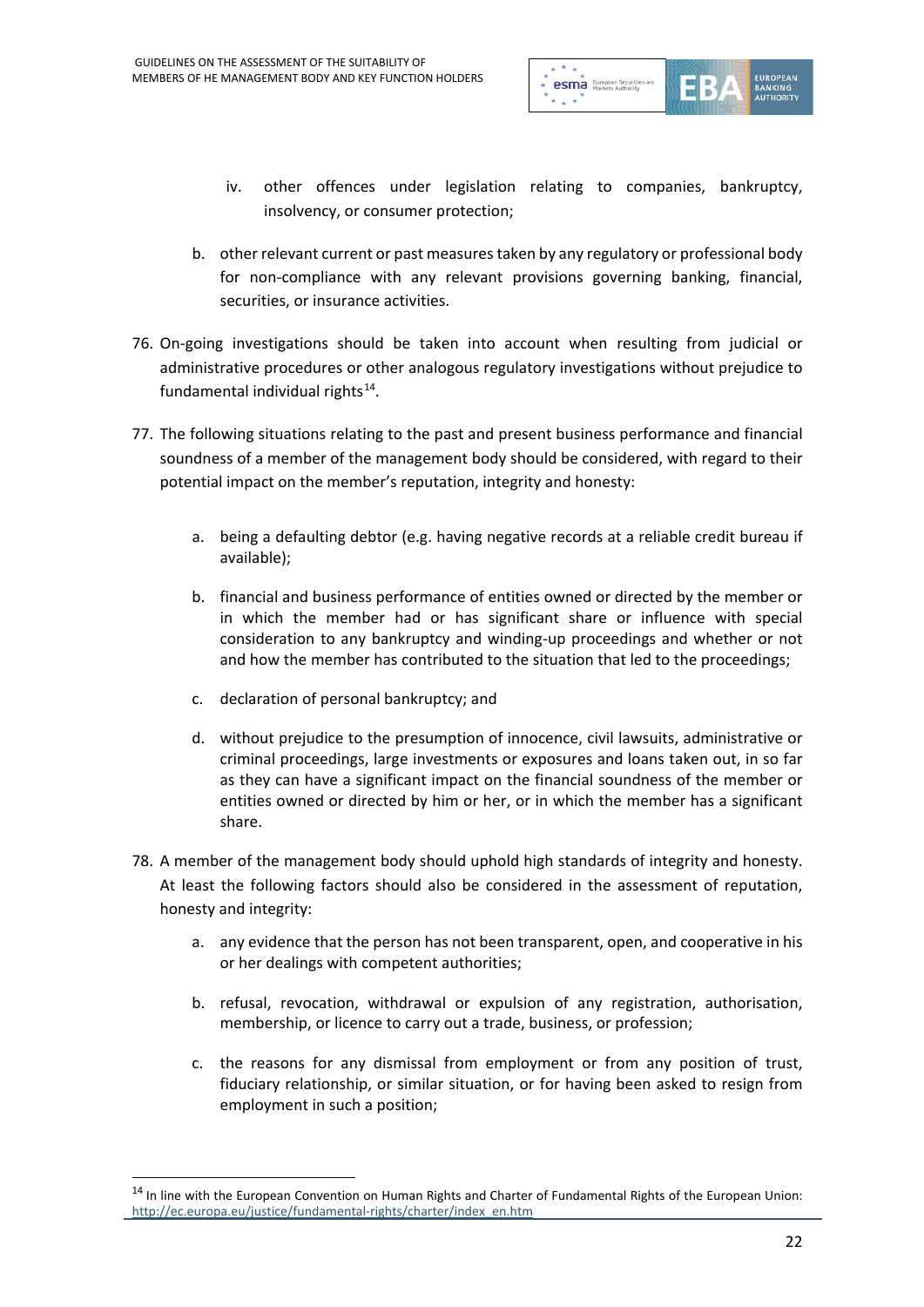

- d. disqualification by any relevant competent authority from acting as a member of the management body, including persons who effectively direct the business of an entity; and
- e. any other evidence that suggests that the person acts in a manner that is not in line with high standards of conduct.

### 9. Independence of mind and independent members

#### 9.1 Interaction between independence of mind and the principle of being independent

- 79. When assessing the independence of members, institutions should differentiate between the notion of 'independence of mind', applicable to all members of an institution's management body and the principle of 'being independent', required for certain members of a CRDinstitution's management body in its supervisory function. The criteria for the assessment of 'independence of mind' are provided in section 9.2 and for the assessment of 'being independent' in section 9.3
- 80. Acting with 'independence of mind' is a pattern of behaviour, shown in particular during discussions and decision-making within the management body, and is required for each member of the management body regardless of whether or not the member is considered as 'being independent' in accordance with section 9.3. All members of the management body should engage actively in their duties and should be able to make their own sound, objective and independent decisions and judgments when performing their functions and responsibilities.
- 81. 'Being independent' means that a member of the management body in its supervisory function does not have any present or recent past relationships or links of any nature with the CRD-institution or its management that could influence the member's objective and balanced judgement and reduce member's ability to take decisions independently. The fact that a member is considered as 'being independent' does not mean that the member of the management body should automatically be deemed to be 'independent of mind' as the member might lack the required behavioural skills.

### 9.2 Independence of mind

- 82. When assessing the independence of mind as referred in paragraph 80, institutions should assess whether or not all members of the management body have:
	- a. the necessary behavioural skills, including: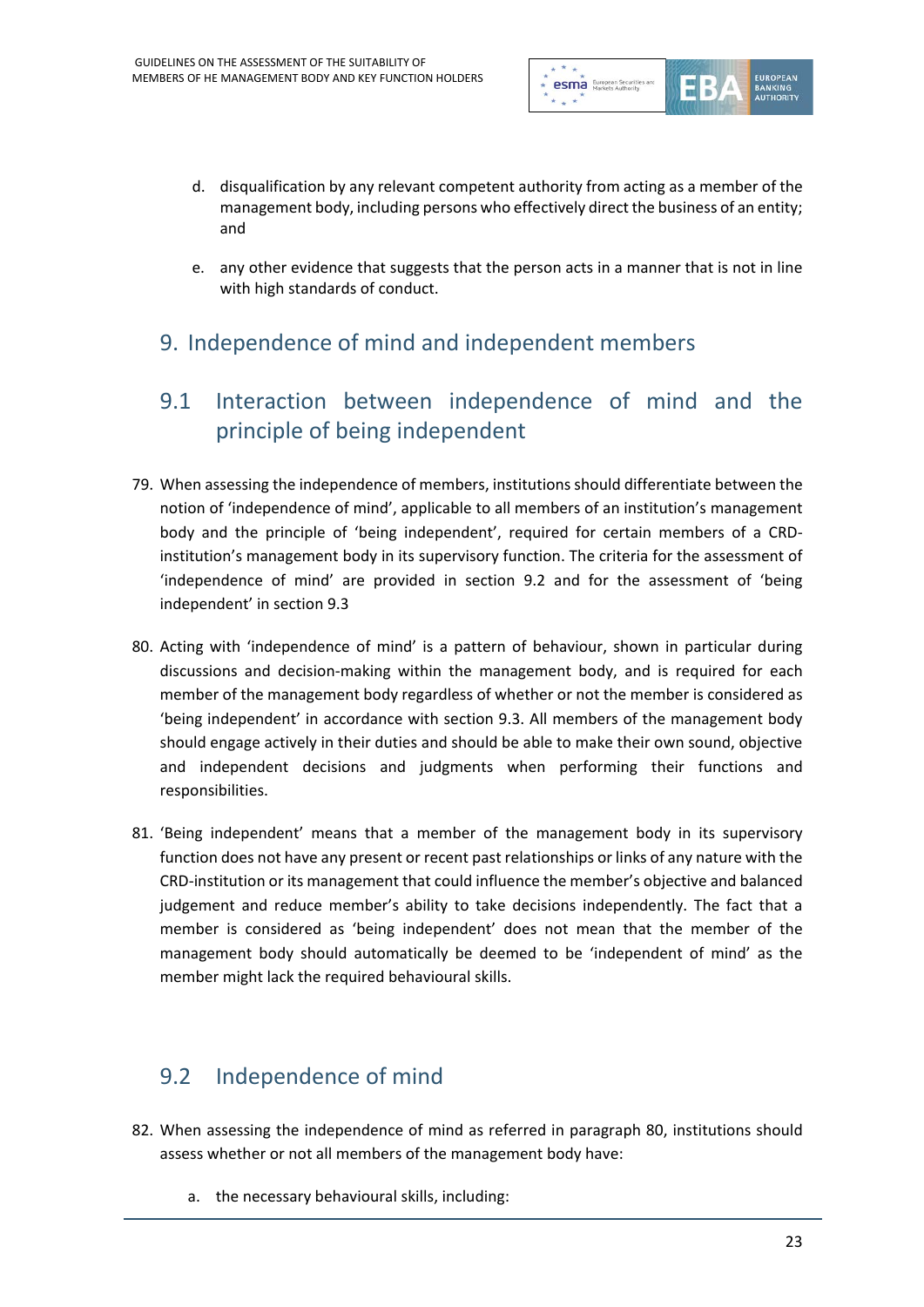

- i. courage, conviction and strength to effectively assess and challenge the proposed decisions of other members of the management body;
- ii. being able to ask questions to the members of the management body in its management function; and
- iii. being able to resist 'group-think'.
- b. conflicts of interest to an extent that would impede their ability to perform their duties independently and objectively.
- 83. When assessing the required behavioural skills of a member referred to in paragraph 82 (a), his or her past and ongoing behaviour, in particular within the institution, should be taken into account.
- 84. When assessing the existence of conflicts of interest referred to in paragraph 82 (b), institutions should identify actual or potential conflicts of interest in accordance with the institution's conflicts of interest policy<sup>[15](#page-23-0)</sup> and assess their materiality. At least the following situations that could create actual or potential conflicts of interests should be considered:
	- a. economic interests (e.g. shares, other ownership rights and memberships, holdings and other economic interests in commercial customers, intellectual property rights, loans granted by the institution to a company owned by members of the management body);
	- b. personal or professional relationships with the owners of qualifying holdings in the institution;
	- c. personal or professional relationships with staff of the institution or entities included within the scope of prudential consolidation (e.g. close family relationships);
	- d. other employments and previous employments within the recent past (e.g. five years);
	- e. personal or professional relationships with relevant external stakeholders, (e.g. being associated with material suppliers, consultancies or other service providers);
	- f. membership in a body or ownership of a body or entity with conflicting interests;
	- g. political influence or political relationships.

 $\overline{a}$ 

85. All actual and potential conflicts of interest at management body level should be adequately communicated, discussed, documented, decided on and duly managed by the management

<span id="page-23-0"></span><sup>&</sup>lt;sup>15</sup> Please refer to the EBA's Guidelines on Internal Governance regarding the conflict of interest policy for staff.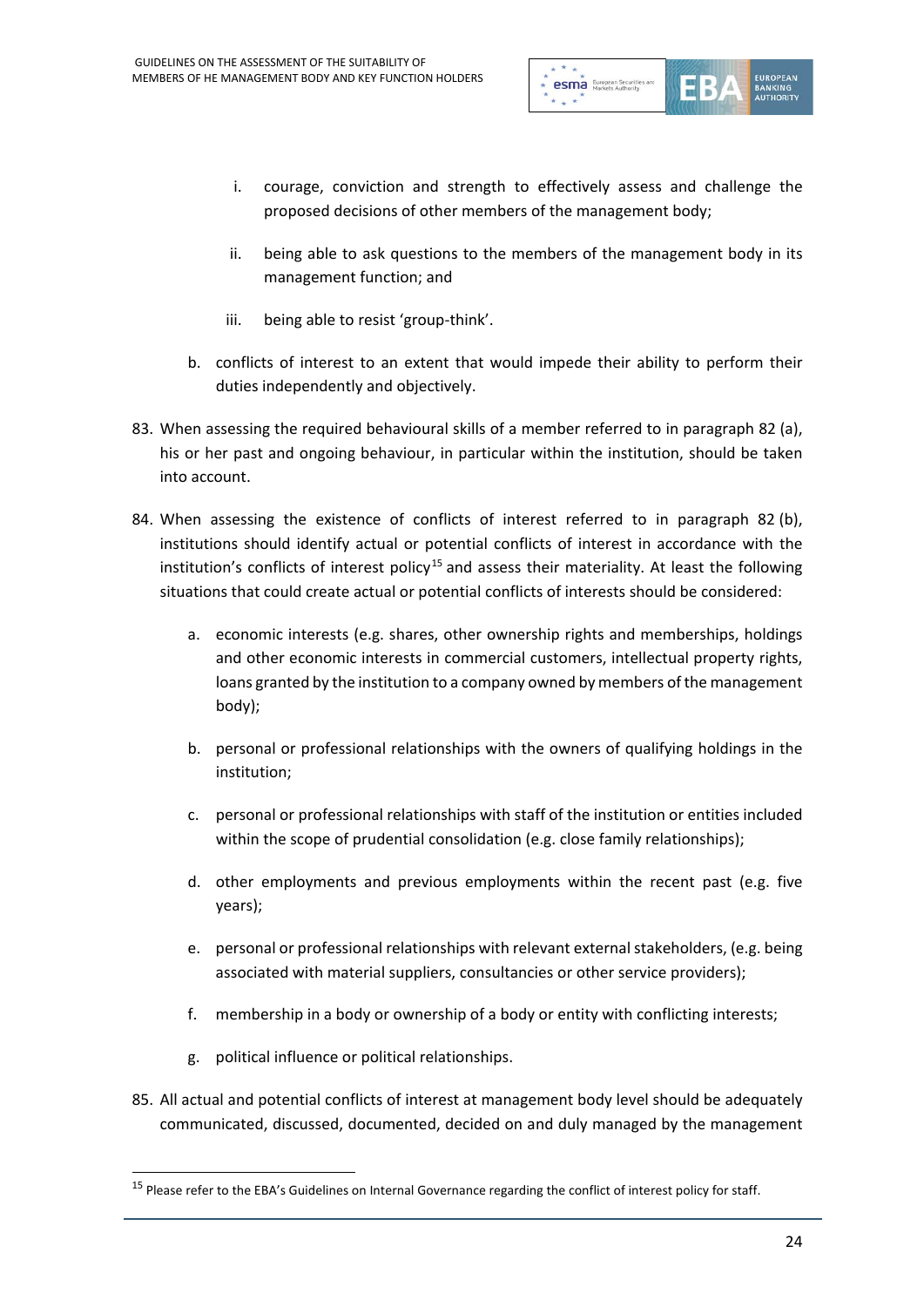

body (i.e. the necessary mitigating measures should be taken). A member of the management body should abstain from voting on any matter where that member has a conflict of interest<sup>16</sup>.

- 86. Institutions should inform competent authorities if an institution has identified a conflict of interest that may impact the independence of mind of a member of the management body, including the mitigating measures taken.
- 87. Being a shareholder, owner or member of an institution, having private accounts, loans or using other services of the institution or any entity within the scope of consolidation should not be considered by itself to affect the independence of mind of a member of the management body.

### 9.3 Independent members of a CRD-institution's management body in its supervisory function

- 88. Having independent members, as referred to in paragraph 81, and non-independent members in the management body in its supervisory function is considered good practice for all CRD-institutions.
- 89. When determining the sufficient number of independent members, the principle of proportionality should be taken into account. Members representing employees in the management body should not be taken into account when determining the sufficient number of independent members in the management body in its supervisory function. Without prejudice to any additional requirements imposed by national law the following should apply:
	- a. the following CRD-institutions should have a management body in its supervisory function that includes a sufficient number of independent members:
		- i. significant CRD-institutions;
		- ii. listed CRD-institutions.

- b. CRD-institutions that are neither significant nor listed should, as a general principle, have at least one independent member within the management body in its supervisory function. However, competent authorities may not require any independent directors within:
	- i. CRD-institutions that are wholly owned by a CRD-institution, in particular when the subsidiary is located in the same Member State as the parent CRDinstitution;
	- ii. non-significant CRD-institutions that are investment firms.

<span id="page-24-0"></span><sup>&</sup>lt;sup>16</sup> Please refer to the EBA's Guidelines on Internal Governance regarding the conflict of interest policy for staff.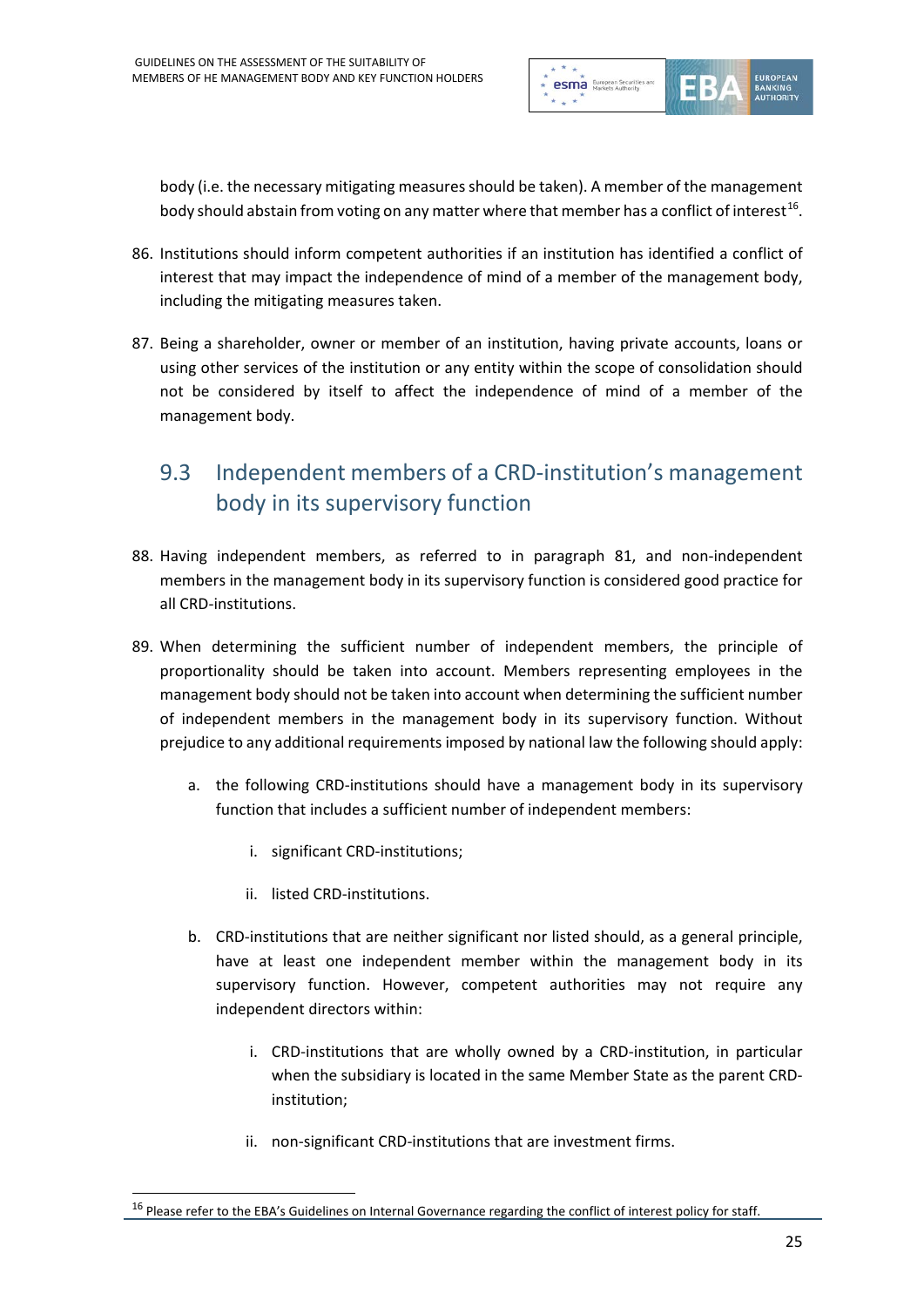

- 90. Within the overall responsibility of the management body, the independent members should play a key role in enhancing the effectiveness of checks and balances within the CRDinstitutions by improving oversight of management decision-making and ensuring that:
	- a. the interests of all stakeholders, including minority shareholders, are appropriately taken into account in the discussions and decision making of the management body. Independent members could also help to mitigate or offset undue dominance by individual members of the management body representing a particular group or category of stakeholders;
	- b. no individual or small group of members dominates decision-making; and
	- c. conflicts of interest between the institution, its business units, other entities within the accounting scope of consolidation and external stakeholders, including clients are appropriately managed.
- 91. Without prejudice to paragraph 92, in the following situations it is presumed that a member of a CRD-institution's management body in its supervisory function is regarded as not 'being independent':
	- a. the member has or has had a mandate as a member of the management body in its management function within an institution within the scope of prudential consolidation, unless he or she has not occupied such a position for the previous 5 years;
	- b. the member is a controlling shareholder of the CRD-institution, being determined by reference to the cases mentioned in Article 22(1) of Directive 2013/34/EU , or represents the interest of a controlling shareholder, including where the owner is aMember State or other public body;
	- c. the member has a material financial or business relationship with the CRD-institution,
	- d. the member is an employee of, or is otherwise associated with a controlling shareholder of the CRD-institution;
	- e. the member is employed by any entity within the scope of consolidation, except when both of the following conditions are met:
		- i. the member does not belong to the institutions highest hierarchical level, which is directly accountable to the management body;
		- ii. the member has been elected to the supervisory function in the context of a system of employees' representation and national law provides for adequate protection against abusive dismissal and other forms of unfair treatment;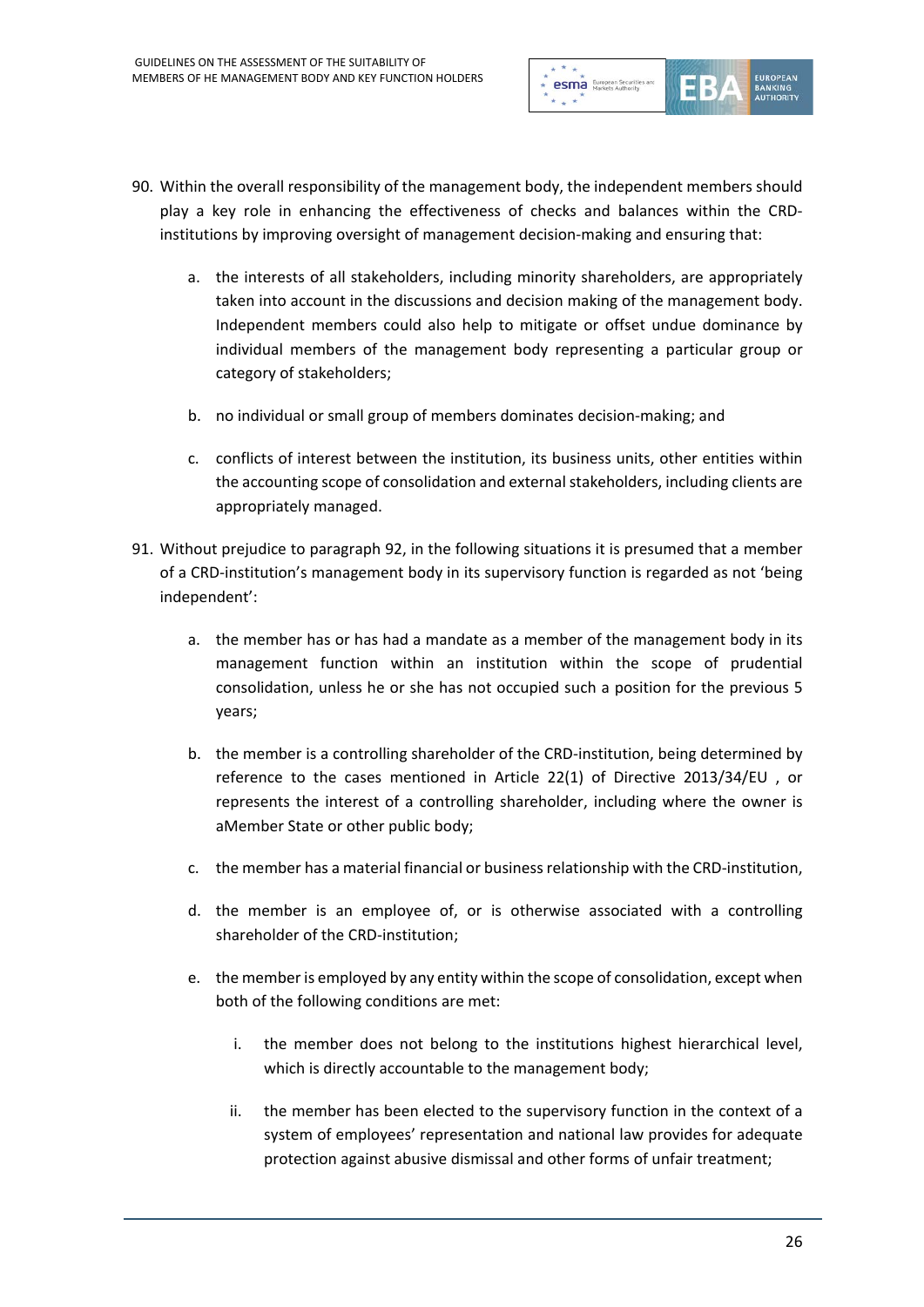

- f. the member has previously been employed in a position at the highest hierarchical level in the CRD-institution or another entity within its scope of prudential consolidation, being directly accountable only to the management body, and there has not been a period of at least 3 years, between ceasing such employment and serving on the management body;
- g. the member has been, within a period of 3 years, a principal of a material professional adviser, an external auditor or a material consultant to the CRD-institution or another entity within the scope of prudential consolidation, or otherwise an employee materially associated with the service provided;
- h. the member is or has been, within the last year, a material supplier or material customer of the CRD-institution or another entity within the scope of prudential consolidation or had another material business relationship, or is an senior officer of or is otherwise associated directly or indirectly with a material supplier, customer or commercial entity that has a material business relationship;
- i. the member receives in addition to remuneration for his or her role and remuneration for employment in line with point (e) significant fees or other benefits from the CRDinstitution or another entity within its scope of prudential consolidation;
- j. the member served as member of the management body within the entity for 12 consecutive years or longer;
- k. the member is a close family member of a member of the management body in the management function of the CRD-institution or another entity in the scope of prudential consolidation or a person in a situation referred to under points (a) to (h).
- 92. The mere fact of meeting one or more situations under paragraph 91 is not automatically qualifying a member as not being independent. Where a member falls under one or more of the situations set out in paragraph 91, the CRD-institution may demonstrate to the competent authority that the member should nevertheless be considered as 'being independent'. To this end CRD-institutions should be able to justify to the competent authority the reasoning why the members' ability to exercise objective and balanced judgement and to take decisions independently are not affected by the situation.
- 93. For the purpose of paragraph 92 CRD-institutions should consider that being a shareholder of a CRD-institution, having private accounts or loans or using other services, other than in the cases explicitly listed within this section, should not lead to a situation where the member is considered to be non-independent if they stay within an appropriate *de minimis* threshold. Such relationships should be taken into account within the management of conflicts of interest in accordance with the EBA Guidelines on Internal Governance.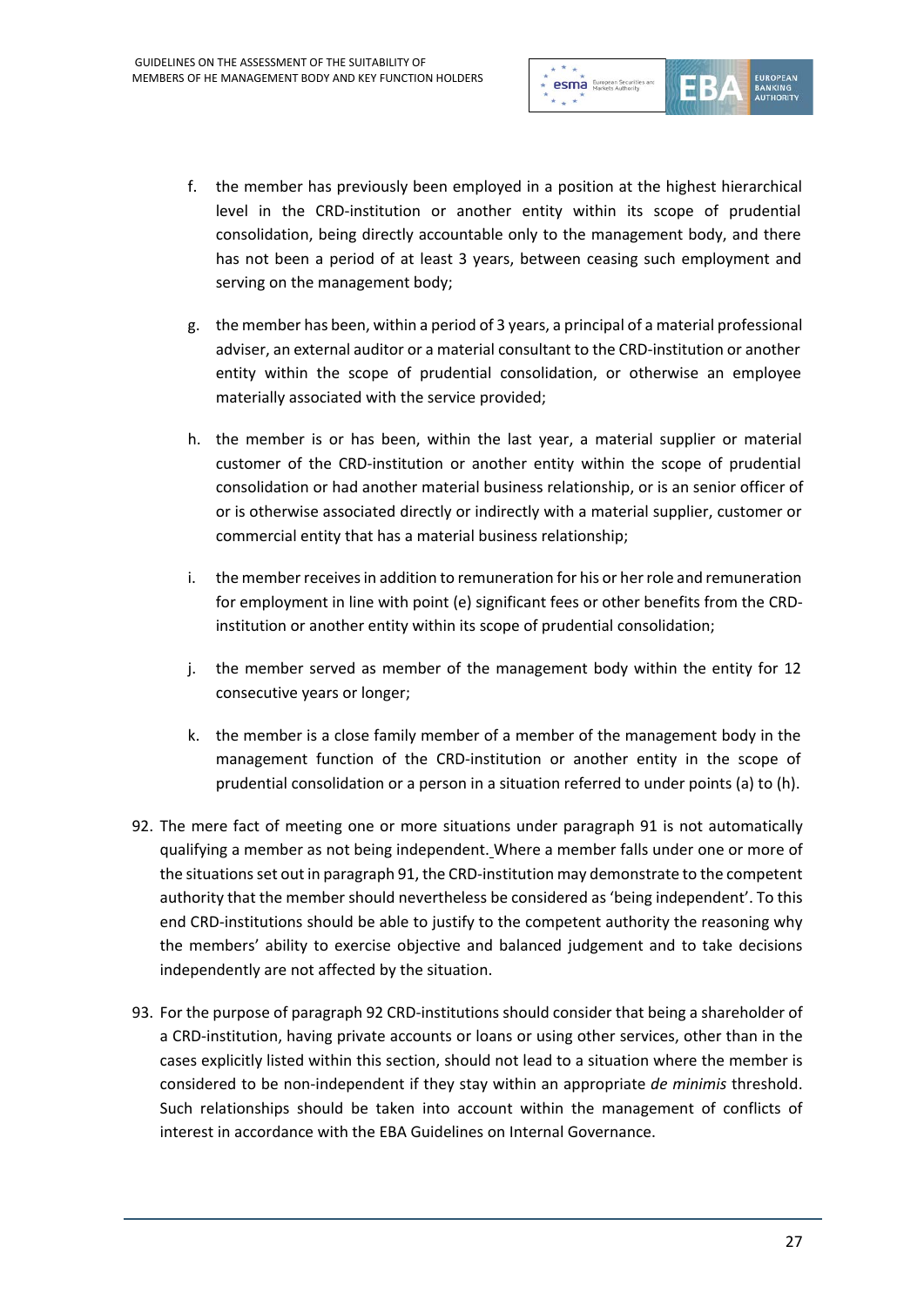

# Title IV – Human and financial resources for training of members of the management body

### 10. Setting objectives of induction and training

- 94. Institutions should provide for the induction of members of the management body to facilitate their clear understanding of the institution's structure, business model, risk profile and governance arrangements, and the role of the member(s) within them, and to provide for relevant general and as appropriate individually- tailored training programmes. Training should also promote their awareness regarding the benefits of diversity in the management body and institution. Institutions should allocate sufficient resources for induction and training for members of the management body individually and collectively.
- 95. All newly appointed members of the management body should receive key information 1 month after taking up their position at the latest, and the induction should be completed within 6 months.
- 96. Where appointed members of the management body are subject to fulfilling a particular aspect of the knowledge and skill requirements, the training and induction for that member should aim to fillthe identified gap within an appropriate timeframe, where possible before the position is effectively taken up or otherwise as soon as possible after the position is effectively taken up. In any case, a member should fulfil all knowledge and skill requirements as set out in section 6 not later than 1 year after taking up the position. Where appropriate, the institution should set a timeframe within which the necessary measures should be completed and inform the competent authority accordingly. Members of the management body should maintain and deepen the knowledge and skills needed to fulfil their responsibilities.

### 11. **Induction and training policy**

- 97. Institutions should have in place policies and procedures for the induction and training of members of the management body. The policy should be adopted by the management body.
- 98. The human and financial resources provided for induction and training should be sufficient to achieve the objectives of induction and training and to ensure that the member is suitable and meets the requirements for his or her role. When establishing the human and financial resources required to deliver effective policies and procedures for the induction and training of the members of the management body, the institution should take into account available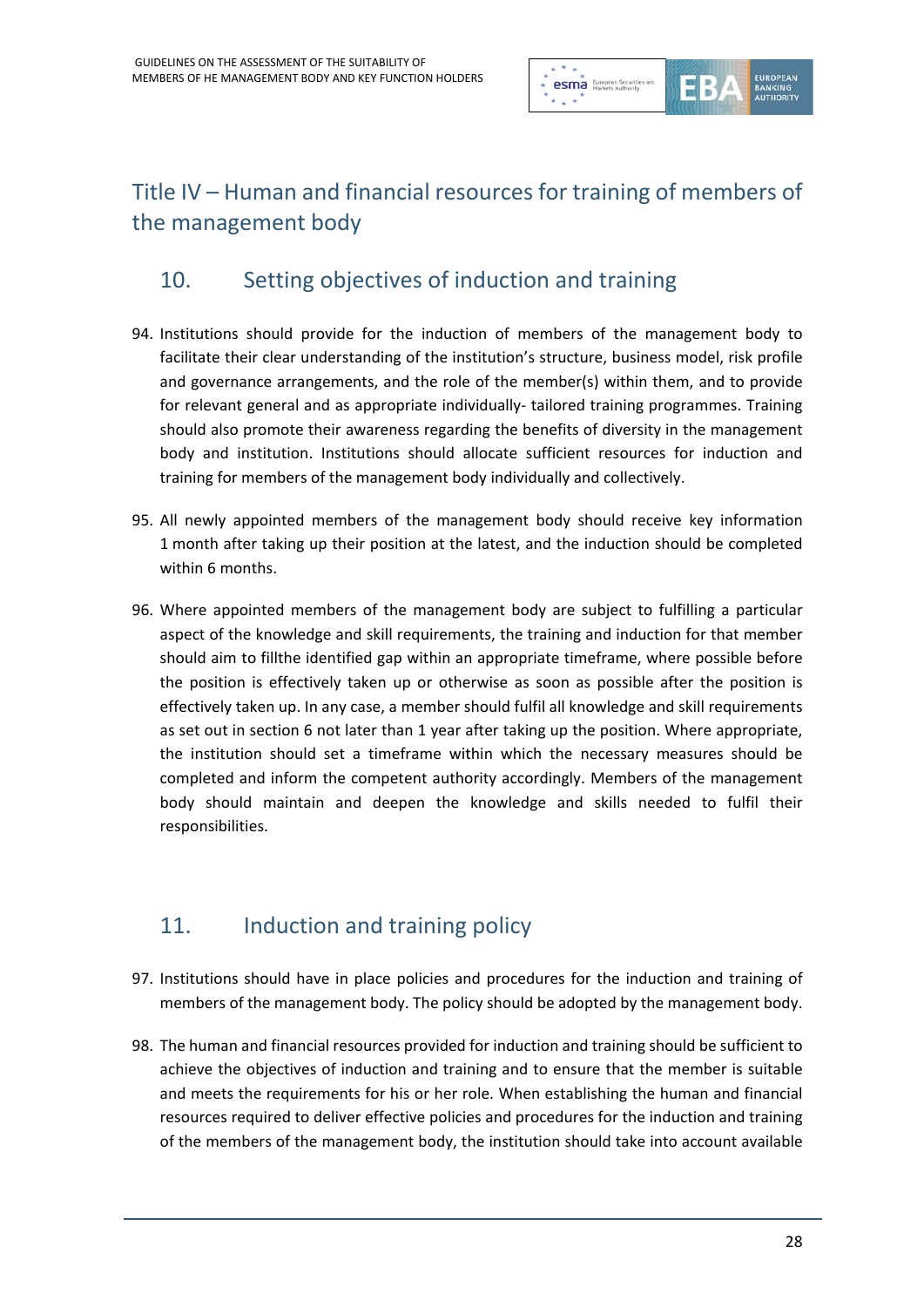

relevant industry benchmarks, for example relating to available training budget and training days provided, including benchmarking results provided by the EBA.<sup>[17](#page-28-0)</sup>

- 99. The policies and procedures for induction and training may be part of an overall suitability policy, and should at least set out:
	- a. the induction and training objectives for the management body, separately for the management function and the supervisory function where applicable. This should also include where appropriate, the induction and training objectives for specific positions according to their specific responsibilities and involvement in committees.
	- b. the responsibilities for the development of a detailed training programme;
	- c. the financial resources and human resources made available by the institution for induction and training, taking into account the number of induction and training sessions, their cost and any related administrative tasks, in order to ensure that induction and training can be provided in line with the policy;
	- d. a clear process under which any member of the management body can request induction or training.
- 100. In the development of the policy, the management body or the nomination committee, when established, should consider input from the human resources function and the function responsible for the budgeting and organisation of training, as well as relevant internal control functions, where appropriate.
- 101. Institutions should have in place a process to identify the areas in which training is required, both for the management body collectively and for individual members of the management body. Relevant business areas and internal functions, including internal control functions, should be involved as appropriate in the development of the content of induction and training programmes.
- 102. The policies and procedures as well as training plans should be kept up to date, taking into account governance changes, strategic changes, new products and other relevant changes, as well as changes in applicable legislation and market developments.
- 103. Institutions should have an evaluation process in place to review the execution and the quality of induction and training provided and to ensure compliance with the induction and training policies and procedures.

<span id="page-28-0"></span> $17$  The annex to the impact assessment of these Guidelines includes EBA benchmarking results (2015 data) for training resources and training days provided by institutions.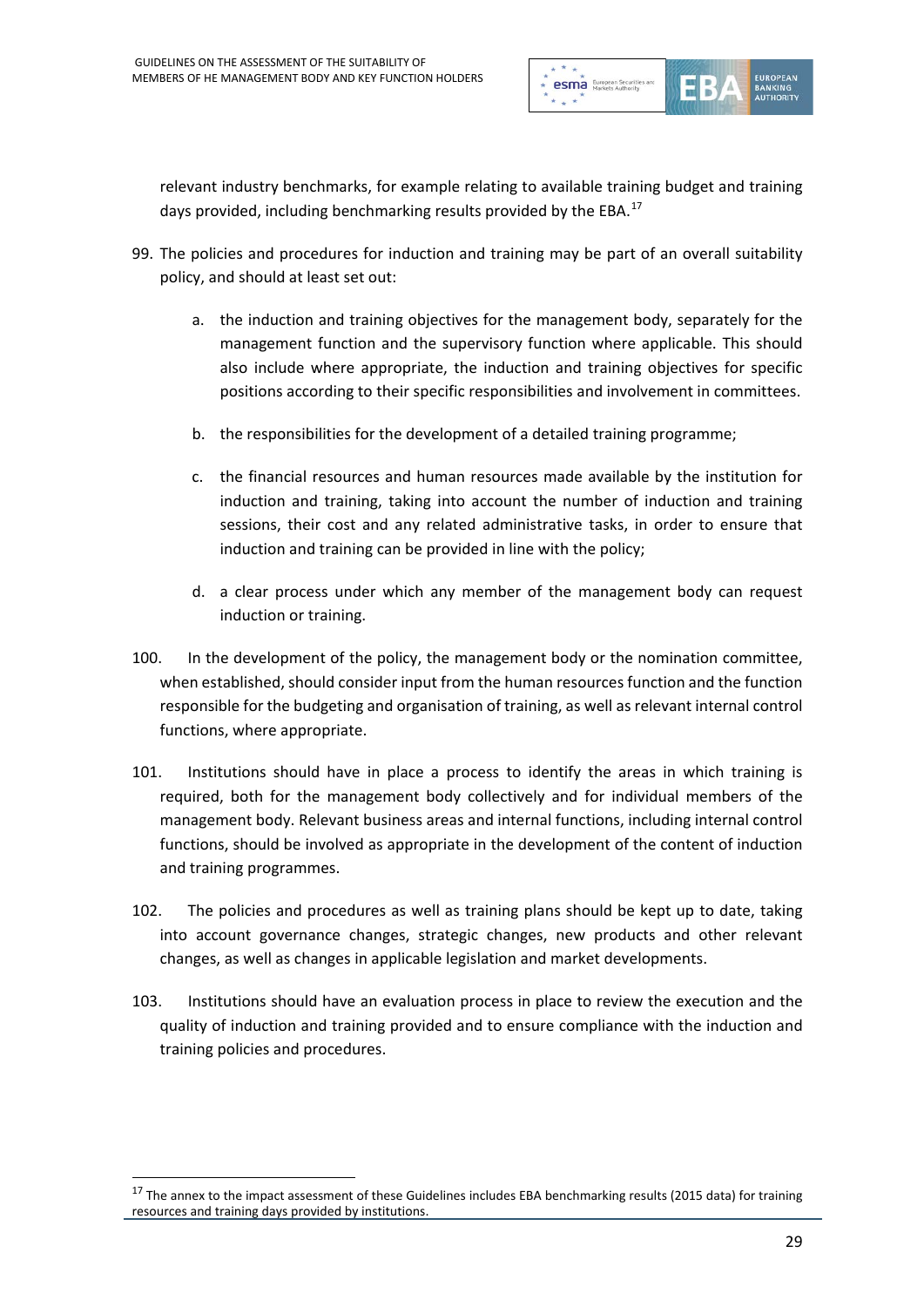

## Title V –Diversity within the management body

### 12. Diversity policy objectives

- 104. In accordance with Article 91(10) of Directive 2013/36/EU, all institutions should have and implement a policy promoting diversity on the management body, in order to promote a diverse pool of members. It should aim to engage a broad set of qualities and competences when recruiting members of the management body, to achieve a variety of views and experiences and to facilitate independent opinions and sound decision-making within the management body.
- 105. The diversity policy should at least refer to the following diversity aspects: educational and professional background, gender, age and, in particular for institutions that are active internationally, geographical provenance, unless the inclusion of the aspect of geographical provenance is unlawful under the laws of the Member State. The diversity policy for significant institutions should include a quantitative target for the representation of the underrepresented gender in the management body. Significant institutions should quantify the targeted participation of the underrepresented gender and specify an appropriate timeframe within which the target should be met and how it will be met. The target should be defined for the management body collectively, but may be broken down into the management and supervisory functions where a sufficiently large management body exists. In all other institutions, in particular with a management body of fewer than 5 members, the target may be expressed in a qualitative way.
- 106. When setting diversity objectives, institutions should consider diversity benchmarking results published by competent authorities, the EBA or other relevant international bodies or organisations<sup>18</sup>.
- 107. The diversity policy may include employee representation within the management body in order to add a day-to-day practical knowledge and experience of the internal workings of the institution.
- 108. Significant institutions should also document, as part of the annual review of the composition of the management body, their compliance with the objectives and targets set. In the event that any diversity objectives or targets have not been met, the significant institution should document the reasons why, the measures to be taken and the timeframe for measures to be taken, in order to ensure that the diversity objectives and targets will be met.
- 109. In order to facilitate an appropriately diverse pool of candidates for management body positions, institutions should implement a diversity policy for staff, including career planning

<span id="page-29-0"></span><sup>&</sup>lt;sup>18</sup> See also the EBA's report on diversity benchmarking[: https://www.eba.europa.eu/documents/10180/1360107/EBA-](https://www.eba.europa.eu/documents/10180/1360107/EBA-Op-2016-10+%28Report+on+the+benchmarking+of+diversity+practices%29.pdf)[Op-2016-10+%28Report+on+the+benchmarking+of+diversity+practices%29.pdf](https://www.eba.europa.eu/documents/10180/1360107/EBA-Op-2016-10+%28Report+on+the+benchmarking+of+diversity+practices%29.pdf)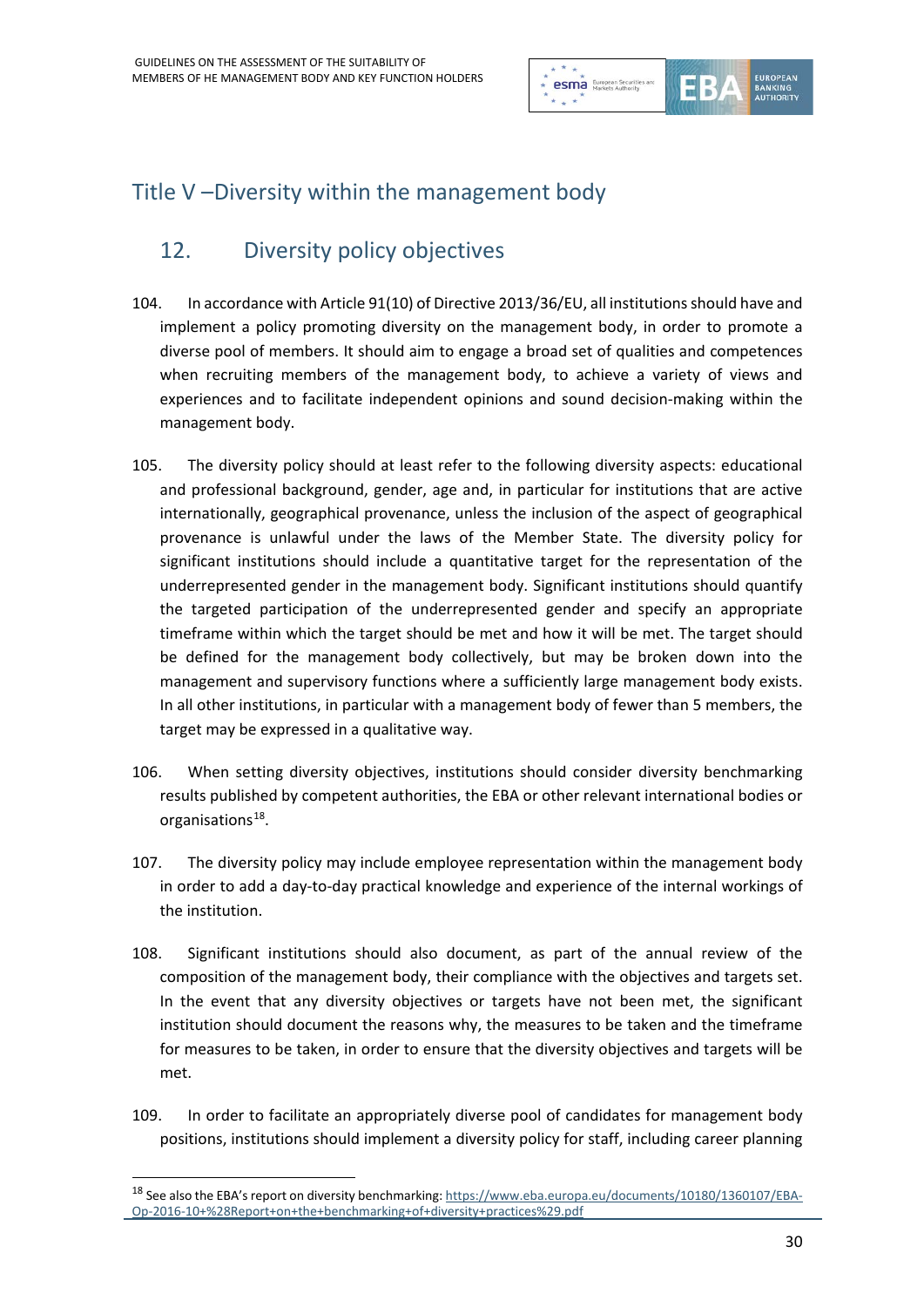

aspects and measures to ensure equal treatment and opportunities for staff of different genders.

### Title VI – Suitability policy and governance arrangements

### 13. Suitability policy

- 110. According to Article 88(1) of Directive 2013/36/EU, an institution's management body defines, oversees and is accountable for the implementation of the governance arrangements that ensure effective and prudent management of the institution. In addition, according to Article 9(3) of Directive 2014/65/EU, the management body of an investment firm as defined in Directive 2014/65/EU (MiFID firm) defines, oversees and is accountable for the implementation of governance arrangements in a manner that promotes the integrity of the market and the interest of clients. This includes that the institution's suitability policy should be aligned with the institution's overall corporate governance framework, corporate culture and risk appetite and that the processes under the policy are fully operating as intended. This also includes that the institution's management body should adopt – without prejudice to any required shareholders' approval – and maintain a policy for the assessment of the suitability of members of the management body.
- 111. The suitability policy should include or refer to the diversity policy to ensure that diversity is taken into account when recruiting new members.
- 112. Any changes to the suitability policy should also be approved by the management body, without prejudice to any required shareholders' approval. Documentation regarding the adoption of the policy and any amendments thereof should be maintained (e.g. in the minutes of relevant meetings).
- 113. The policy should be clear, well documented and transparent to all staff within the institution. When developing the policy, the management body may request and take into account input from other internal committees, in particular the nomination committee where established and other internal functions, such as the legal, human resources or control functions.
- 114. Internal control functions<sup>[19](#page-30-0)</sup> should provide effective input to the development of the suitability policy in accordance with their roles. Notably, the compliance function should analyse how the suitability policy affects the institution's compliance with legislation, regulations, internal policies and procedures, and should report all identified compliance risks and issues of non-compliance to the management body.

<span id="page-30-0"></span><sup>&</sup>lt;sup>19</sup> See also the EBA's Guidelines on Internal Governance[: https://www.eba.europa.eu/regulation-and-policy/internal](https://www.eba.europa.eu/regulation-and-policy/internal-governance)[governance](https://www.eba.europa.eu/regulation-and-policy/internal-governance)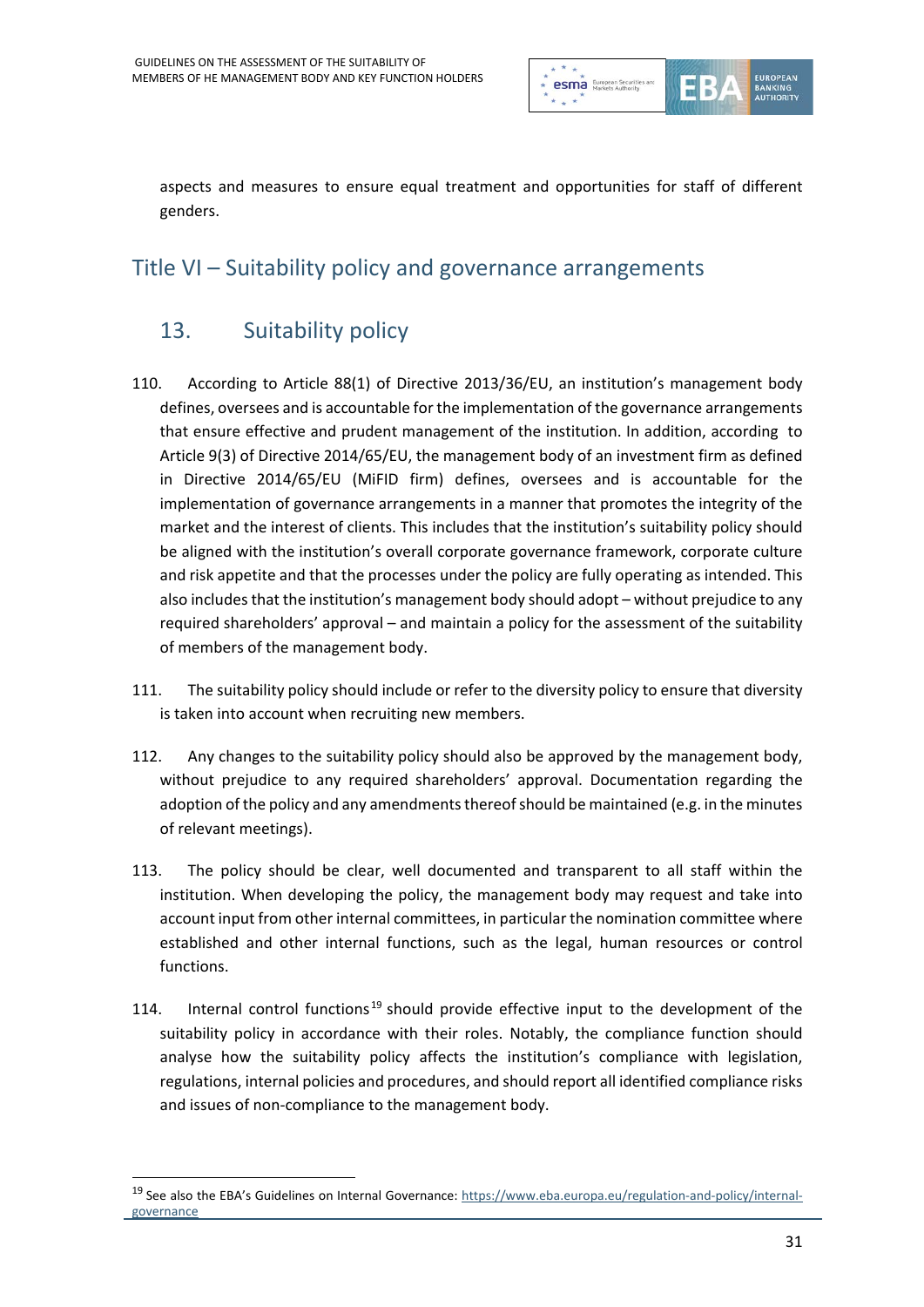

- 115. The policy should include principles on the selection, monitoring and succession planning of its members and for re-appointing existing members and should set out at least the following:
	- a. the process for the selection, appointment, re-appointment and succession planning of members of the management body and the applicable internal procedure for the assessment of the suitability of a member including the internal function responsible for providing support for the assessment (e.g. human resources);
	- b. the criteria to be used in the assessment, which should include the suitability criteria set out in these Guidelines;
	- c. how, as part of the selection process, the diversity policy for members of the management body of significant institutions and the target for the underrepresented gender in the management body are to be taken into account;
	- d. the communication channel with the competent authorities; and
	- e. how the assessment should be documented.
- 116. CRD-institutions should also include within their suitability policy the processes for the selection and appointment of key function holders. The suitability policy might set out on a risk-based approach those positions that could be considered by CRD-institutions as key function holders in addition to the heads of internal control functions and the CFO, where they are not part of the management body.
- 117. The management body in its supervisory function and, where established the nomination committee, should monitor the effectiveness of the institution's suitability policy and review its design and implementation. The management body should amend the policy, where appropriate, taking into account the recommendations made by the nomination committee where established and the internal audit function.

#### 14. Suitability policy in a group context

- 118. In accordance with Article 109 (2) and (3) of Directive 2013/36/EU, the consolidating CRDinstitution should ensure that a group-wide policy for the assessment of suitability of all members of the management body and key function holders is implemented and complied with in all subsidiaries within the scope of prudential consolidation, including those not subject to Directive 2013/36/EU.
- 119. The policy should be adjusted to the specific situation of the CRD-institutions that are part of the group and subsidiaries within the scope of prudential consolidation that are not themselves subject to Directive 2013/36/EU. Competent bodies or functions within the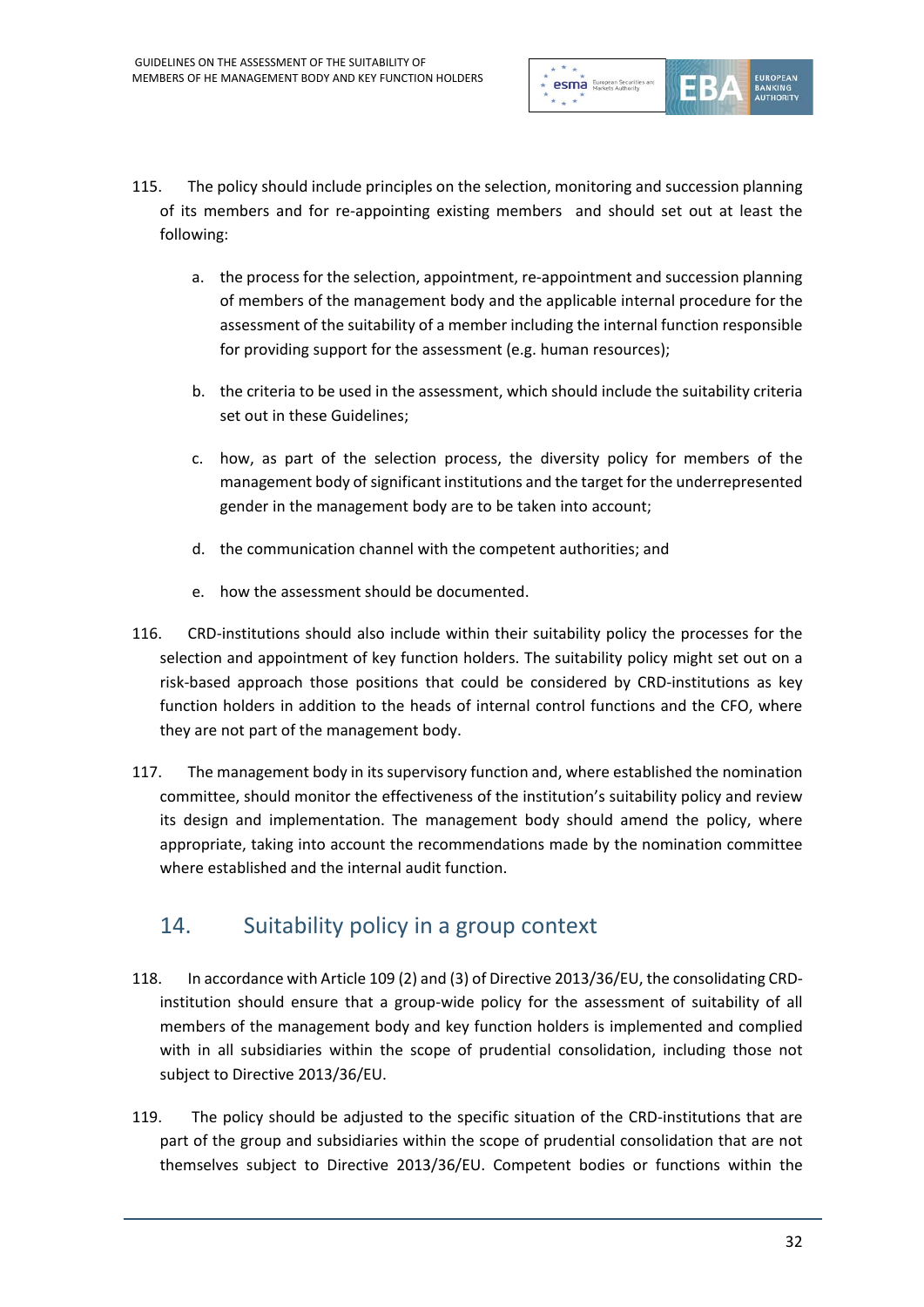

consolidating CRD-institution and its subsidiaries should interact and exchange information for the assessment of suitability as appropriate.

- 120. The consolidating CRD-institution should ensure that the suitability assessment complies with all specific requirements in any relevant jurisdiction. Regarding institutions and entities within a group located in more than one Member State, the consolidating CRD-institution should ensure that the group-wide policy takes into account differences between national company laws and other regulatory requirements.
- 121. The consolidating CRD-institution should ensure that subsidiaries established in third countries that are included in the scope of prudential consolidation have consistently implemented the group policy in a way that complies with the requirements of Articles 74, 88 and 91 of Directive 2013/36/EU, as long as this is not unlawful under the laws of the third country.
- 122. The suitability requirements of Directive 2013/36/EU and these Guidelines apply to CRDinstitutions independent of the fact that they may be subsidiaries of a parent institution in a third country. Where an EU subsidiary of a parent institution in a third country is a consolidating CRD-institution, the scope of prudential consolidation does not include the level of the parent institution located in a third country and other direct subsidiaries of that parent institution. The consolidating CRD-institution should ensure that the group-wide policy of the parent institution in a third country is taken into consideration within its own policy insofar as this is not contrary to the requirements set out under relevant EU or national law, including these Guidelines.
- 123. The management body of subsidiaries that are subject to Directive 2013/36/EU should adopt and implement a suitability policy at individual level which is consistent with the policies established at the consolidated or sub-consolidated level, in a manner that complies with all specific requirements under national law.

#### 15. Nomination committee and its tasks<sup>[20](#page-32-0)</sup>

- 124. Significant institutions must have a nomination committee that fulfils the responsibilities and has the resources set out under Article 88(2) of Directive 2013/36/EU.
- 125. Members of the nomination committee should have adequate collective knowledge, expertise and experience relating to the business of the institution, to be able to assess the appropriate composition of the management body, including recommending candidates to fill management body vacancies.
- 126. Where a nomination committee is not established, the management body in its supervisory function should have the responsibilities set out in the first subparagraph of point

<span id="page-32-0"></span><sup>&</sup>lt;sup>20</sup> Regarding the composition and tasks of committees, see also the EBA's on Guidelines on Internal Governance: <https://www.eba.europa.eu/regulation-and-policy/internal-governance>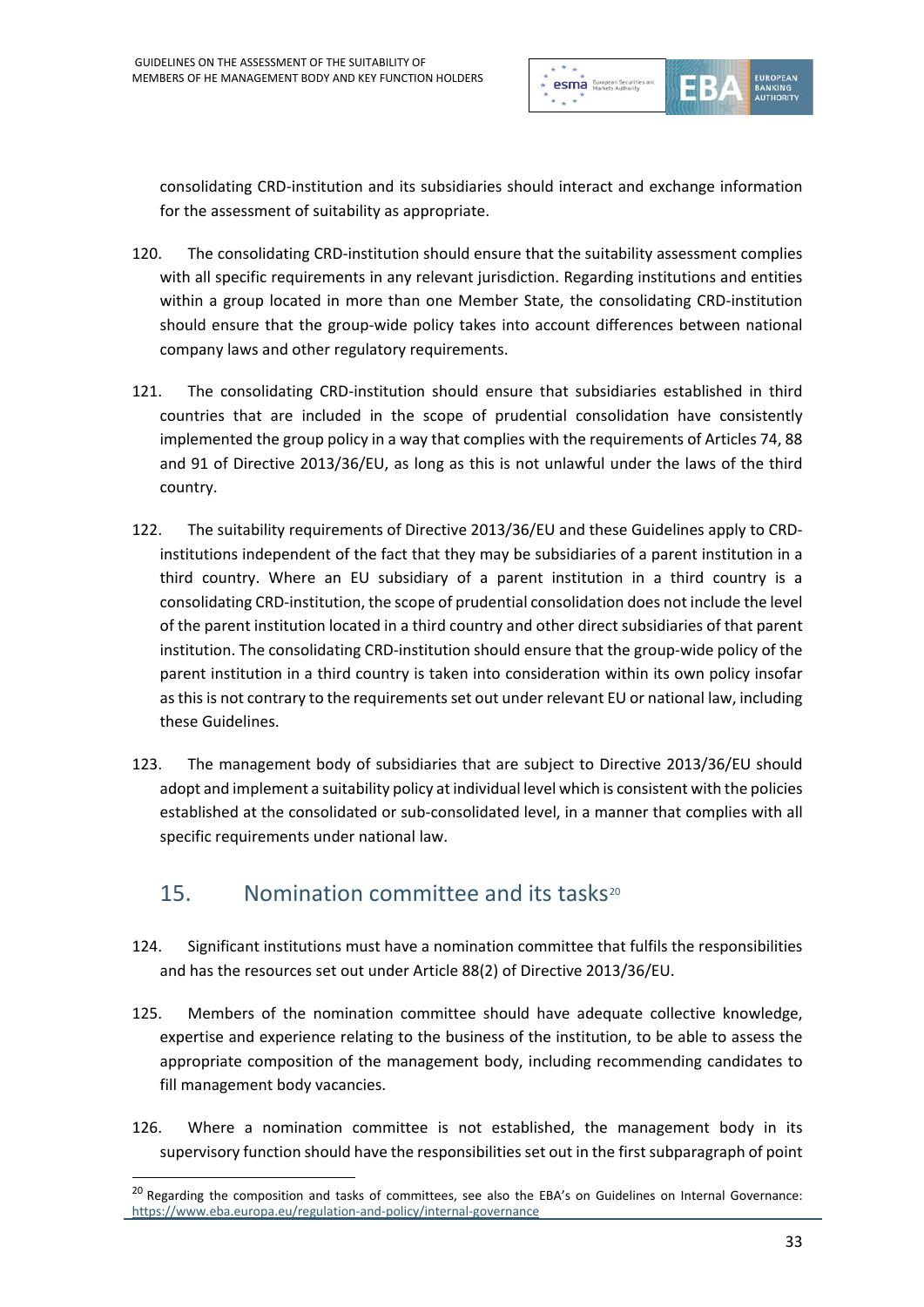

(a) and points (b) to (d) of Article 88(2) of Directive 2013/36/EU, and the appropriate resources to this end. Where a nomination committee is not established, the assessment referred to under points (b) and (c) of Article 88(2) of that Directive should be performed at least every 2 years.

- 127. The nomination committee, where established, and the management body in its supervisory function, as appropriate, should have access to all necessary information to perform their duties and be able to involve the relevant internal control functions and other competent internal functions, where necessary.
- 128. In accordance with the last subparagraph of Article 88(2) of Directive 2013/36/EU, where, under national law, the management body does not have competence in the process of selection and appointment of any of its members, this section is not applicable.

### 16. Composition of the management body and the appointment and succession of its members

- 129. Without prejudice to national company law, the management body should have an adequate number of members and an appropriate composition and should be appointed for an appropriate period. Nominations for re-appointment should take place only after considering the assessment result regarding the performance of the member that has been observed during the last term.
- 130. All members of the management body should be suitable. Without prejudice to members being elected by and representing employees, the management body should identify and select qualified and experienced members and ensure appropriate succession planning for the management body that is consistent with all legal requirements regarding composition, appointment or succession of the management body.
- 131. Without prejudice to the shareholder's rights to appoint members, when recruiting members of the management body, the management body in its supervisory function or, where established, the nomination committee, should actively contribute to the selection of candidates for vacant management body positions in cooperation with human resources and should:
	- a. prepare a description of the roles of and capabilities for a particular appointment;
	- b. evaluate the adequate balance of knowledge, skills and experience of the management body;
	- c. assess the time commitment expected; and
	- d. consider the objectives of the diversity policy.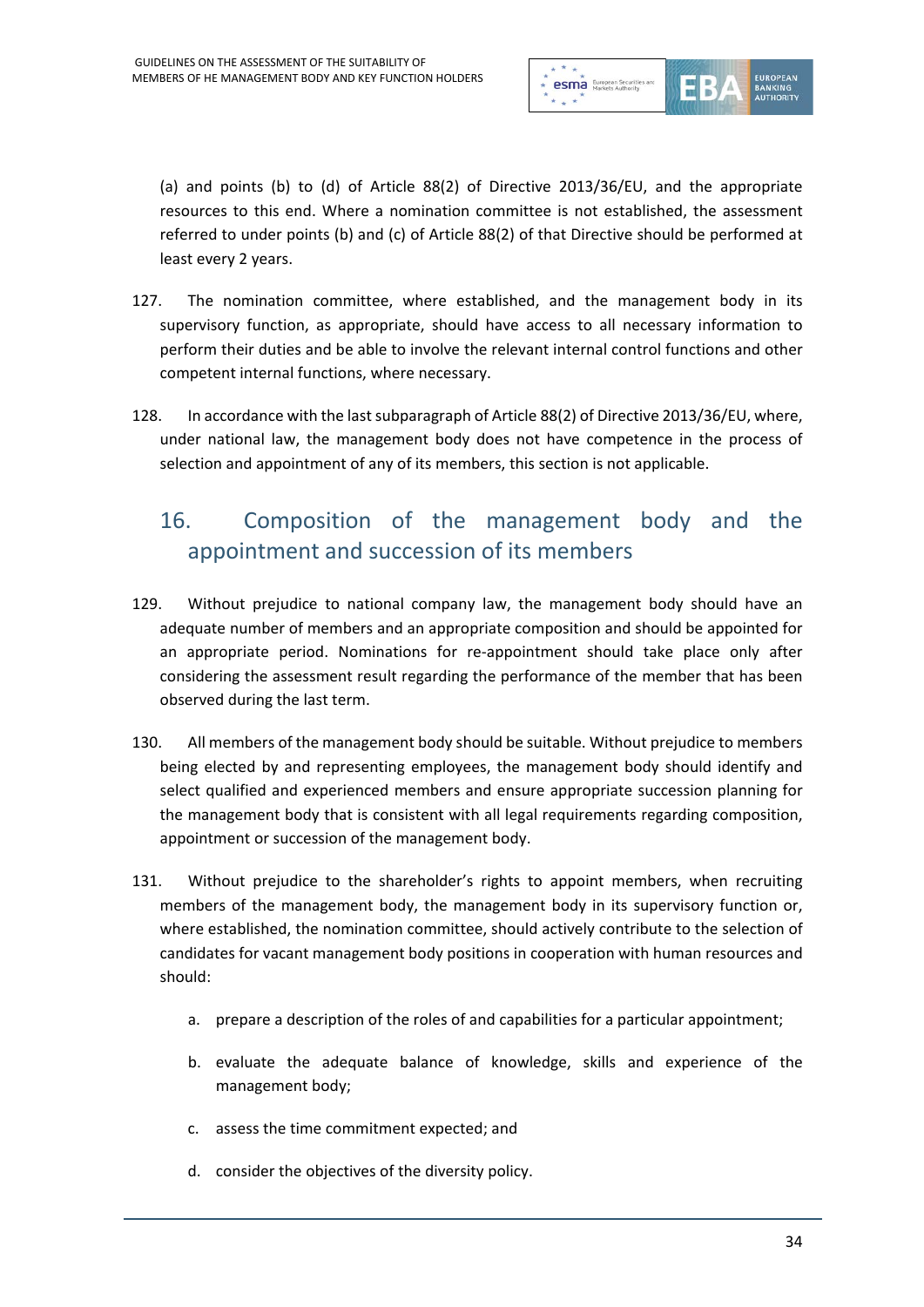

- 132. The recruitment decision should, where possible, take into account a shortlist containing a preselection of suitable candidates which takes into account the diversity objectives set out in the institution's diversity policy and the requirements in Title V of these Guidelines. The decision should take into account the fact that a more diverse management body fosters constructive challenge and discussion based on different points of view. Institutions should not however recruit members of the management body with the sole purpose of increasing diversity to the detriment of the functioning and suitability of the management body collectively, or at the expense of the suitability of individual members of the management body.
- 133. The member of the management body should be aware of the culture, values, behaviours and strategy associated with that institution and its management body, where possible, before taking up the position.
- 134. Without prejudice to the shareholders' rights to appoint and replace all members of the management body simultaneously, when establishing a succession plan for its members, the management body should ensure the continuity of decision making and prevent, where possible, too many members having to be replaced simultaneously. Succession planning should set out the institution's plans, policies and processes for dealing with sudden or unexpected absences or departures of members of the management body, including any relevant interim arrangements. Succession planning should also take into account the objectives and targets defined in the institution's diversity policy.

#### Title VII – Assessment of suitability by institutions

- 17. Common requirements for the assessment of the individual and collective suitability of members of the management body
- 135. Unless otherwise specified in the Guidelines, the management body in its supervisory function or, where established, the nomination committee should ensure that the individual and collective suitability assessments of the members of the management body are carried out before they are appointed. They may liaise with other committees (e.g. risk and audit committee) and internal functions (e.g. human resources, legal or control functions). The management body in its supervisory function should be responsible for determining the final suitability assessments.
- 136. By way of derogation of paragraph 135, the individual and collective suitability assessments may be performed after the appointment of the member in any of the following cases for which the institution has provided a duly justification: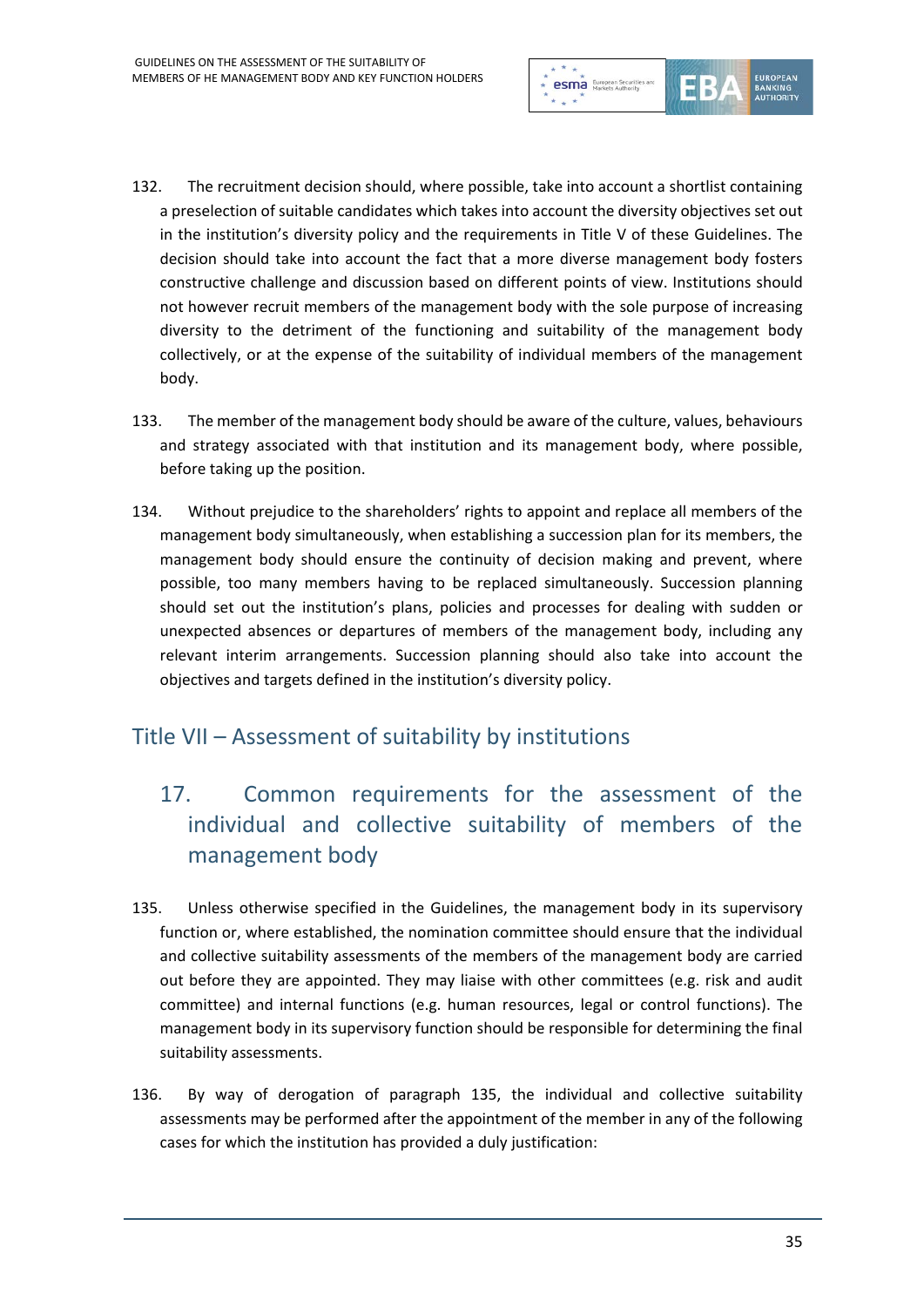

- a. shareholders, owners or members of the institution nominate and appoint members of the management body at the shareholder's or equivalent meeting that have not been proposed by the institution or by the management body, e.g. slate system;
- b. a complete suitability assessment prior to the appointment of a member would disrupt the sound functioning of the management body, including as a result of the following situations:
	- i. where the need to replace members arises suddenly or unexpectedly, e.g. death of a member; and
	- ii. where a member is removed because he or she is not any longer suitable.
- 137. The suitability assessments should take into account all matters relevant to and available for the assessments. Institutions should consider the risks, including the reputational risk, arising in the event that any weaknesses are identified affecting the individual or collective suitability of the members of the management body.
- 138. Where members are appointed by the general shareholders' meeting and where the assessment of the individual and collective suitability of members has been performed before the general shareholders' meeting, institutions should provide appropriate information on the assessment results to shareholders before the meeting. Where appropriate, the assessment should comprise various alternative compositions of the management body that can be introduced to the shareholders.
- 139. Where, in the duly justified cases referred to in paragraph 136, members are appointed by shareholders before an assessment of suitability is made, the appointment should be subject to the positive assessment of their suitability. In these cases, institutions should assess the suitability of the members and the composition of the management body as soon as practicable and at the latest within 1 month of the appointment of the members. If the subsequent assessment by the institution resulted in a member being considered not suitable for his or her position, the member and the competent authority should be informed without delay. Institutions should also inform shareholders about the assessment made and the need to appoint different members.
- 140. Institutions should ensure that shareholders have full access to relevant and practical information about the obligation that the members of the management body and the management body collectively must at all times be suitable. The information provided to shareholders regarding the suitability of the management body and its members should enable shareholders to take informed decisions and to address any shortcomings in the composition of the management body or its individual members.
- 141. Where some members are appointed by the management body, such assessments should be performed before they effectively perform their function. In the duly justified cases referred to in paragraph 136, the assessment of suitability may be performed after the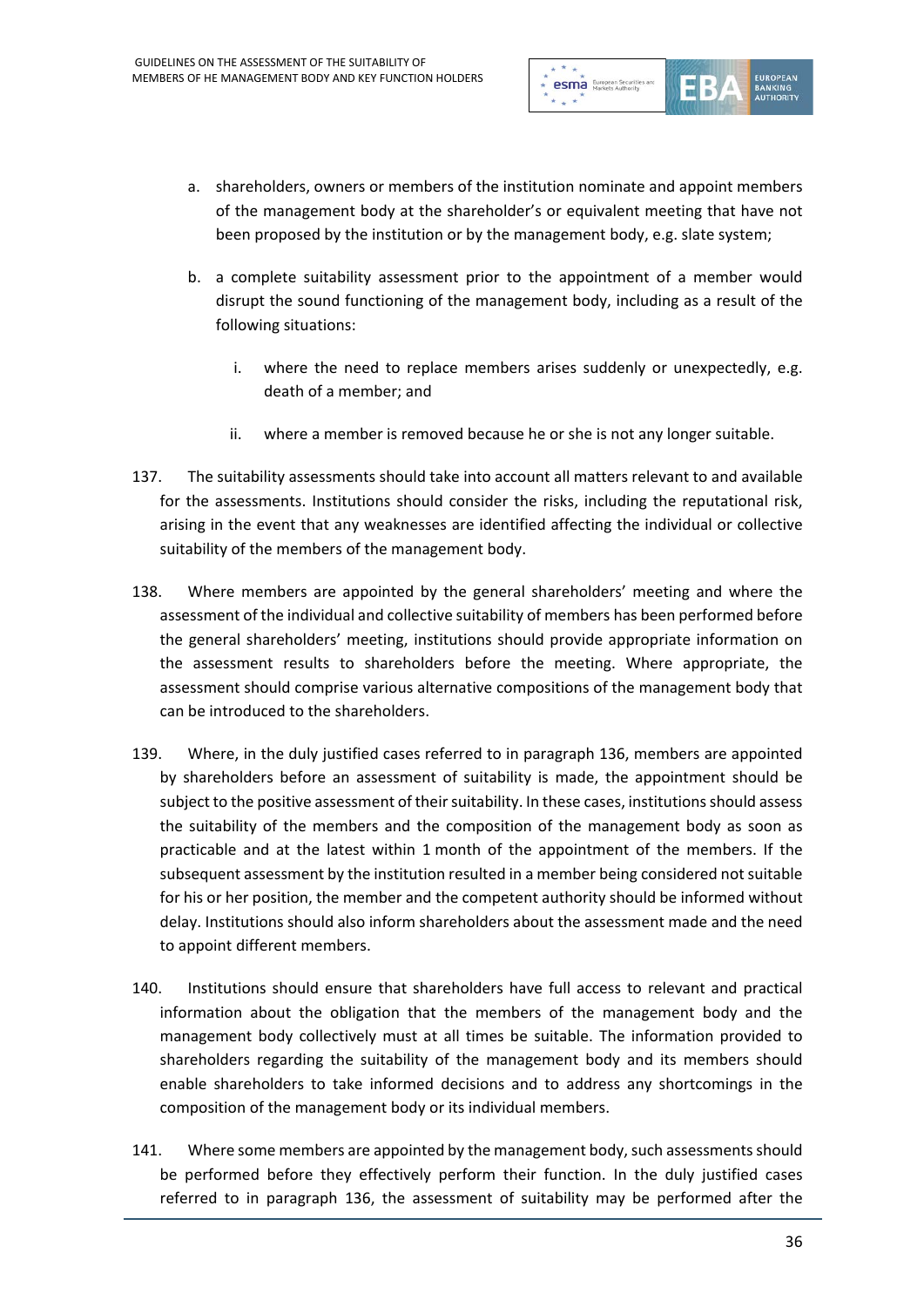

appointment of the member. This should be done as soon as practicable but at the latest within one month from the date of appointment.

- 142. Institutions should take into account the results of the assessment of the suitability of the individual member of the management body when assessing the collective suitability of the management body and vice-versa. Weaknesses identified within the overall composition of the management body or its committees should not necessarily lead to the conclusion that a particular member is individually not suitable.
- 143. Institutions should document the results of its assessment of suitability, and in particular any weaknesses identified between the necessary and the actual individual and collective suitability of members of the management body, and measures to be taken to overcome these shortcomings.
- 144. Institutions should transmit to competent authorities the outcome of the suitability assessments for new members of the management body, including the institution's assessment of the collective composition of the management body in line with the specified procedures referred to in section 23. This should include the documentation and information listed in Annex  $III^{21}$  $III^{21}$  $III^{21}$ .
- 145. Institutions should, at the request of the competent authorities, provide additional information necessary for the individual or collective suitability assessment of the members of the management body. In the case of a re-appointment this information may be limited to relevant changes.

# 18. Assessment of the suitability of individual members of the management body

- 146. Institutions should require members of the management body to demonstrate their suitability by providing at least the documentation that is required by competent authorities for the assessment of suitability, in accordance with Title VIII and Annex III of these Guidelines.
- 147. As part of the assessment of the suitability of an individual member of the management body, institutions should:
	- a. gather information on the member's suitability through various channels and instruments (e.g. diplomas and certificates, recommendation letters, curricula vitae, interviews, questionnaires);

<span id="page-36-0"></span><sup>&</sup>lt;sup>21</sup> Please also refer to the draft RTS under Article 7(4) of Directive 2014/65/EU and draft ITS under Article 7(5) of Directive 2014/65/EU on the information to be provided at authorisation: [http://ec.europa.eu/finance/securities/docs/isd/mifid/rts/160714-rts-authorisation\\_en.pdf](http://ec.europa.eu/finance/securities/docs/isd/mifid/rts/160714-rts-authorisation_en.pdf) and https://www.esma.europa.eu/sites/default/files/library/2015-1858 - final\_report\_-

draft implementing technical standards under mifid ii.pdf. See also the Consulation Paper on draft RTS on authorisation published by the EBA.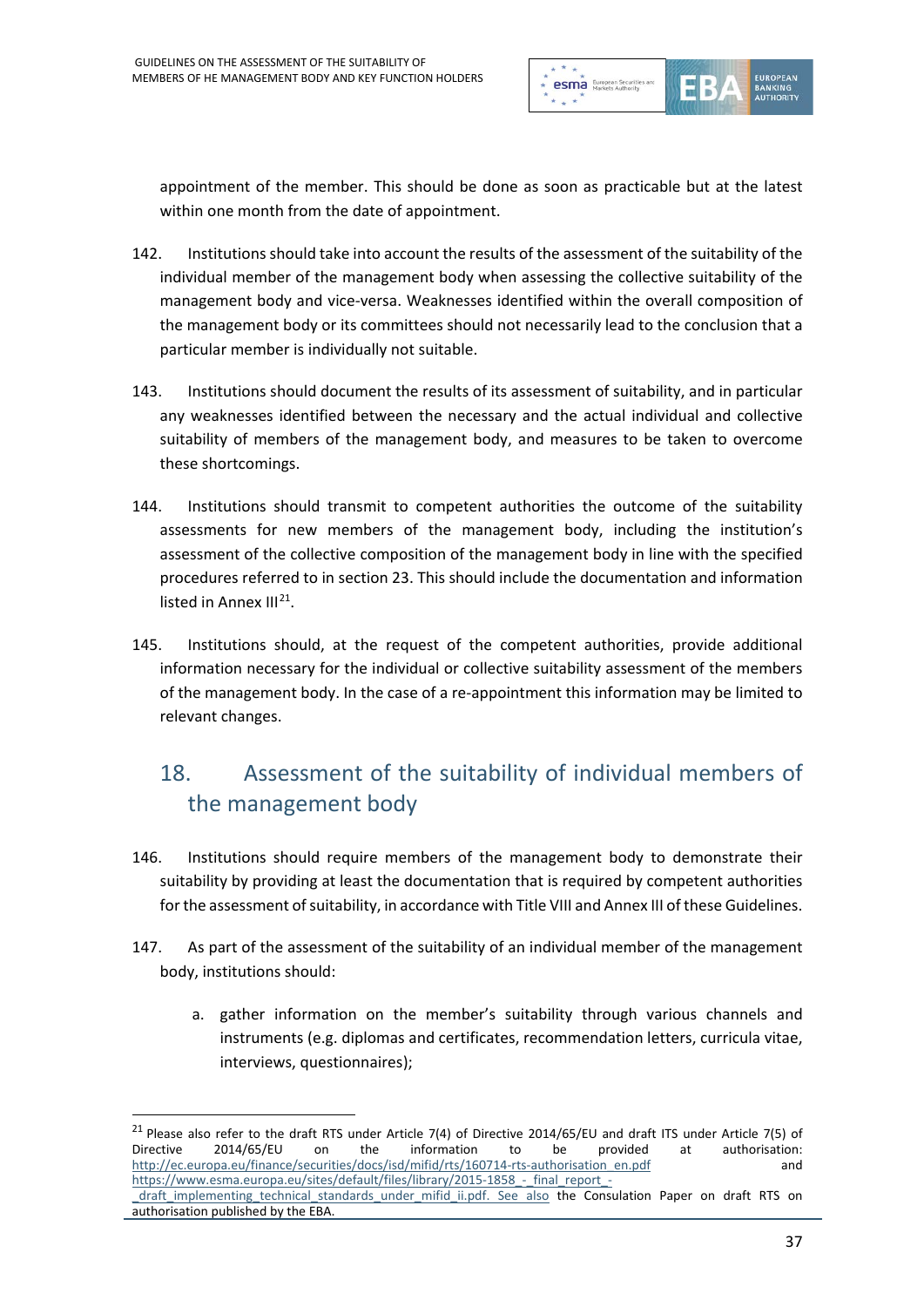

- b. gather information on the reputation, integrity and honesty and independence of mind of the assessed individual;
- c. require the assessed individual to verify that the information provided is accurate and to provide proof of information, where necessary;
- d. require the assessed individual to declare any actual and potential conflicts of interest;
- e. validate, to the extent possible, the correctness of the information provided by the assessed individual;
- f. evaluate within the management body in its supervisory function or, where established, the nomination committee, the assessment results; and
- g. where necessary, adopt corrective measures to ensure the individual suitability of the members of the management body in accordance with section 22.
- 148. Where there is a matter which causes concerns about the suitability of a member of the management body, an assessment of how this concern affects that person's suitability should be undertaken.
- 149. Institutions should document a description of the position for which an assessment was performed, including the role of that position within the institution, and should specify the results of the suitability assessment in relation to the following criteria:
	- a. sufficient time commitment;
	- b. compliance of members of the management body that hold a directorship in an significant institution with the limitation of directorships under Article 91(3) of Directive 2013/36/EU;
	- c. sufficient knowledge, skills and experience;
	- d. reputation, honesty and integrity; and
	- e. independence of mind.

### 19. Assessment of the collective suitability of the management body

150. When assessing the collective suitability of the management body, institutions should assess the composition of the management body in its management and supervisory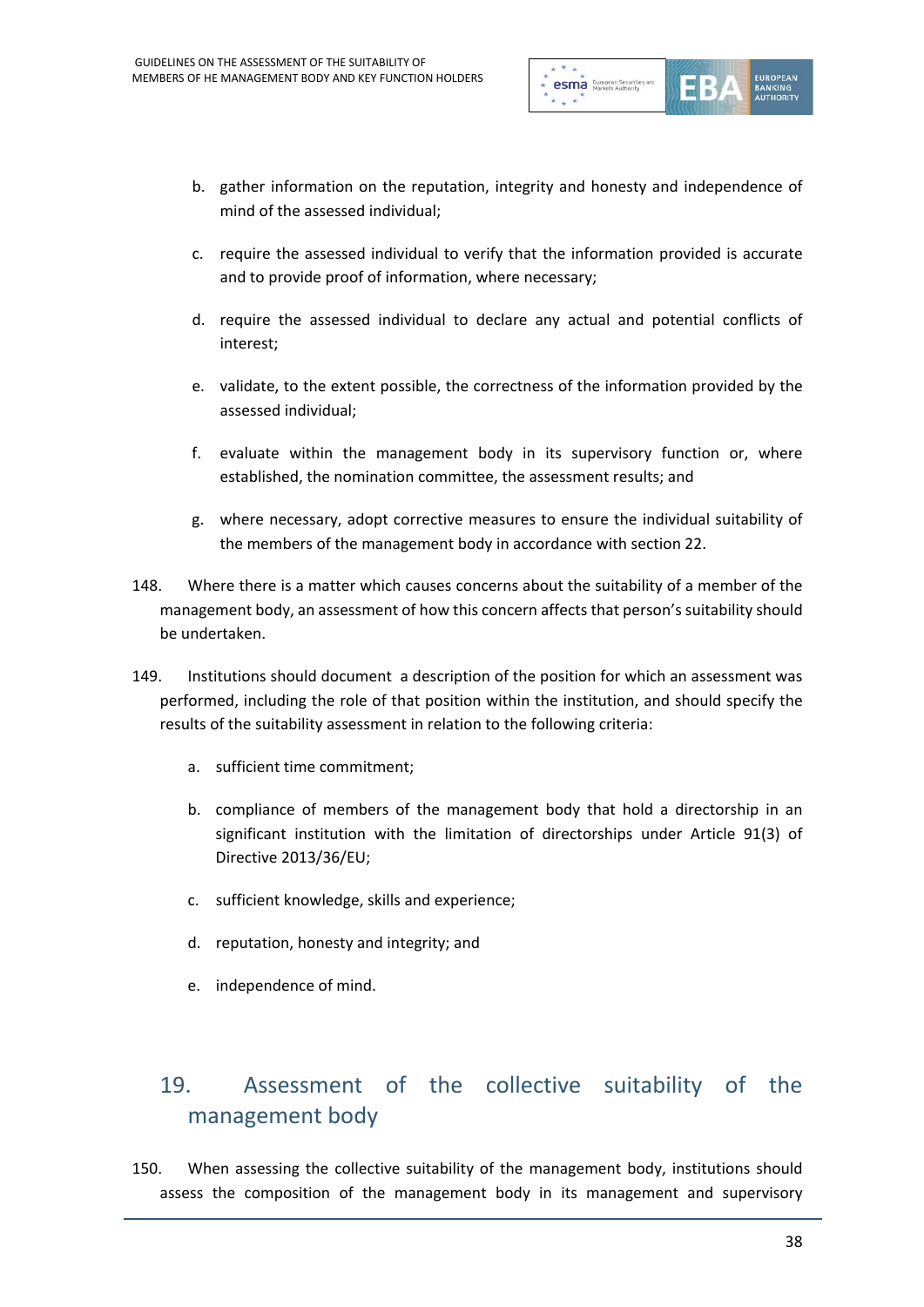

functions separately. The assessment of collective suitability should provide a comparison between the actual composition of the management body and the management body's actual collective knowledge, skills and experience, and the required collective suitability pursuant to Article 91(7) of Directive 2013/36/EU.

- 151. Institutions should perform an assessment of the collective suitability of the management body using either :
	- a. the suitability matrix template included in Annex I. Institutions may adapt this template taking into account the criteria described in Title I; or
	- b. their own appropriate methodology in line with the criteria set out in these Guidelines.
- 152. When assessing the suitability of an individual member of the management body, institutions should, within the same time period, also assess the collective suitability of the management body in accordance with section 7 as well as whether or not the overall composition of the specialised committees of the management body in its supervisory function is adequate  $^{22}$  $^{22}$  $^{22}$ . In particular, it should be assessed what knowledge, skills and experience the individual brings to the collective suitability of the management body.

## 20. On-going monitoring and re-assessment of the individual and collective suitability of the members of the management body

- 153. The on-going monitoring of the individual or collective suitability of the members of the management body should focus on whether the individual member or the members collectively remain suitable, taking into account the individual or collective performance and the relevant situation or event which caused a re-assessment and the impact it has on the actual or required suitability.
- 154. When re-assessing the individual or collective performance of the members of the management body, the members of the management body in its supervisory function or, where established, the nomination committee, should consider in particular:
	- a. the efficiency of the management body's working processes, including the efficiency of information flows and reporting lines to the management body taking into account the input from internal control functions and any follow-up or recommendations made by those functions;

<span id="page-38-0"></span><sup>&</sup>lt;sup>22</sup> Regarding the composition of committees please refer also to the EBA Guidelines on Internal Governance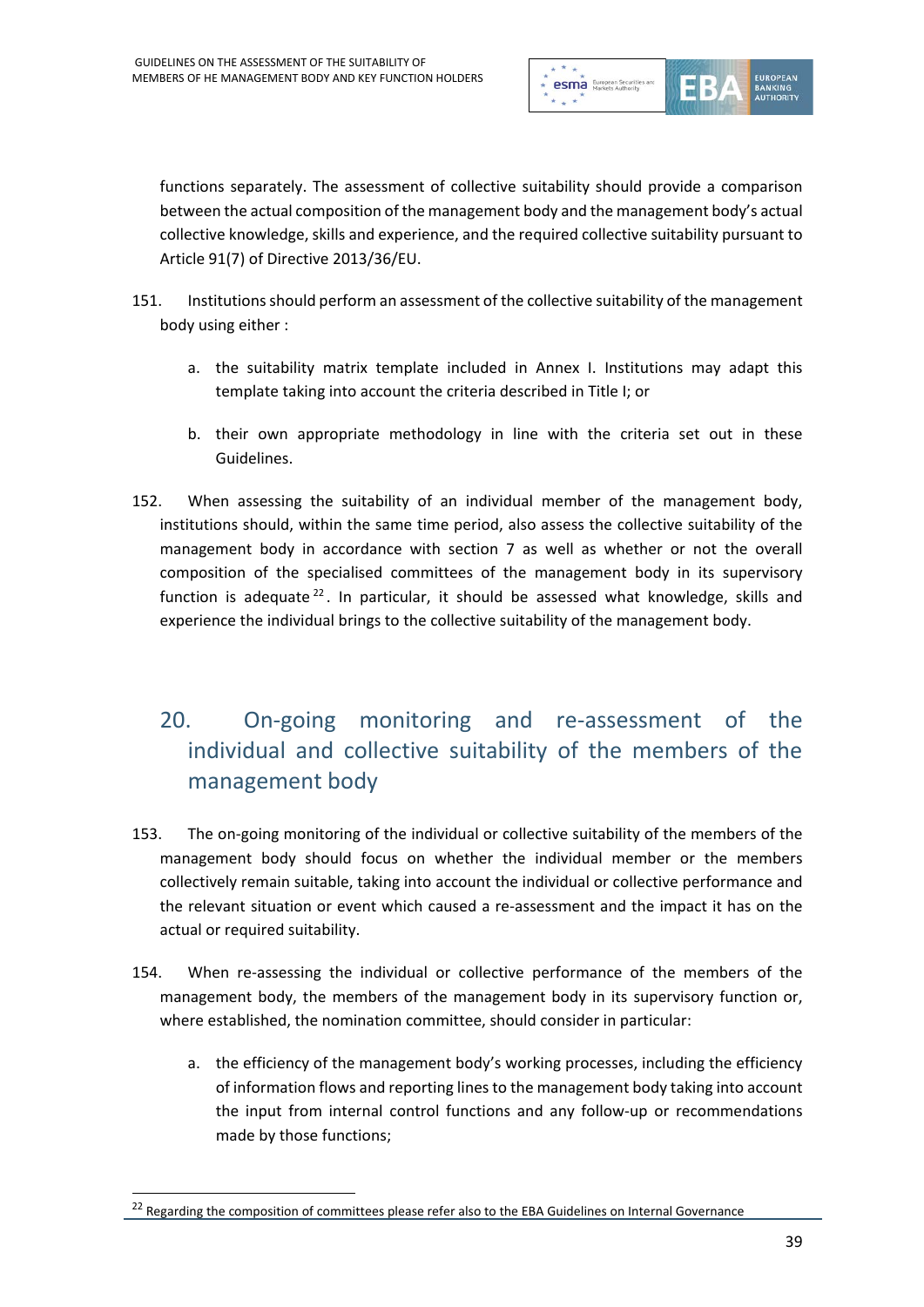

- b. the effective and prudent management of the institution, including whether or not the management body acted in the best interest of the institution;
- c. the ability of the management body to focus on strategically important matters;
- d. the adequacy of the number of meetings held, the degree of attendance, the appropriateness of time committed and the intensity of directors' involvement during the meetings;
- e. any changes to the composition of the management body and any weaknesses with regard to individual and collective suitability, taking into account the institution's business model and risk strategy and changes thereof;
- f. any performance objectives set for the institution and the management body;
- g. the independence of mind of members of the management body, including the requirement that decision making is not dominated by any one individual or small group of individuals and the compliance of members of the management body with the conflict of interest policy;
- h. the degree to which the composition of the management body has met the objectives set in the institution's diversity policy in line with Title V; and
- i. any events that may have a material impact on the individual or collective suitability of the members of the management body, including changes to the institution's business model, strategies and organisation.
- 155. Significant institutions should perform a periodic suitability re-assessment at least annually. Non-significant institutions should perform a suitability re-assessment at least every 2 years. Institutions should document the results of the periodic re-assessment. Where a reassessment is triggered by a specific event, institutions may focus the re-assessment on the situation or event that has triggered the re-assessment; i.e. where certain aspects have not changed, these can be omitted from the assessment.
- 156. The result of the re-assessment, the reason for the re-assessment and any recommendation with regard to identified weaknesses should be documented and submitted to the management body.
- 157. The management body in its supervisory function or, where established, the nomination committee should report the result of the assessment of collective suitability to the management body even if no changes to its composition or other measures are recommended. Recommendations may include, but are not limited to training, change of processes, measures to mitigate conflicts of interest, the appointment of additional members with a specific competence and the replacement of members of the management body.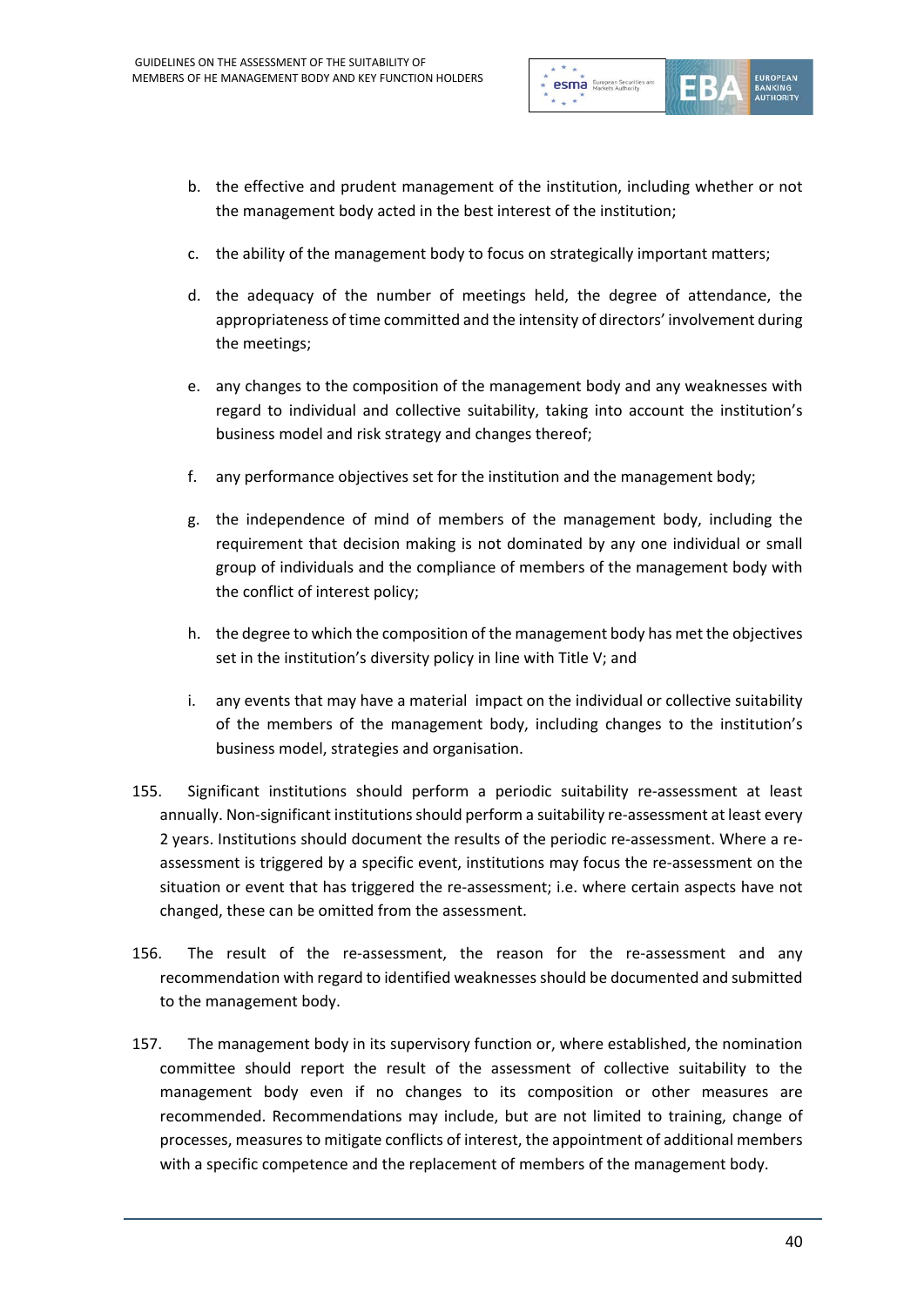

- 158. The management body in its management function should take notice of the report and decide on the recommendations made by the management body in its supervisory function or, where established, the nomination committee, and where recommendations are not adopted, document the underlying reasons.
- 159. Institutions should inform the competent authority where re-assessments due to material changes occurred. Significant institutions should inform the competent authority at least annually of any re-assessments of collective suitability made.
- 160. Institutions should document the re-assessments, including their outcome and any measures taken as a result of the re-assessment. Institutions should submit the documentation supporting the re-assessment at the request of the competent authority.
- 161. In the event that the management body concludes that a member of the management body is not suitable individually, or where the management body is not suitable collectively the institution should immediately inform the competent authority without delay, including about the measures proposed or taken by the institution to remedy the situation.

## 21. Suitability assessment of key function holders by CRDinstitutions

- 162. The responsible function within a CRD-institution should carry out the suitability assessment of key function holders before their appointment and should report the assessment results to the appointing function and the management body. Significant CRDinstitutions, referred to in paragraph 171, should inform competent authorities of the assessment results regarding heads of internal control functions and the CFO, where they are not part of the management body.
- 163. If a CRD-institution's assessment concludes that a key function holder is not suitable, the CRD-institution should either not appoint the individual or take appropriate measures to ensure the appropriate functioning of this position. Significant CRD-institutions should inform the competent authority accordingly with regard to the heads of internal control functions and the CFO, where they are not part of the management body. Competent authorities may require such information from all CRD-institutions and for all key function holders.
- 164. Where an assessment by a competent authority is also required, CRD-institutions should take the necessary measures (e.g. by applying a probation period or a suspensive condition in the employment contract or by appointing acting heads) when appointing a key function holder to enable the institution to remove the key function holder from the position if she or he is assessed as not being suitable by the competent authority for that position.

### 22. Institutions' corrective measures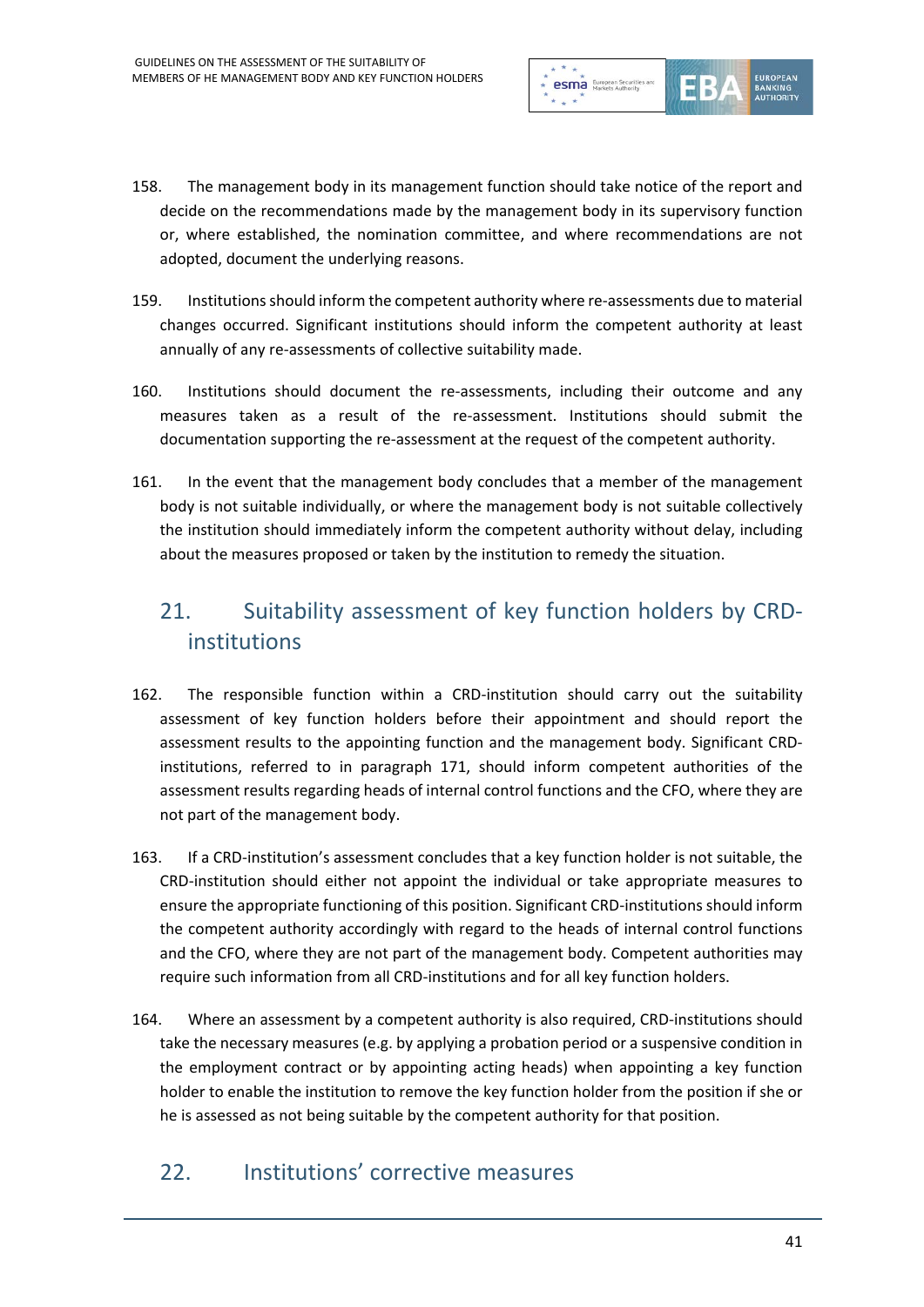

- 165. If an institution's assessment or re-assessment concludes that a person is not suitable to be appointed as a member of the management body that person should not be appointed or, if the member has already been appointed, the institution should replace that member. With the exception of criteria relevant to the assessment of reputation, honesty and integrity, if an institution's assessment or re-assessment identifies easily remediable shortcomings in the members knowledge, skills, experience, the institution should take appropriate corrective measures to overcome those shortcomings in a timely manner.
- 166. If an institution's assessment or re-assessment concludes that the management body is not collectively suitable the institution should take appropriate corrective measures in a timely manner.
- 167. When an institution takes corrective measures it should consider the particular situation and shortcomings of an individual member or the collective composition of the management body. In the case of the authorisation of an institution to take up its business such measures should be implemented before the authorisation is granted.<sup>[23](#page-41-0)</sup>
- 168. Appropriate corrective measures may include, but are not limited to: adjusting responsibilities between members of the management body; replacing certain members; recruiting additional members; possible measures to mitigate conflicts of interest; training single members; or training for the management body collectively to ensure the individual and collective suitability of the management body.
- 169. In any case, competent authorities should be informed without delay of any material shortcomings identified concerning any of the members of the management body and the management body's collective composition. Significant institutions should also inform competent authorities about any shortcomings identified regarding heads of internal control functions and the CFO, where they are not part of the management body. The information should include the measures taken or envisaged to remedy those shortcomings and the timeline for their implementation.

### Title VIII – Suitability assessment by competent authorities

#### 23. Competent authorities' assessment procedures

<span id="page-41-0"></span>170. Competent authorities should specify the supervisory procedures applicable to the suitability assessment of members of the management body of institutions, as well as the heads of internal control functions and the CFO, where they are not part of the management body, in the case of significant CRD-institutions. When specifying the supervisory procedures, competent authorities should considerthat a suitability assessment performed after the member has taken up his or her position could lead to the need to remove a non-suitable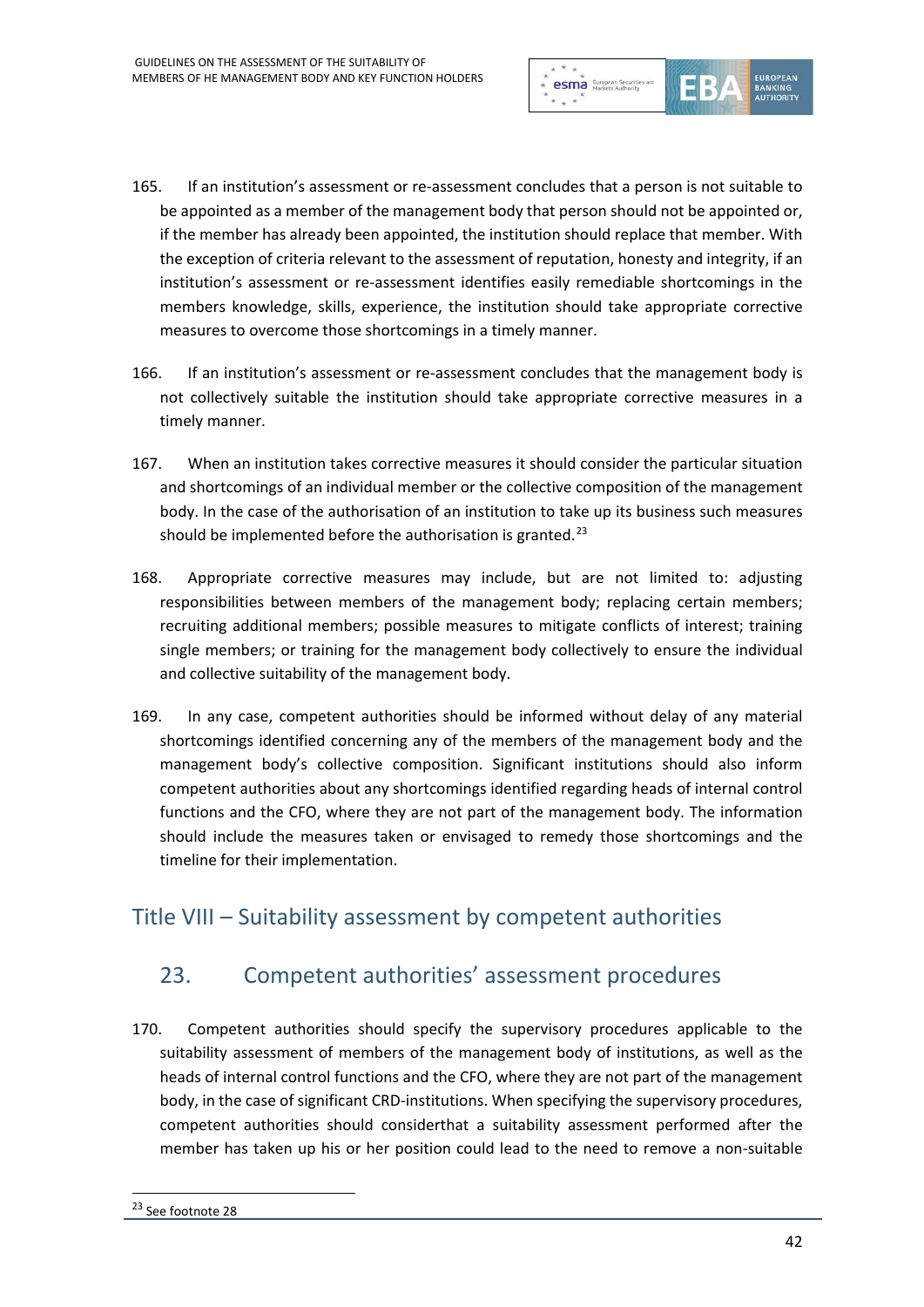

member from the management body or to a situation where the management body collectively has ceased to be suitable. Competent authorities should ensure that a description of those assessment procedures is publicly available.

- 171. The suitability assessments of heads of internal control functions and the CFO, where they are not part of the management body, for significant CRD-institutions, should be performed by competent authorities for:
	- a. significant consolidating CRD-institutions;
	- b. significant CRD-institutions that are part of a group, where the consolidating CRDinstitution is not a significant institution;
	- c. significant CRD-institutions that are not part of a group.
- 172. The supervisory procedures should ensure that newly appointed members of the management body, the management body as a collective body and, for significant CRDinstitutions referred to in paragraph 171, newly appointed heads of internal control functions and the CFO, where they are not part of the management body, are assessed by the competent authorities. The supervisory procedures should also ensure that re-appointed members of the management body are re-assessed by the competent authority in accordance with paragraphs 24 b) ii) and 32 b) ii) where a re-assessment is necessary.
- 173. Competent authorities should ensure that their supervisory procedures allow them to address cases of non-compliance in a timely manner.
- 174. As part of the above supervisory procedures, institutions should be required to inform competent authorities without delay of any vacant positions within the management body. Institutions should also be required to notify competent authorities of the intended appointment, in cases where the competent authority assesses the suitability before the appointment, or the appointment, in cases where the competent authorities assesses the suitability after the appointment, of a member of the management body. Such notifications should, in cases where the competent authority assesses the suitability before the appointment, be made not later than 2 weeks after the institution decided to propose the member for appointment or, in cases where the competent authorities assesses the suitability after the appointment, 2 weeks after the appointment and include the complete documentation and information in Annex III.
- 175. In the duly justified cases referred to in paragraph 136, institutions should be required to provide the complete documentation and information in Annex III, together with the notification to the competent authority within 1 month of the member being appointed.
- 176. Significant CRD-institutions, for which an assessment of heads of internal control functions and the CFO, where they are not part of the management body, is required in line with paragraphs 171 and 172, should notify competent authorities of the appointment of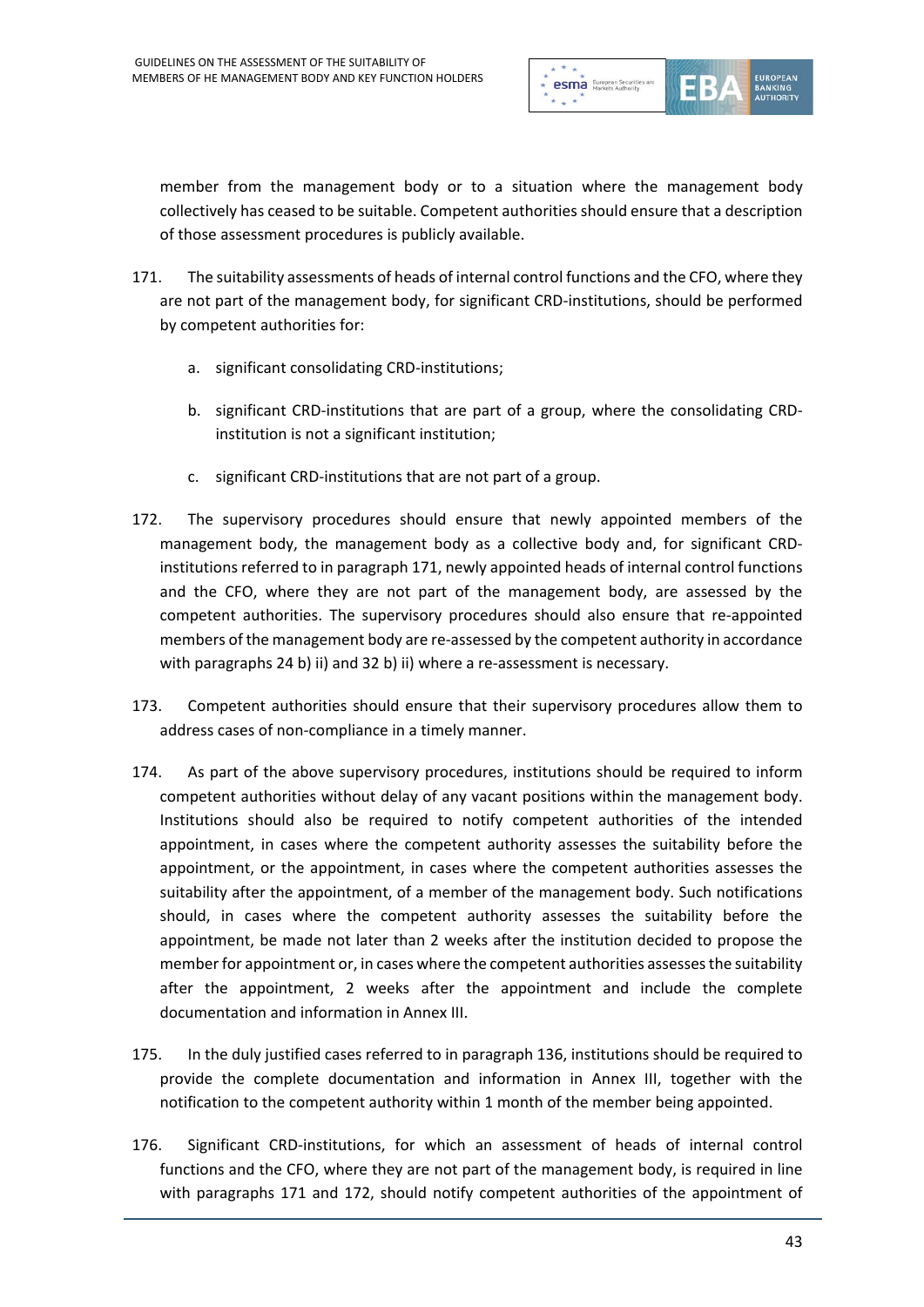

these functions without delay and at the latest within 2 weeks of their appointment. Significant CRD-institutions should be required to provide the complete documentation and information listed in Annex III, as applicable, together with the notification.

- 177. Competent authorities may set out the supervisory procedures applicable to the assessment of suitability of heads of internal control functions and the CFO, where they are not part of the management body, in other institutions not referred to in paragraph 171 and, where identified on a risk-based approach, other key function holders in institutions. As part of those procedures, competent authorities may also request those institutions to inform them about the results of the assessment carried out and to submit the relevant documentation to them.
- 178. Competent authorities should set out a maximum period for their assessment of suitability which should not exceed 4 months from the date when the notifications referred to in paragraphs 174 to 176 are provided by the institution. Where a competent authority establishes that additional documentation and information are needed to complete the assessment, that period may be suspended from the time when the competent authority requests additional documentation and information necessary to complete the assessment, until the receipt of that documentation and information. Necessary documentation and information should include documents or hearings that have to be requested or conducted in the course of the administrative procedures in cases where a negative decision is intended.
- 179. In accordance with Article 15 of Directive 2013/36/EU, where the assessment of suitability is performed in the context of an authorisation to take up the business, the maximum period must not exceed 6 months after receipt of the application or, where the application is incomplete, 6 months after receipt of the complete information required for the decision<sup>[24](#page-43-0)</sup>.
- 180. Competent authorities should perform their assessment on the basis of the documentation and information provided by the institution and assessed members, and assess them against the notions defined in Title III, as applicable.
- 181. The assessment of the individual and collective suitability of the members of the management body should be performed on an on-going basis by competent authorities, as part of their ongoing supervisory activity. Competent authorities should ensure that necessary re-assessments under sections 1 and 2 are conducted by institutions. If a re-assessment of suitability by a competent authority is prompted by a re-assessment by an institution, that competent authority should in particular take into account the circumstances that prompted the re-assessment by the institution. In particular, competent authorities should re-assess the individual or collective suitability of the members of the management body whenever significant new facts or evidence are unveiled during the course of ongoing supervision.
- <span id="page-43-0"></span>182. For significant institutions, competent authorities should use interviews where appropriate for the purpose of suitability assessments. Interviews may also be performed for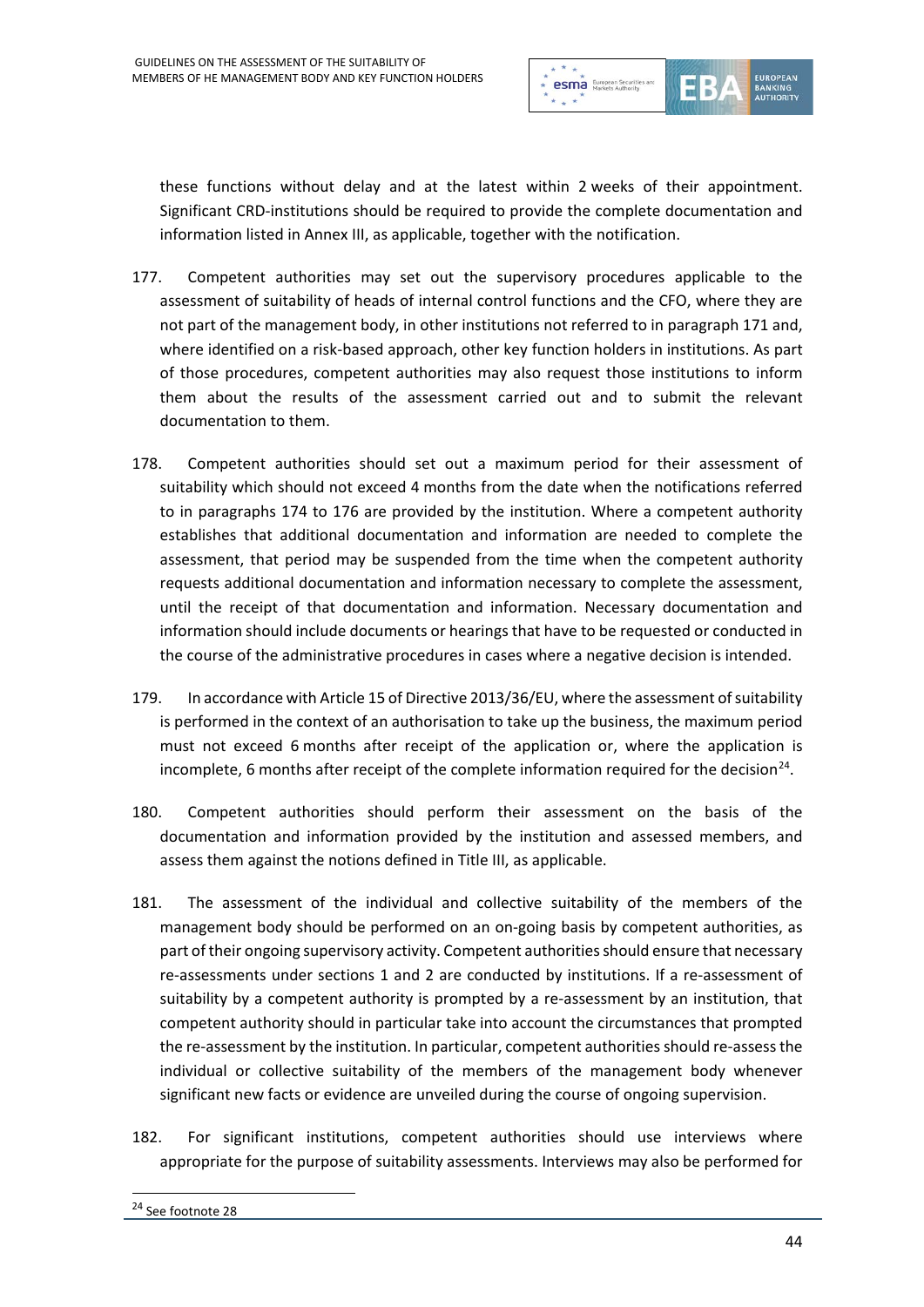

other institutions on a risk-based approach, taking into account the criteria set out in Title I as well as the individual circumstances of the institution, the assessed individual, and the position for which an assessment is made.

- 183. Where appropriate, the interview process may also serve to re-assess the suitability of a member of the management body or key function holder when there are any new facts or circumstances that may raise concerns about the suitability of the individual.
- 184. Competent authorities may attend or conduct meetings with the institution, including with some or all members of its management body or key function holders, or participate as an observer in meetings of the management body in order to assess the effective functioning of the management body. The frequency of such meetings should be set using a risk-based approach.
- 185. A breach of a prudential or other regulatory requirement by an institution can, in some circumstances, support a finding by the competent authority that an individual is no longer suitable. For instance, in the event that the competent authority establishes, following due process that an individual failed to take such steps as a person in his or her position could reasonably be expected to take in order to prevent, remedy or stop the breach.

### 24. Decision of the competent authority

- 186. Competent authorities should take a decision based on the assessment of individual and collective suitability of members of the management body and the assessment of heads of internal control functions and the CFO, where they are not members of the management body, within the maximum period referred to in paragraph 178 or, if the period has been suspended, within a maximum period of 6 months after the starting of that period.
- 187. In the cases referred to in paragraph 179, in accordance with the second subparagraph of Article 15 of Directive 2013/36/EU, a decision to grant or refuse authorisation must, in any event, be taken within 12 months of the receipt of the application.
- 188. Where an institution fails to provide sufficient information regarding the suitability of an assessed individual to the competent authority, the latter should either inform the institution that the member cannot be a member of the management body or a key function holder because it has not been sufficiently proven that the person is suitable or decide negatively.
- 189. Where the outcome of the assessment of suitability by the competent authority concludes that it is not sufficiently proven that the assessed person is suitable, the competent authority should object to or not approve the appointment of that person, unless the identified shortcomings are remediable and can be overcome by other measures taken by the institution.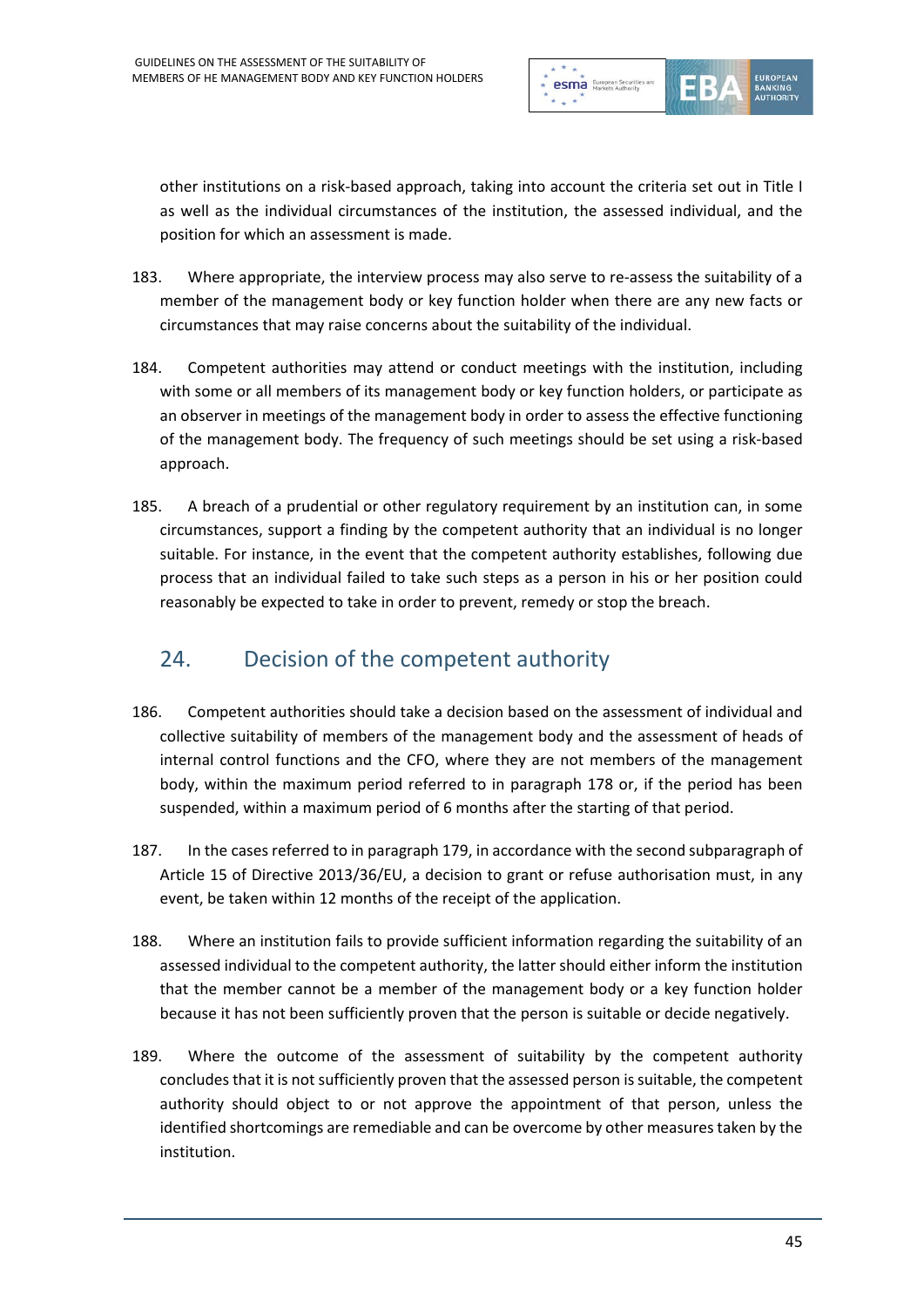

- 190. Competent authorities should inform institutions of at least a negative decision taken as soon as possible. Where provided by national law or defined by the competent authority as part of their supervisory processes, a positive decision may be deemed to be taken by silence, when the maximum period for the assessment, as referred in paragraph 178, is completed and the competent authority has not taken a negative decision.
- 191. The competent authority, considering the measures already taken by the institution, should take appropriate measures to address the identified shortcomings and set a timeline for the implementation of these measures, including:
	- a. requiring the institution to organise specific training for the members of the management body individually or collectively;
	- b. requiring the institution to change the division of tasks amongst the members of the management body;
	- c. requiring the institution to refuse the proposed member or to replace certain members;
	- d. requiring the institution to change the composition of the management body to ensure the individual and collective suitability of the management body;
	- e. removing the member from the management body, where the competent authority has the legal power to do so or any other equivalent measure;
	- f. where appropriate, imposing administrative penalties or other administrative measures (e.g. setting out specific obligations, recommendations or conditions), including ultimately withdrawing the institution's authorisation.
- 192. The measures referred to in (a) and (c) should also be applicable in the context of the suitability assessments of the heads of internal control functions and the CFO, where they are not part of the management body, of significant institutions.

#### 25. Cooperation between competent authorities

- 193. Competent authorities should provide each other, while respecting the applicable data protection legislation, with any information they hold about a member of the management body or key function holder for the performance of a suitability assessment. The information should also include a justification for the decision taken regarding that person's suitability. For this purpose, unless national law permits it without requiring consent, the requesting competent authority should seek from members of the management body or key function holders consent:
	- a. to request from any competent authority information relating to them which is needed for the suitability assessment;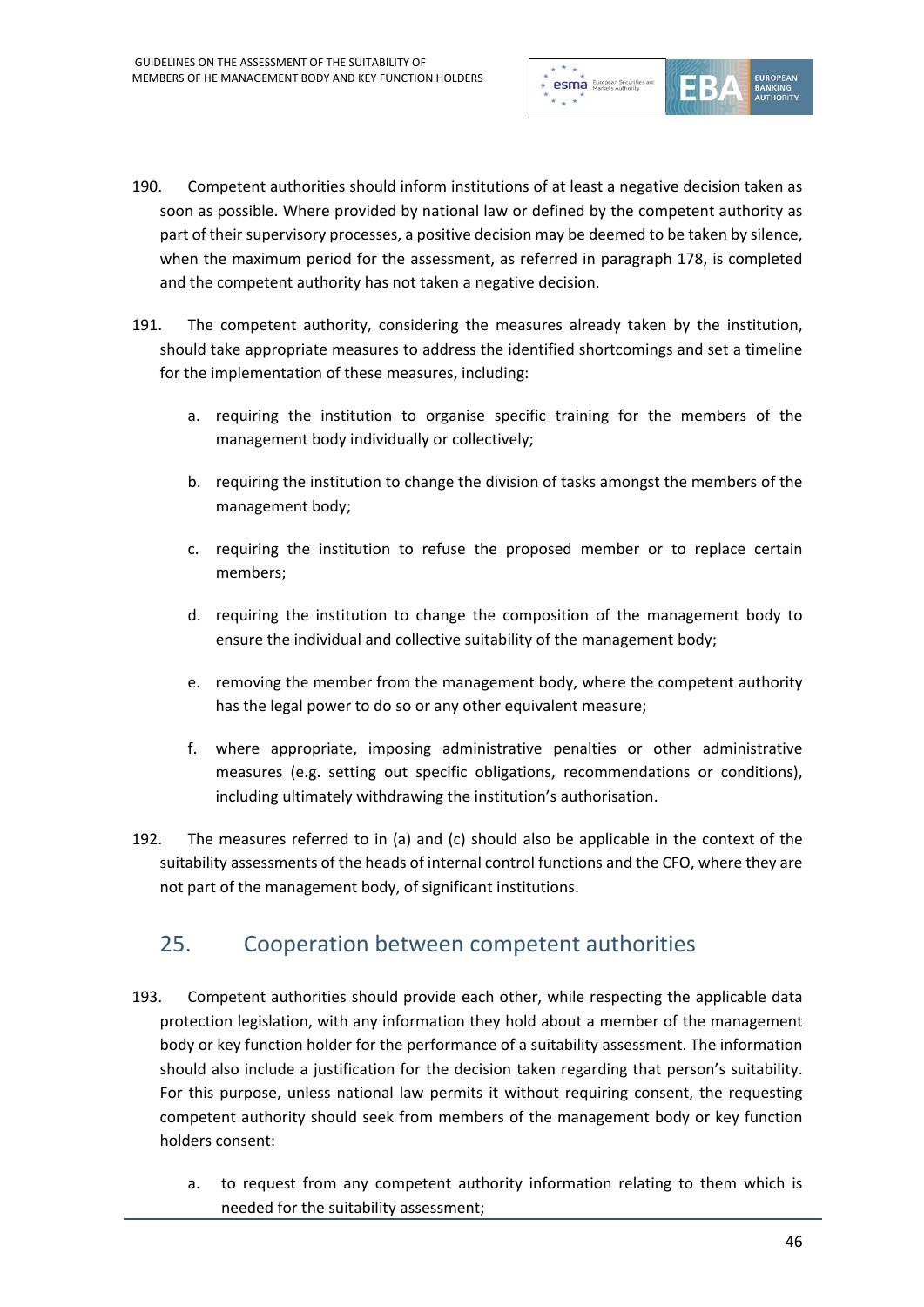

- b. to process and use the provided information for the suitability assessment, if such consent is required by applicable data protection legislation.
- 194. Competent authorities may take into consideration the results of the assessment of suitability conducted by other competent authorities about members of the management body or key function holders and request the necessary information from other competent authorities in order to do so. Competent authorities receiving such requests should, where possible, provide relevant available information on the suitability of individuals as soon as possible to enable the requesting competent authority to comply with the time for assessment laid down in paragraph 178. The information provided should comprise the result of the assessment of suitability, any identified shortcomings, measures taken to ensure the suitability, the responsibilities of the position for which the person was assessed and basic information on the size, nature, scale and complexity of the relevant institution.
- 195. Competent authorities should take into account the information provided in the EBA and ESMA databases on administrative penalties in line with Article 69 of Directive 2013/36/EU and Article 71 of Directive 2014/65/EU as a part of their assessment of suitability, by identifying any penalties in the last 5 years against institutions where the assessed person was a member of their management body or a key function holder and considering the severity of the underlying cause and the responsibility of the assessed person.
- 196. Where relevant, competent authorities may also request information from other competent authorities about the assessed individual in cases where the person has not been assessed by another competent authority, but where the other competent authority may be in a position to provide additional information, e.g. on refused registrations or criminal records. Competent authorities receiving such requests should provide relevant available information on the suitability of persons. Where the information originates in another Member State, it shall be disclosed only with the express agreement of the authorities which have provided the information and solely for the purposes for which those authorities gave their agreement.
- 197. Where a competent authority reaches a decision about the suitability of a person that differs from any previous assessment conducted by another competent authority, the competent authority performing the more recent assessment should inform the other competent authorities of the result of its assessment.
- 198. When requesting information, the competent authority making the request should provide the name of the individual being assessed together with his or her date of birth or the name of the institution and position for which the individual has already been assessed, to ensure that data for the correct person is provided.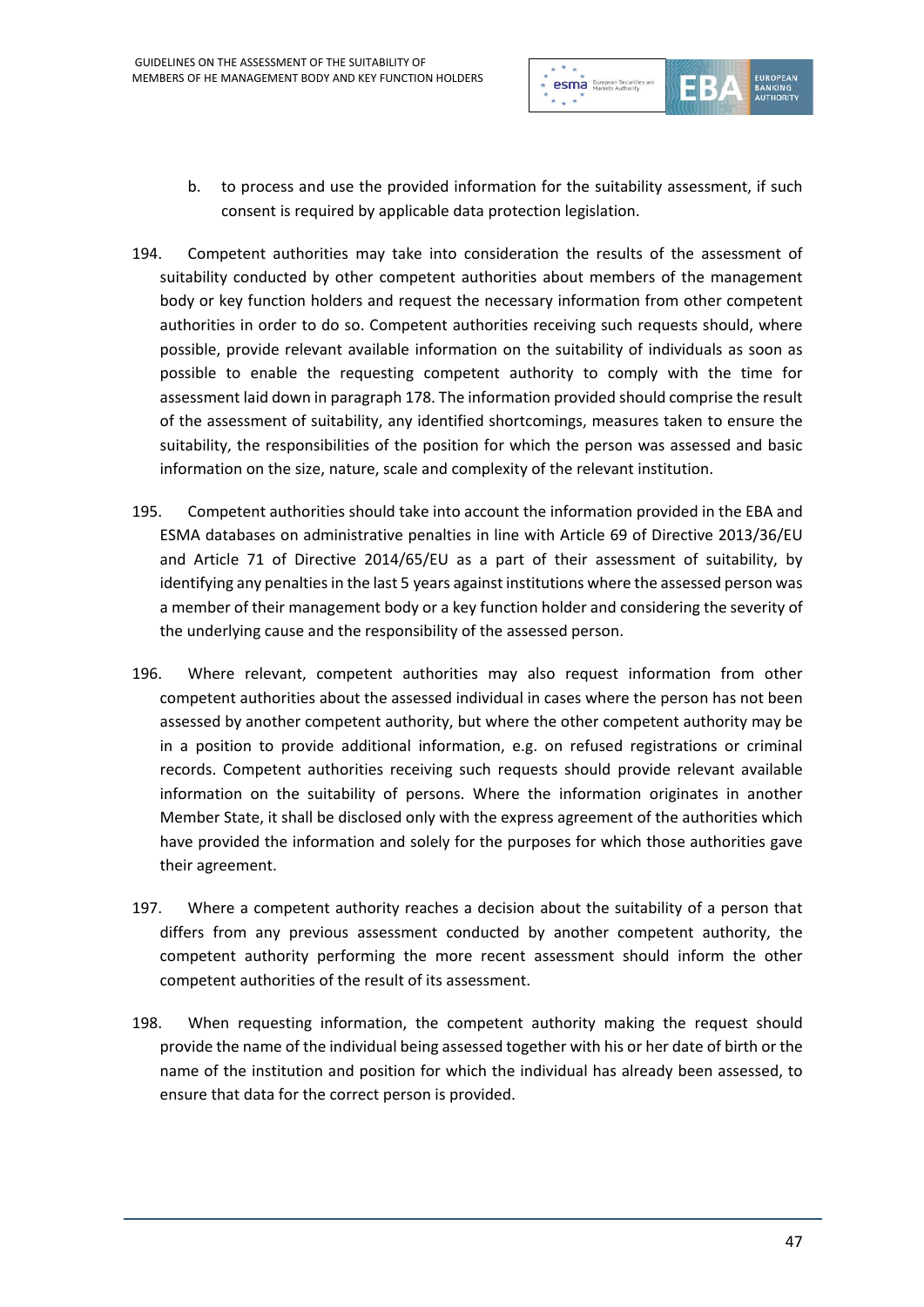

# Annex I – Template for a matrix to assess the collective competence of members of the management body

Annex 1 to the Guidelines is provided as a separate Excel file.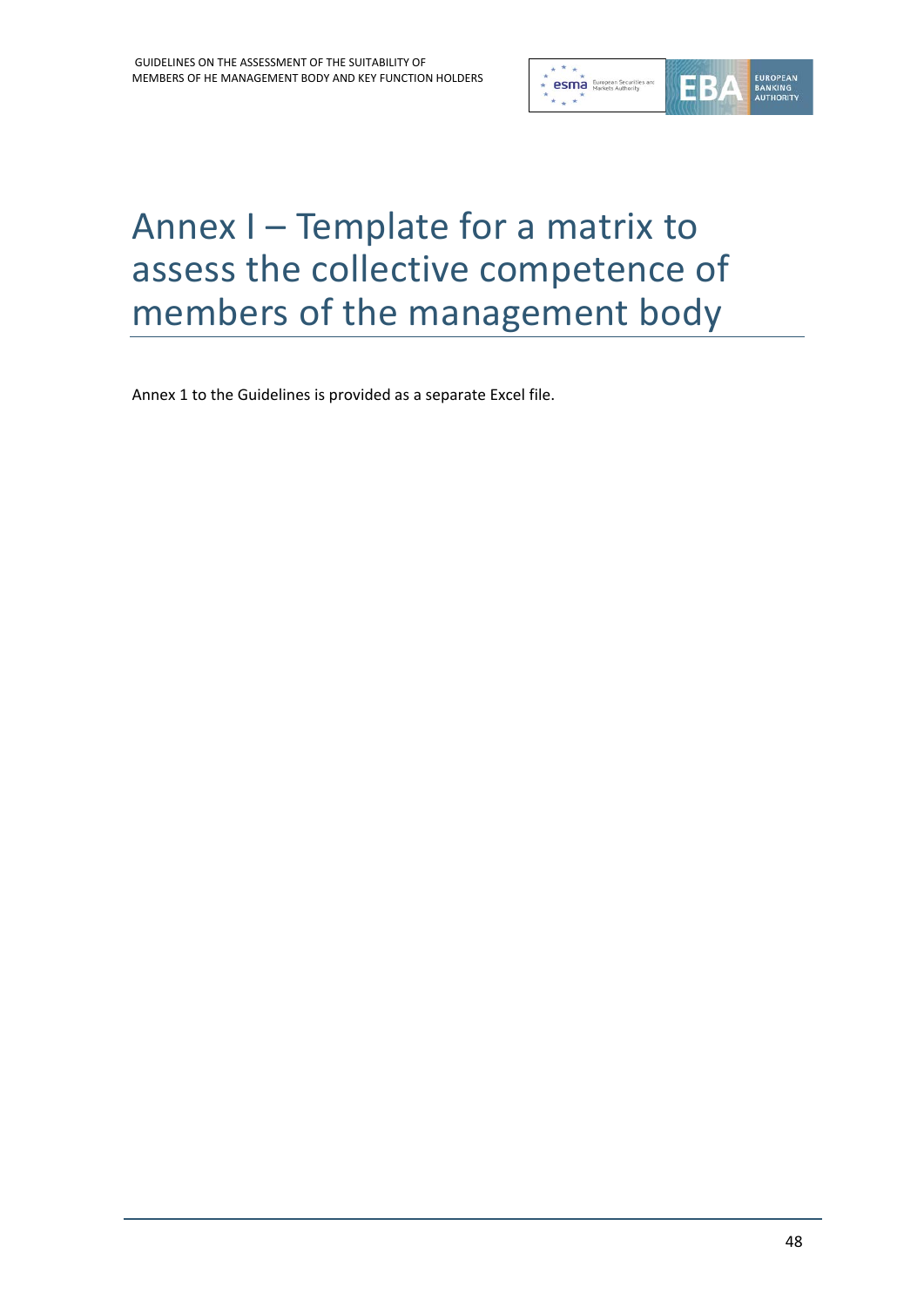

# Annex II – Skills

This is the non-exhaustive list of relevant skills, referred to in paragraph 61, that institutions should consider using when performing their suitability assessments:

- a. **Authenticity:** is consistent in word and deed and behaves in accordance with own stated values and beliefs. Openly communicates his or her intentions, ideas and feelings, encourages an environment of openness and honesty, and correctly informs the supervisor about the actual situation, at the same time acknowledging risks and problems.
- b. **Language:** is able to communicate orally in a structured and conventional way and write in the national language or the working language of the institution'slocation.
- c. **Decisiveness:** takes timely and well-informed decisions by acting promptly or by committing to a particular course of action, for example by expressing his or her views and not procrastinating.
- d. **Communication:** is capable of conveying a message in an understandable and acceptable manner, and in an appropriate form. Focuses on providing and obtaining clarity and transparency and encourages active feedback.
- e. **Judgement:** is capable of weighing up data and different courses of action and coming to a logical conclusion. Examines, recognises and understands the essential elements and issues. Has the breadth of vision to look beyond his or her own area of responsibility, especially when dealing with problems that may jeopardise the continuity of the undertaking.
- f. **Customer and quality-oriented:** focuses on providing quality and, wherever possible, finding ways of improving this. Specifically, this means withholding consent from the development and marketing of products and services and to capital expenditure, e.g. on products, office buildings or holdings, in circumstances where he or she is unable to gauge the risks properly owing to a lack of understanding of the architecture, principles or basic assumptions. Identifies and studies the wishes and needs of customers, ensures that customers run no unnecessary risks and arranges for the provision of correct, complete and balanced information to customers.
- g. **Leadership:** provides direction and guidance to a group, develops and maintains teamwork, motivates and encourages the available human resources and ensures that members of staff have the professional competence to achieve a particular goal. Is receptive to criticism and provides scope for critical debate.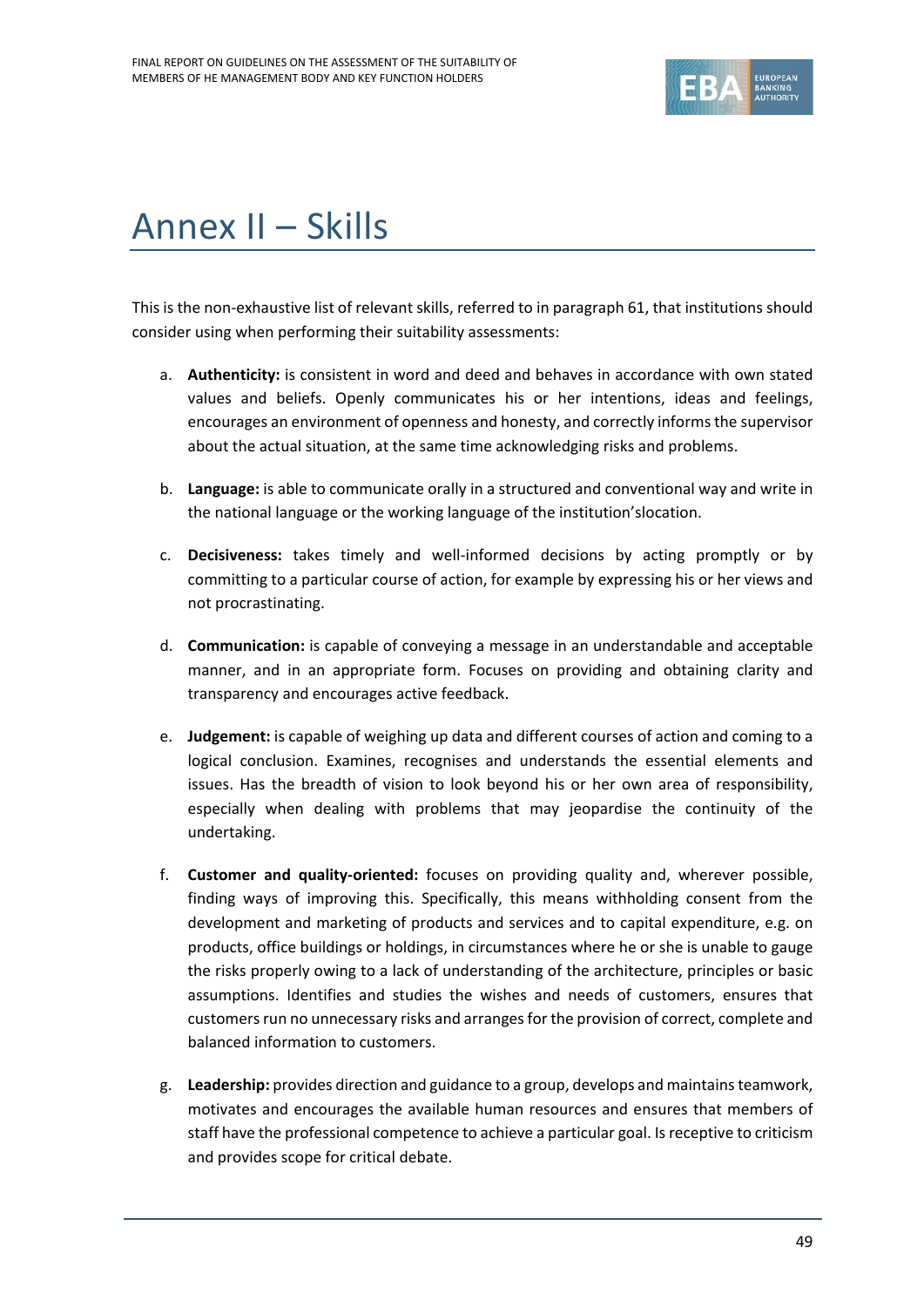

- h. **Loyalty:** identifies with the undertaking and has a sense of involvement. Shows that he or she can devote sufficient time to the job and can discharge his or her duties properly, defends the interests of the undertaking and operates objectively and critically. Recognises and anticipates potential conflicts of personal and business interest.
- i. **External awareness:** monitors developments, power bases and attitudes within the undertaking. Is well-informed on relevant financial, economic, social and other developments at national and international level that may affect the undertaking and also on the interests of stakeholders and is able to put this information to effective use.
- j. **Negotiating:** identifies and reveals common interests in a manner designed to build consensus, while pursuing the negotiation objectives.
- k. **Persuasive:** is capable of influencing the views of others by exercising persuasive powers and using natural authority and tact. Is a strong personality and capable of standing firm.
- l. **Teamwork:** is aware of the group interest and makes a contribution to the common result; able to function as part of a team.
- m. **Strategic acumen:** is capable of developing a realistic vision of future developments and translating this into long-term objectives, for example by applying scenario analysis. In doing so, takes proper account of risks that the undertaking is exposed to and takes appropriate measures to control them.
- n. **Stress resistance:** is resilient and able to perform consistently even when under great pressure and in times of uncertainty.
- o. **Sense of responsibility:** understands internal and external interests, evaluates them carefully and renders account for them. Has the capacity to learn and realises that his or her actions affect the interests of stakeholders.
- p. **Chairing meetings:** is capable of chairing meetings efficiently and effectively and creating an open atmosphere that encourages everyone to participate on an equal footing; is aware of other people's duties and responsibilities.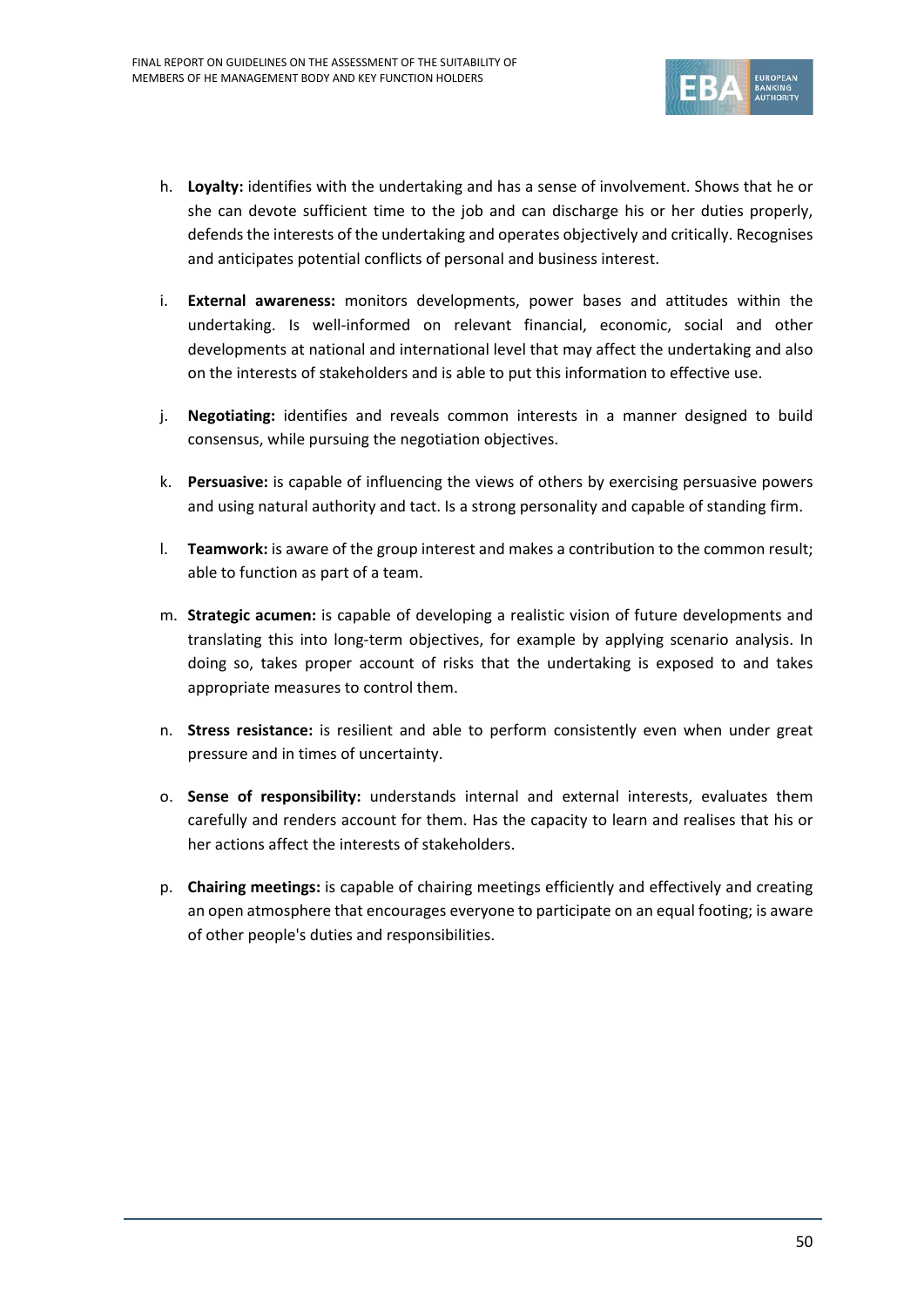

# Annex III – Documentation requirements for initial appointments

The following information and/or accompanying documents are required to be submitted to the competent authorities for each requested suitability assessment.

#### **1. Personal details and details on the institution and the function concerned**

- 1.1 Personal individual details including full name, name at birth if different, gender, place and date of birth, address and contact details, nationality, and personal identification number or copy of ID card or equivalent.
- 1.2 Details of the position for which the assessment is sought, whether or not the management body position is executive or non-executive, or if the position is for a key function holder. This should also include the following details:
	- a. the letter of appointment, contract, offer of employment or drafts thereof, as applicable;
	- b. any associated board minutes or suitability assessment report/document;
	- c. the planned start date and duration of mandate;
	- d. description of the individual's key duties and responsibilities;
	- e. if the person is replacing someone, the name of this person.
- 1.3 A list of reference persons including contact information, preferably for employers in the banking or financial sector, including full name, institution, position, telephone number, email address, nature of the professional relationship and any whether or not any nonprofessional relationship exists or existed with this individual.

#### **2. Suitability assessment by institution**

- 2.1 The following details should be provided:
	- a. details of the result of any assessment of the suitability of the individual performed by the institution, such as relevant board minutes or suitability assessment report/document;
	- b. whether or not the institution is significant as defined in the Guidelines; and
	- c. the contact person within the institution.

#### **3. Knowledge, skills and experience**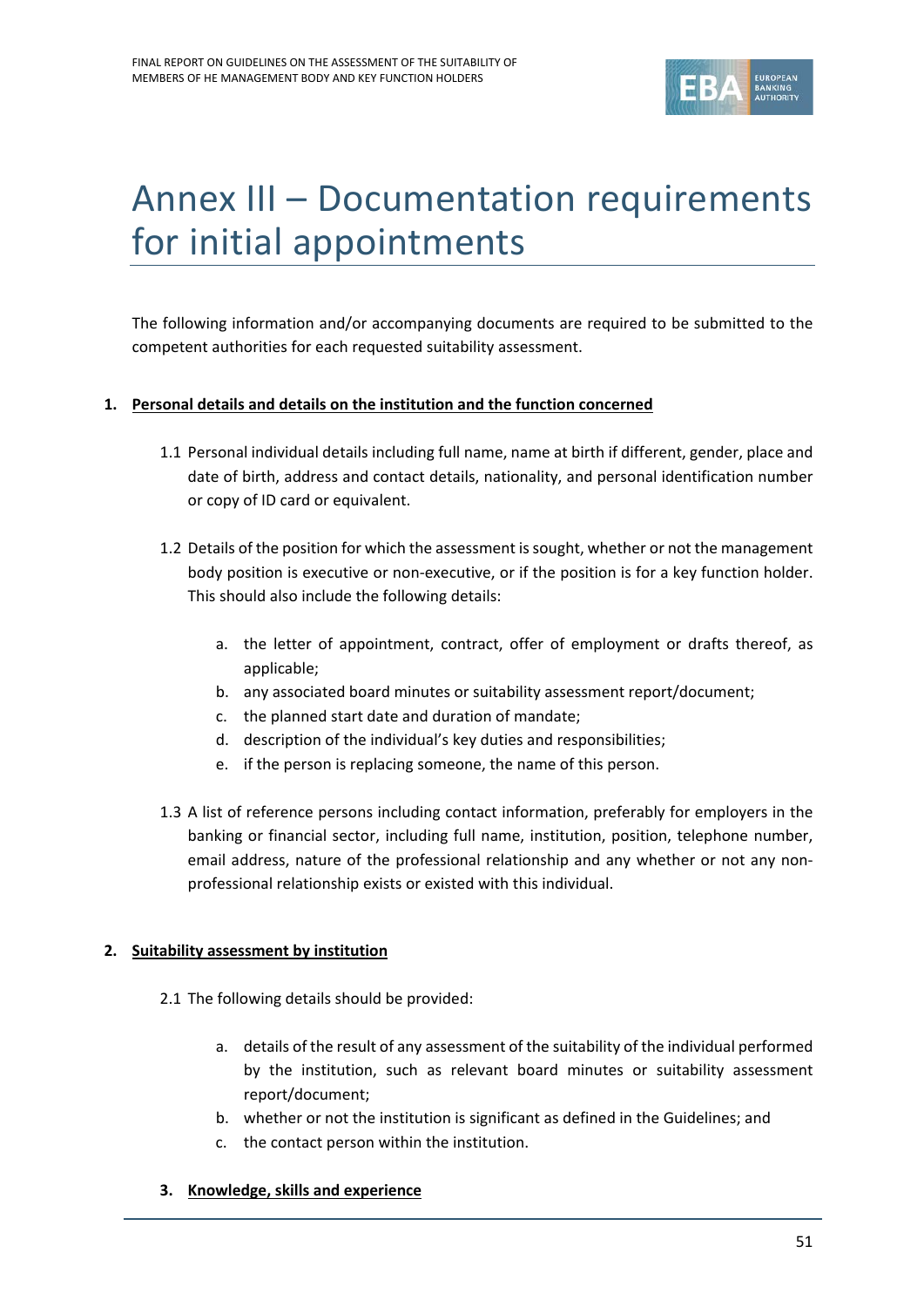

- 3.1 Curriculum vitae containing details of education and professional experience (including professional experience, academic qualifications and other relevant training), including the name and nature of all organisations for which the individual has worked and the nature and duration of the functions performed, in particular highlighting any activities within the scope of the position sought (banking and/or management experience);
- 3.2 The information to be provided should include a statement from the institution of whether or not the individual has been assessed as having the requisite experience as enumerated in these Guidelines and, if not, details of the training plan imposed, including the content, the provider and the date by which the training plan will be completed.

#### 4. **Reputation, honesty, integrity**

- 4.1 Criminal records and relevant information on criminal investigations and proceedings, relevant civil and administrative cases, and disciplinary actions (including disqualification as a company director, bankruptcy, insolvency and similar procedures) especially through an official certificate or any reliable source of information concerning the absence of criminal conviction, investigations and proceedings (e.g. third-party investigation, testimony made by a lawyer or a notary established in theEU).
- 4.2 Statement of whether or not criminal proceedings are pending or whether or not the person or any organisation managed by him or her has been involved as a debtor in insolvency proceedings or a comparable proceeding.
- 4.3 Information concerning the following :
	- a. investigations, enforcement proceedings, or sanctions by a supervisory authority in which the individual has been directly or indirectly involved;
	- b. refusal of registration, authorisation, membership or licence to carry out a trade, business or profession; or the withdrawal, revocation or termination of registration, authorisation, membership or licence; or expulsion by a regulatory or government body or by a professional body or association;
	- c. dismissal from employment or a position of trust, fiduciary relationship, or similar situation, or having been asked to resign from employment in such a position (excluding redundancies);
	- d. whether or not an assessment of reputation of the individual as an acquirer or a person who directs the business of an institution has already been conducted by another competent authority (including the identity of that authority, the date of the assessment, and evidence of the outcome of this assessment) and the consent of the individual where required to seek such information to be able to process and use the provided information for the suitability assessment; and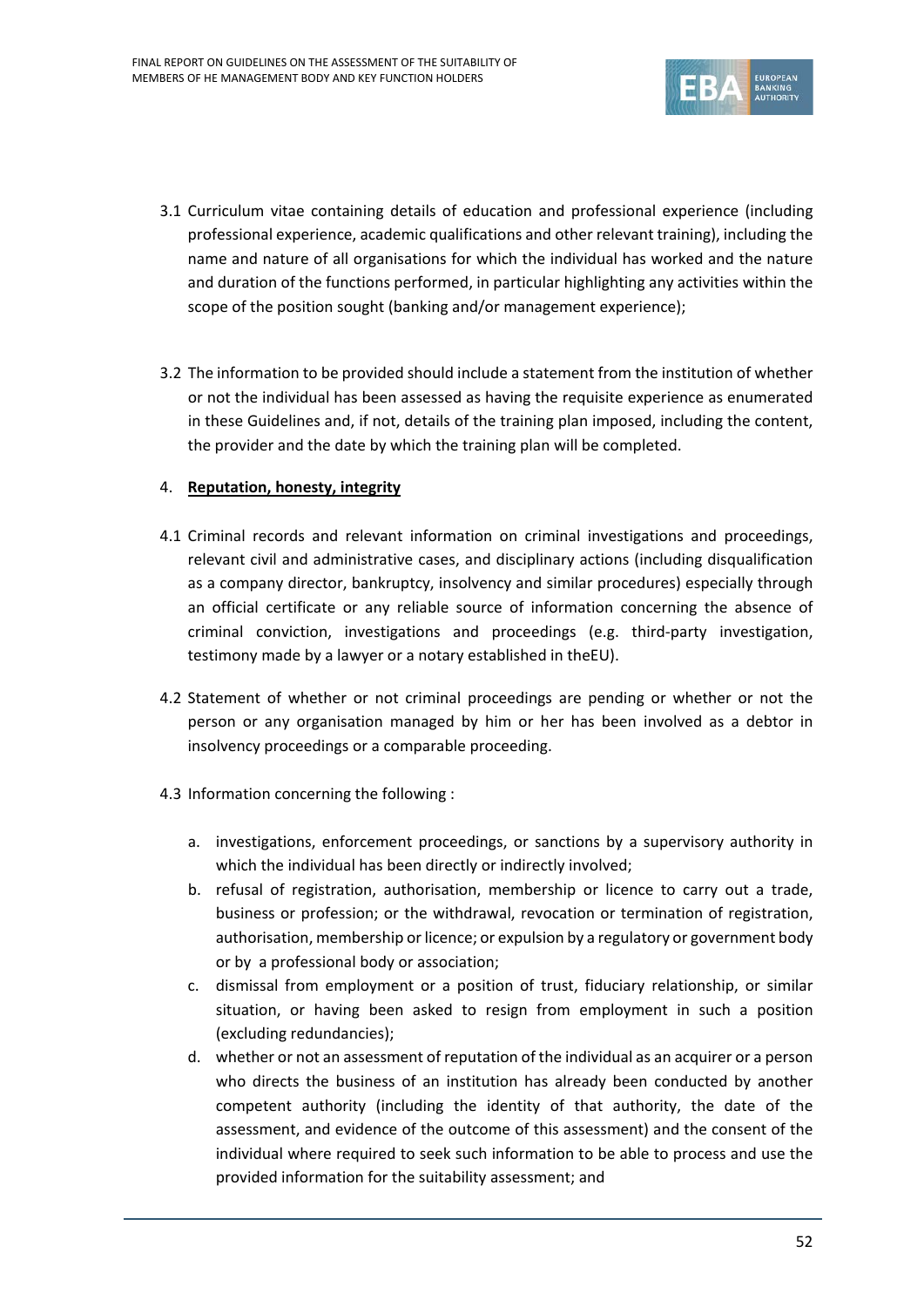

e. whether or not any previous assessment of the individual by an authority from another, non-financial, sector has already been conducted (including the identity of that authority and evidence of the outcome of this assessment).

#### **5. Financial and non-financial interests**

- 5.1 All financial and non-financial interests that could create potential conflicts of interest, should be disclosed, including but not limited to:
	- a. description of any financial (e.g. loans, shareholdings) and non-financial interests or relationships (e.g. close relations such as a spouse, registered partner, cohabitant, child, parent or other relation with whom the person shares living accommodations) between the individual and his/her close relatives (or any company that the individual is closely connected with) and the institution, its parent or subsidiaries, or any person holding a qualifying holding in such an institution, including any members of those institutions or key function holders;
	- b. whether or not the individual conducts any business or has any commercial relationship (or has had over the past 2 years) with any of the above listed institutions or persons or is involved in any legal proceedings with those institutions or persons;
	- c. whether or not the individual and his/her close relatives have any competing interests with the institution , its parent or subsidiaries;
	- d. whether or not the individual is being proposed on behalf of any one significant shareholder;
	- e. any financial obligations to the institution, its parent or its subsidiaries (excluding performing mortgages negotiated at arm's length); and
	- f. any positions of political influence (nationally or locally) held over the past 2 years.
- 5.2 If a material conflict of interest is identified, the institution should provide a statement on how this conflict has been satisfactorily mitigated or remedied including a reference to the relevant parts of the institution's conflicts of interest policy or any bespoke conflict management or mitigation arrangements.

#### **6. Time commitment**

- 6.1 All relevant and necessary details should be provided to show that the individual has sufficient time to commit to the mandate including:
	- a. Information about the minimum time that will be devoted to the performance of the person's functions within the institution (annual and monthly indications);